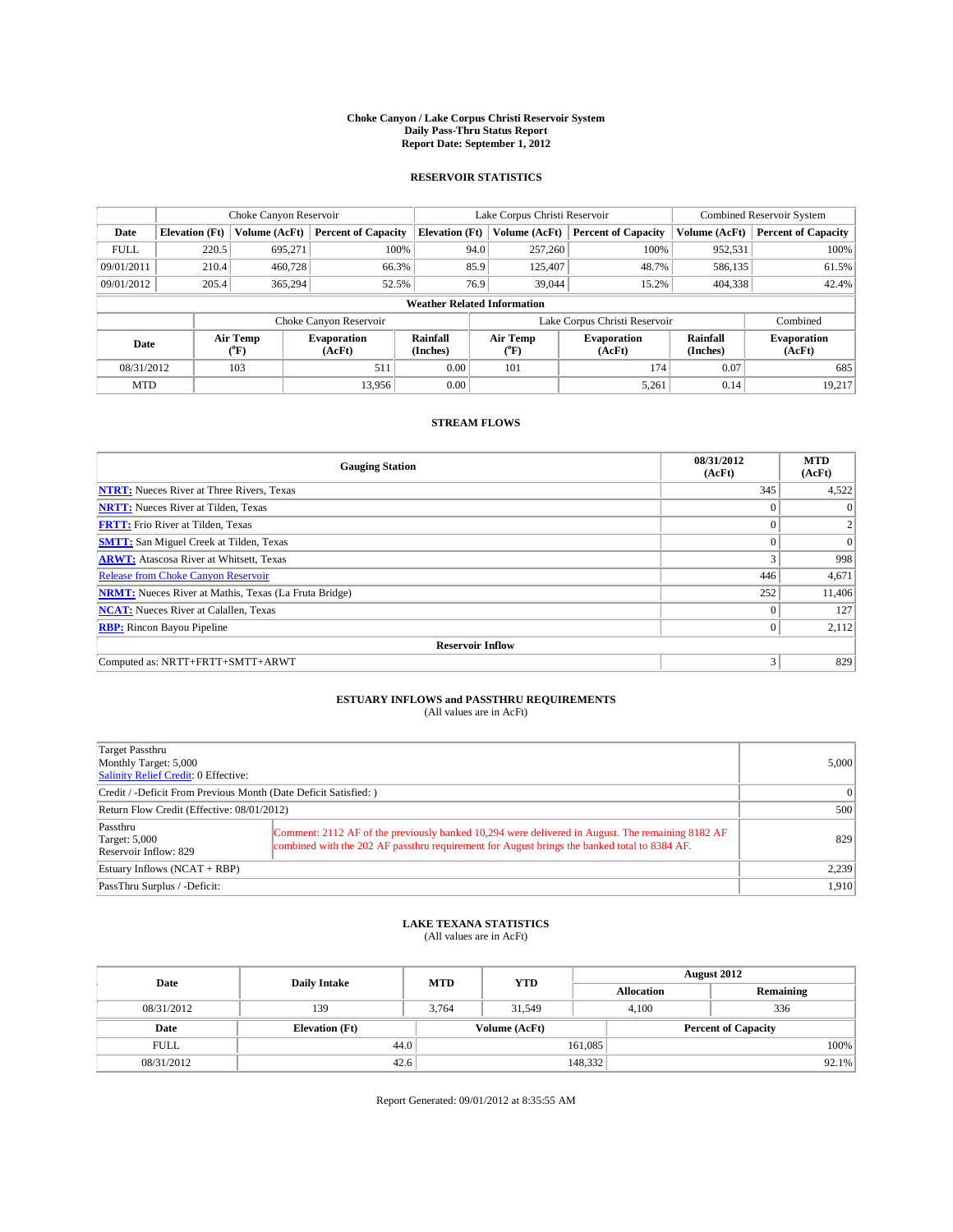#### **Choke Canyon / Lake Corpus Christi Reservoir System Daily Pass-Thru Status Report Report Date: September 2, 2012**

### **RESERVOIR STATISTICS**

|             |                       | Choke Canyon Reservoir |                              |                                    | Lake Corpus Christi Reservoir | <b>Combined Reservoir System</b> |                      |                              |
|-------------|-----------------------|------------------------|------------------------------|------------------------------------|-------------------------------|----------------------------------|----------------------|------------------------------|
| Date        | <b>Elevation</b> (Ft) | Volume (AcFt)          | <b>Percent of Capacity</b>   | <b>Elevation</b> (Ft)              | Volume (AcFt)                 | <b>Percent of Capacity</b>       | Volume (AcFt)        | Percent of Capacity          |
| <b>FULL</b> | 220.5                 | 695,271                | 100%                         | 94.0                               | 257,260                       | 100%                             | 952,531              | 100%                         |
| 09/02/2011  | 210.5                 | 462,363                | 66.5%                        | 85.9                               | 125,141                       | 48.6%                            | 587,504              | 61.7%                        |
| 09/02/2012  | 205.4                 | 364,578                | 52.4%                        | 76.9                               | 39,044                        | 15.2%                            | 403.622              | 42.4%                        |
|             |                       |                        |                              | <b>Weather Related Information</b> |                               |                                  |                      |                              |
|             |                       |                        | Choke Canyon Reservoir       |                                    |                               | Lake Corpus Christi Reservoir    |                      | Combined                     |
| Date        |                       | Air Temp<br>(°F)       | <b>Evaporation</b><br>(AcFt) | Rainfall<br>(Inches)               | Air Temp<br>("F)              | <b>Evaporation</b><br>(AcFt)     | Rainfall<br>(Inches) | <b>Evaporation</b><br>(AcFt) |
| 09/01/2012  |                       | 97                     | 354                          | 0.05                               | 95                            | 113                              | 0.00                 | 467                          |
| <b>MTD</b>  |                       |                        | 354                          | 0.05                               |                               | 113                              | 0.00                 | 467                          |

### **STREAM FLOWS**

| <b>Gauging Station</b>                                       | 09/01/2012<br>(AcFt) | <b>MTD</b><br>(AcFt) |  |  |  |  |
|--------------------------------------------------------------|----------------------|----------------------|--|--|--|--|
| <b>NTRT:</b> Nueces River at Three Rivers, Texas             | 443                  | 443                  |  |  |  |  |
| <b>NRTT:</b> Nueces River at Tilden, Texas                   |                      | $\mathbf{0}$         |  |  |  |  |
| <b>FRTT:</b> Frio River at Tilden, Texas                     |                      | $\overline{0}$       |  |  |  |  |
| <b>SMTT:</b> San Miguel Creek at Tilden, Texas               | $\Omega$             | $\Omega$             |  |  |  |  |
| <b>ARWT:</b> Atascosa River at Whitsett, Texas               | $\overline{2}$       | 2                    |  |  |  |  |
| <b>Release from Choke Canyon Reservoir</b>                   | 496                  | 496                  |  |  |  |  |
| <b>NRMT:</b> Nueces River at Mathis, Texas (La Fruta Bridge) | 252                  | 252                  |  |  |  |  |
| <b>NCAT:</b> Nueces River at Calallen, Texas                 | $\theta$             | $\overline{0}$       |  |  |  |  |
| <b>RBP:</b> Rincon Bayou Pipeline                            | $\theta$             | $\Omega$             |  |  |  |  |
| <b>Reservoir Inflow</b>                                      |                      |                      |  |  |  |  |
| Computed as: NRTT+FRTT+SMTT+ARWT                             | $\overline{2}$       |                      |  |  |  |  |

# **ESTUARY INFLOWS and PASSTHRU REQUIREMENTS**<br>(All values are in AcFt)

| Target Passthru<br>Monthly Target: 11,500<br>Salinity Relief Credit: 0 Effective: | 11,500                                                                                                                                                                                           |  |
|-----------------------------------------------------------------------------------|--------------------------------------------------------------------------------------------------------------------------------------------------------------------------------------------------|--|
| Credit / -Deficit From Previous Month (Date Deficit Satisfied: )                  | $\Omega$                                                                                                                                                                                         |  |
| Return Flow Credit (Effective: 09/01/2012)                                        | 500                                                                                                                                                                                              |  |
| Passthru<br>Target: 11,500<br>Reservoir Inflow: 2                                 | Comment: 2112 AF of the previously banked 10,294 were delivered in August. The remaining 8182 AF<br>combined with the 202 AF passthru requirement for August brings the banked total to 8384 AF. |  |
| Estuary Inflows $(NCAT + RBP)$                                                    | $\Omega$                                                                                                                                                                                         |  |
| PassThru Surplus / -Deficit:                                                      | $\Omega$                                                                                                                                                                                         |  |

## **LAKE TEXANA STATISTICS** (All values are in AcFt)

| Date        | <b>Daily Intake</b>   | <b>MTD</b> | <b>YTD</b>    | September 2012    |                            |           |  |
|-------------|-----------------------|------------|---------------|-------------------|----------------------------|-----------|--|
|             |                       |            |               | <b>Allocation</b> |                            | Remaining |  |
| 09/01/2012  | 139                   | 139        | 31,687        |                   | 4,100<br>3,961             |           |  |
| Date        | <b>Elevation (Ft)</b> |            | Volume (AcFt) |                   | <b>Percent of Capacity</b> |           |  |
| <b>FULL</b> | 44.0                  |            |               | 161,085           |                            | 100%      |  |
| 09/01/2012  | 42.6                  |            |               | 148,332           |                            | 92.1%     |  |

Report Generated: 09/02/2012 at 8:08:14 AM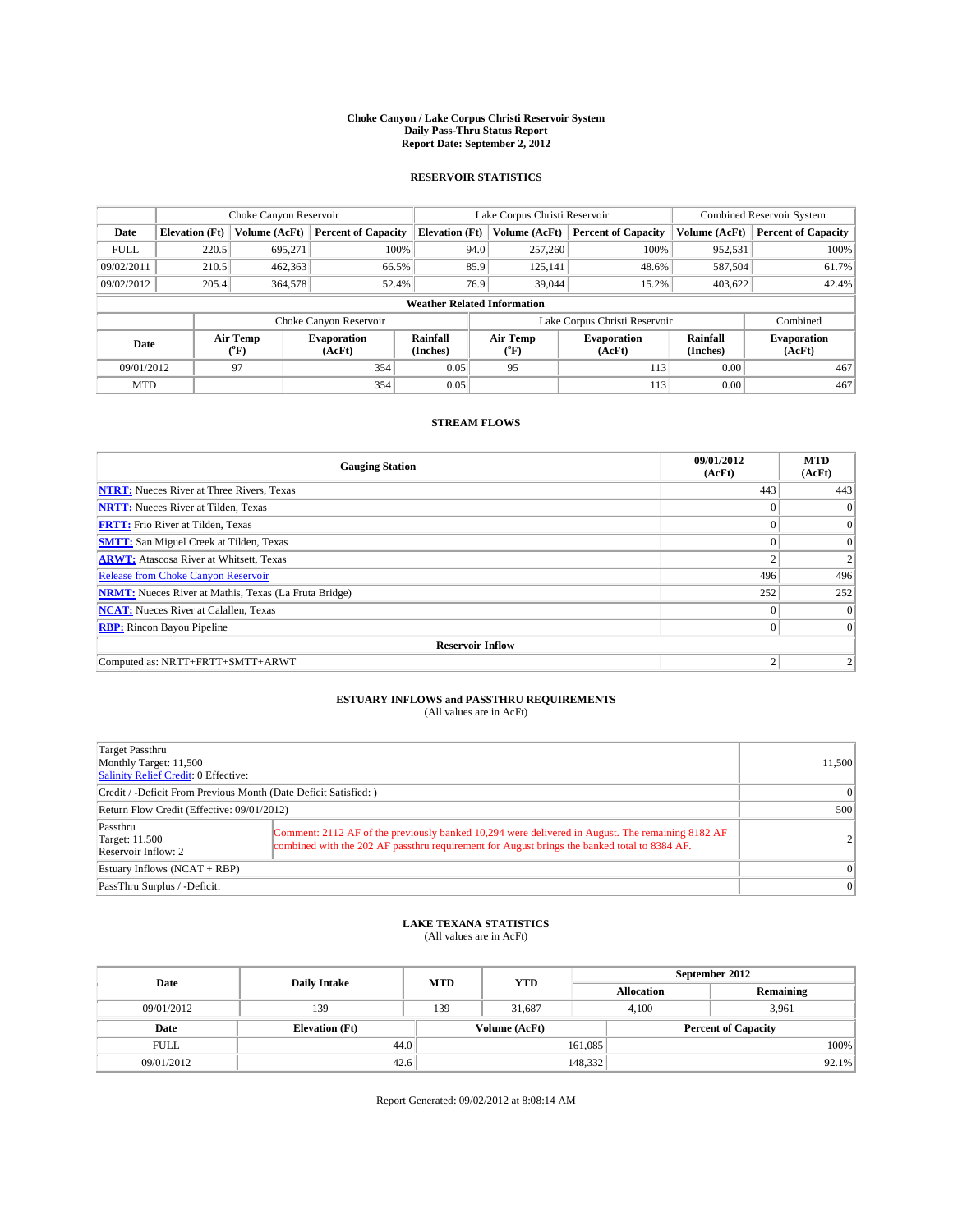#### **Choke Canyon / Lake Corpus Christi Reservoir System Daily Pass-Thru Status Report Report Date: September 3, 2012**

### **RESERVOIR STATISTICS**

|             |                       | Choke Canyon Reservoir |                              |                                    | Lake Corpus Christi Reservoir | <b>Combined Reservoir System</b> |                      |                              |
|-------------|-----------------------|------------------------|------------------------------|------------------------------------|-------------------------------|----------------------------------|----------------------|------------------------------|
| Date        | <b>Elevation</b> (Ft) | Volume (AcFt)          | <b>Percent of Capacity</b>   | <b>Elevation</b> (Ft)              | Volume (AcFt)                 | <b>Percent of Capacity</b>       | Volume (AcFt)        | Percent of Capacity          |
| <b>FULL</b> | 220.5                 | 695,271                | 100%                         | 94.0                               | 257,260                       | 100%                             | 952,531              | 100%                         |
| 09/03/2011  | 210.4                 | 460,932                | 66.3%                        | 85.9                               | 124,476                       | 48.4%                            | 585,408              | 61.5%                        |
| 09/03/2012  | 205.3                 | 363,152                | 52.2%                        | 76.9                               | 39,044                        | 15.2%                            | 402.196              | 42.2%                        |
|             |                       |                        |                              | <b>Weather Related Information</b> |                               |                                  |                      |                              |
|             |                       |                        | Choke Canyon Reservoir       |                                    | Lake Corpus Christi Reservoir |                                  |                      | Combined                     |
| Date        |                       | Air Temp<br>(°F)       | <b>Evaporation</b><br>(AcFt) | Rainfall<br>(Inches)               | Air Temp<br>("F)              | <b>Evaporation</b><br>(AcFt)     | Rainfall<br>(Inches) | <b>Evaporation</b><br>(AcFt) |
| 09/02/2012  |                       | 100                    | 467                          | 0.00                               | 98                            | 174                              | 0.01                 | 641                          |
| <b>MTD</b>  |                       |                        | 821                          | 0.05                               |                               | 287                              | 0.01                 | 1.108                        |

### **STREAM FLOWS**

| <b>Gauging Station</b>                                       | 09/02/2012<br>(AcFt) | <b>MTD</b><br>(AcFt) |  |  |  |  |
|--------------------------------------------------------------|----------------------|----------------------|--|--|--|--|
| <b>NTRT:</b> Nueces River at Three Rivers, Texas             | 451                  | 893                  |  |  |  |  |
| <b>NRTT:</b> Nueces River at Tilden, Texas                   |                      | $\Omega$             |  |  |  |  |
| <b>FRTT:</b> Frio River at Tilden, Texas                     |                      | $\overline{0}$       |  |  |  |  |
| <b>SMTT:</b> San Miguel Creek at Tilden, Texas               | $\Omega$             | $\Omega$             |  |  |  |  |
| <b>ARWT:</b> Atascosa River at Whitsett, Texas               | $\overline{2}$       |                      |  |  |  |  |
| <b>Release from Choke Canyon Reservoir</b>                   | 496                  | 993                  |  |  |  |  |
| <b>NRMT:</b> Nueces River at Mathis, Texas (La Fruta Bridge) | 250                  | 502                  |  |  |  |  |
| <b>NCAT:</b> Nueces River at Calallen, Texas                 | $\theta$             | $\vert 0 \rangle$    |  |  |  |  |
| <b>RBP:</b> Rincon Bayou Pipeline                            | 0                    | $\overline{0}$       |  |  |  |  |
| <b>Reservoir Inflow</b>                                      |                      |                      |  |  |  |  |
| Computed as: NRTT+FRTT+SMTT+ARWT                             | 2                    |                      |  |  |  |  |

# **ESTUARY INFLOWS and PASSTHRU REQUIREMENTS**<br>(All values are in AcFt)

| Target Passthru<br>Monthly Target: 11,500<br>Salinity Relief Credit: 0 Effective: |                                                                                                                                                                                                  | 11,500 |
|-----------------------------------------------------------------------------------|--------------------------------------------------------------------------------------------------------------------------------------------------------------------------------------------------|--------|
| Credit / -Deficit From Previous Month (Date Deficit Satisfied: )                  | $\Omega$                                                                                                                                                                                         |        |
| Return Flow Credit (Effective: 09/01/2012)                                        | 500                                                                                                                                                                                              |        |
| Passthru<br>Target: 11,500<br>Reservoir Inflow: 5                                 | Comment: 2112 AF of the previously banked 10,294 were delivered in August. The remaining 8182 AF<br>combined with the 202 AF passthru requirement for August brings the banked total to 8384 AF. |        |
| Estuary Inflows $(NCAT + RBP)$                                                    | $\Omega$                                                                                                                                                                                         |        |
| PassThru Surplus / -Deficit:                                                      | $\Omega$                                                                                                                                                                                         |        |

## **LAKE TEXANA STATISTICS** (All values are in AcFt)

| Date        | <b>Daily Intake</b>   | <b>MTD</b>    | <b>YTD</b> | September 2012    |                            |           |  |
|-------------|-----------------------|---------------|------------|-------------------|----------------------------|-----------|--|
|             |                       |               |            | <b>Allocation</b> |                            | Remaining |  |
| 09/02/2012  | 139                   | 277           | 31,826     |                   | 3,823<br>4,100             |           |  |
| Date        | <b>Elevation</b> (Ft) | Volume (AcFt) |            |                   | <b>Percent of Capacity</b> |           |  |
| <b>FULL</b> | 44.0                  |               |            | 161,085           |                            | 100%      |  |
| 09/02/2012  | 42.6                  |               |            | 148,332           |                            | $92.1\%$  |  |

Report Generated: 09/03/2012 at 9:55:42 AM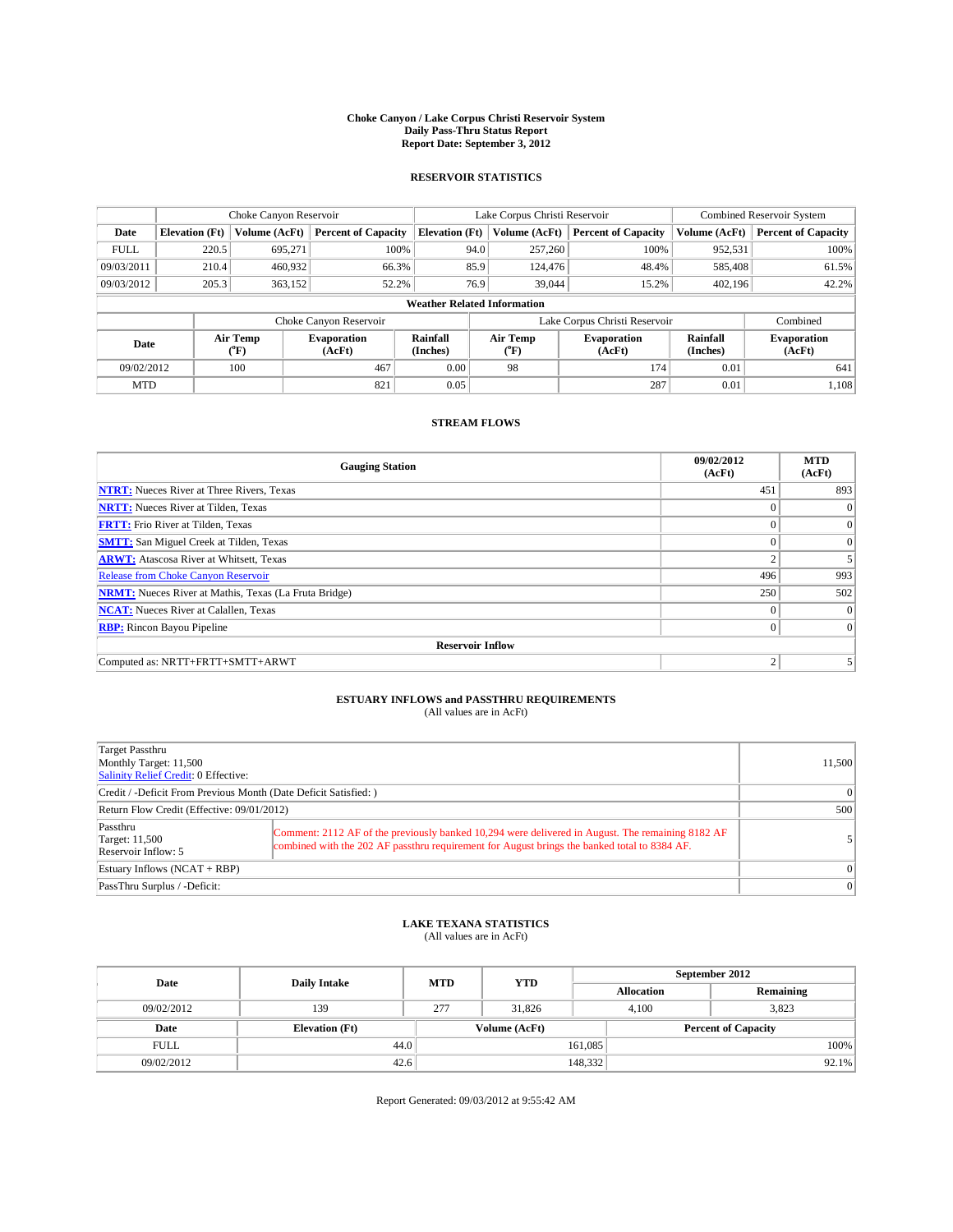#### **Choke Canyon / Lake Corpus Christi Reservoir System Daily Pass-Thru Status Report Report Date: September 4, 2012**

### **RESERVOIR STATISTICS**

|             |                                    | Choke Canyon Reservoir |                              |                       | Lake Corpus Christi Reservoir | <b>Combined Reservoir System</b> |                      |                              |  |
|-------------|------------------------------------|------------------------|------------------------------|-----------------------|-------------------------------|----------------------------------|----------------------|------------------------------|--|
| Date        | <b>Elevation</b> (Ft)              | Volume (AcFt)          | <b>Percent of Capacity</b>   | <b>Elevation</b> (Ft) | Volume (AcFt)                 | <b>Percent of Capacity</b>       | Volume (AcFt)        | Percent of Capacity          |  |
| <b>FULL</b> | 220.5                              | 695,271                | 100%                         |                       | 257,260<br>94.0               | 100%                             | 952,531              | 100%                         |  |
| 09/04/2011  | 210.3                              | 460,115                | 66.2%                        |                       | 85.8<br>124,078               | 48.2%                            | 584,193              | 61.3%                        |  |
| 09/04/2012  | 205.3                              | 363,505                | 52.3%                        |                       | 76.9<br>39,044                | 15.2%                            | 402.549              | 42.3%                        |  |
|             | <b>Weather Related Information</b> |                        |                              |                       |                               |                                  |                      |                              |  |
|             |                                    |                        | Choke Canyon Reservoir       |                       |                               | Lake Corpus Christi Reservoir    |                      | Combined                     |  |
| Date        |                                    | Air Temp<br>(°F)       | <b>Evaporation</b><br>(AcFt) | Rainfall<br>(Inches)  | Air Temp<br>("F)              | <b>Evaporation</b><br>(AcFt)     | Rainfall<br>(Inches) | <b>Evaporation</b><br>(AcFt) |  |
| 09/03/2012  |                                    | 101                    | 478                          | 0.00                  | 100                           | 174                              | 0.00                 | 652                          |  |
| <b>MTD</b>  |                                    |                        | 1.299                        | 0.05                  |                               | 461                              | 0.01                 | 1,760                        |  |

### **STREAM FLOWS**

| <b>Gauging Station</b>                                       | 09/03/2012<br>(AcFt) | <b>MTD</b><br>(AcFt) |  |  |  |  |
|--------------------------------------------------------------|----------------------|----------------------|--|--|--|--|
| <b>NTRT:</b> Nueces River at Three Rivers, Texas             | 451                  | 1,344                |  |  |  |  |
| <b>NRTT:</b> Nueces River at Tilden, Texas                   |                      | $\Omega$             |  |  |  |  |
| <b>FRTT:</b> Frio River at Tilden, Texas                     |                      | $\overline{0}$       |  |  |  |  |
| <b>SMTT:</b> San Miguel Creek at Tilden, Texas               | $\Omega$             | $\overline{0}$       |  |  |  |  |
| <b>ARWT:</b> Atascosa River at Whitsett, Texas               | $\overline{2}$       | 6                    |  |  |  |  |
| <b>Release from Choke Canyon Reservoir</b>                   | 496                  | 1,489                |  |  |  |  |
| <b>NRMT:</b> Nueces River at Mathis, Texas (La Fruta Bridge) | 250                  | 752                  |  |  |  |  |
| <b>NCAT:</b> Nueces River at Calallen, Texas                 | $\Omega$             | $\Omega$             |  |  |  |  |
| <b>RBP:</b> Rincon Bayou Pipeline                            | 0                    | $\overline{0}$       |  |  |  |  |
| <b>Reservoir Inflow</b>                                      |                      |                      |  |  |  |  |
| Computed as: NRTT+FRTT+SMTT+ARWT                             | 2                    | 6                    |  |  |  |  |

# **ESTUARY INFLOWS and PASSTHRU REQUIREMENTS**<br>(All values are in AcFt)

| Target Passthru<br>Monthly Target: 11,500<br>Salinity Relief Credit: 0 Effective:                                                                                                                                                                     |          | 11,500 |
|-------------------------------------------------------------------------------------------------------------------------------------------------------------------------------------------------------------------------------------------------------|----------|--------|
| Credit / -Deficit From Previous Month (Date Deficit Satisfied: )                                                                                                                                                                                      | $\Omega$ |        |
| Return Flow Credit (Effective: 09/01/2012)                                                                                                                                                                                                            | 500      |        |
| Passthru<br>Comment: 2112 AF of the previously banked 10,294 were delivered in August. The remaining 8182 AF<br>Target: 11,500<br>combined with the 202 AF passthru requirement for August brings the banked total to 8384 AF.<br>Reservoir Inflow: 6 |          | 61     |
| Estuary Inflows $(NCAT + RBP)$                                                                                                                                                                                                                        | $\Omega$ |        |
| PassThru Surplus / -Deficit:                                                                                                                                                                                                                          | $\Omega$ |        |

## **LAKE TEXANA STATISTICS** (All values are in AcFt)

| Date        | <b>Daily Intake</b>   | <b>MTD</b> | <b>YTD</b>    | September 2012    |                            |           |  |
|-------------|-----------------------|------------|---------------|-------------------|----------------------------|-----------|--|
|             |                       |            |               | <b>Allocation</b> |                            | Remaining |  |
| 09/03/2012  | 139                   | 417        | 31.965        | 4,100             | 3,683                      |           |  |
| Date        | <b>Elevation (Ft)</b> |            | Volume (AcFt) |                   | <b>Percent of Capacity</b> |           |  |
| <b>FULL</b> | 44.0                  |            |               | 161,085           |                            | 100%      |  |
| 09/03/2012  | 42.6                  |            |               | 148,332           |                            | 92.1%     |  |

Report Generated: 09/04/2012 at 8:18:07 AM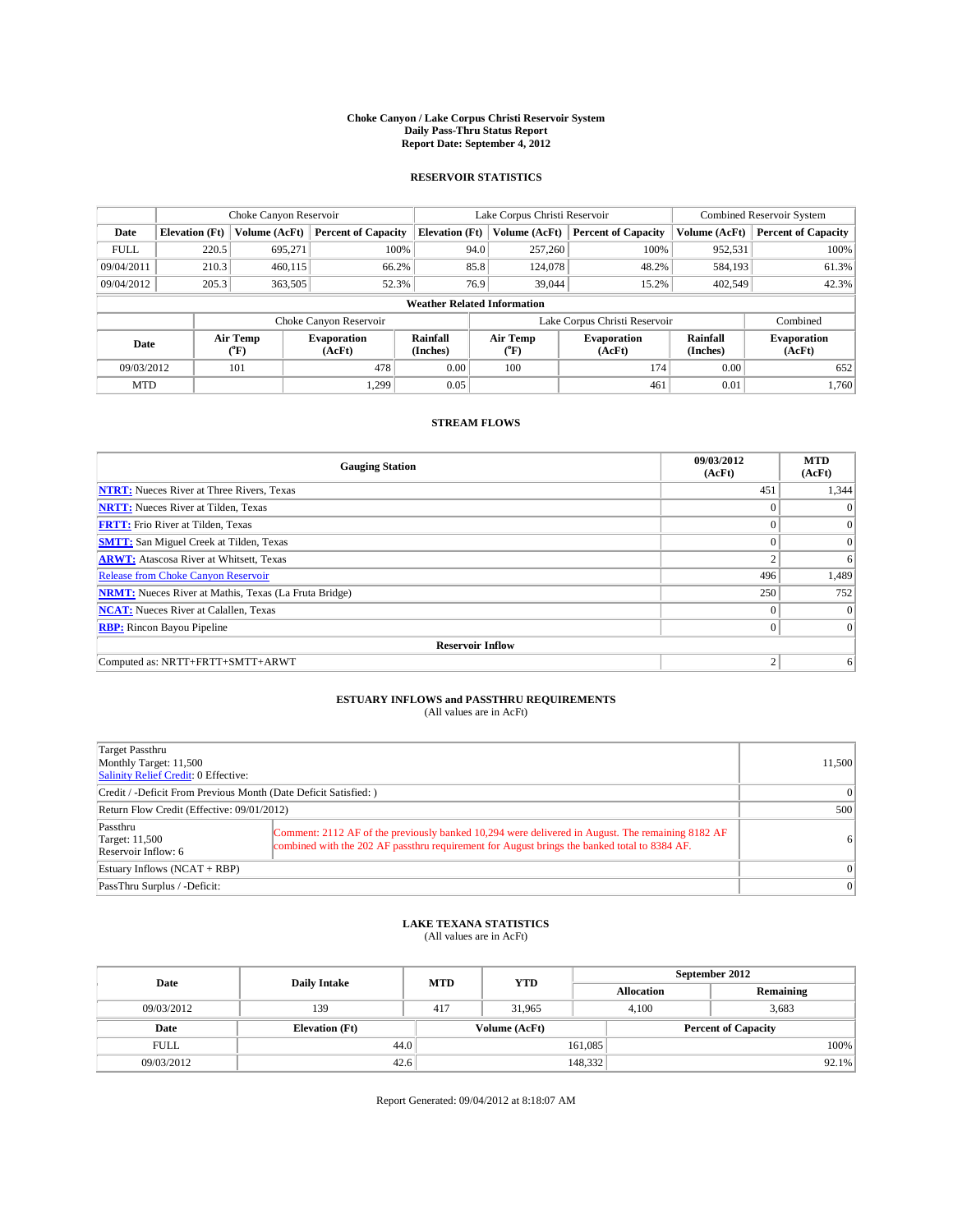#### **Choke Canyon / Lake Corpus Christi Reservoir System Daily Pass-Thru Status Report Report Date: September 5, 2012**

### **RESERVOIR STATISTICS**

|             |                                    | Choke Canyon Reservoir         |                              |                       | Lake Corpus Christi Reservoir | <b>Combined Reservoir System</b> |                      |                              |  |
|-------------|------------------------------------|--------------------------------|------------------------------|-----------------------|-------------------------------|----------------------------------|----------------------|------------------------------|--|
| Date        | <b>Elevation</b> (Ft)              | Volume (AcFt)                  | <b>Percent of Capacity</b>   | <b>Elevation (Ft)</b> | Volume (AcFt)                 | <b>Percent of Capacity</b>       | Volume (AcFt)        | <b>Percent of Capacity</b>   |  |
| <b>FULL</b> | 220.5                              | 695,271                        | 100%                         | 94.0                  | 257,260                       | 100%                             | 952,531              | 100%                         |  |
| 09/05/2011  | 210.3                              | 458,685                        | 66.0%                        | 85.8                  | 123,680                       | 48.1%                            | 582,365              | 61.1%                        |  |
| 09/05/2012  | 205.2                              | 362,268                        | 52.1%                        | 76.9                  | 38,982                        | 15.2%                            | 401.250              | 42.1%                        |  |
|             | <b>Weather Related Information</b> |                                |                              |                       |                               |                                  |                      |                              |  |
|             |                                    |                                | Choke Canyon Reservoir       |                       |                               | Lake Corpus Christi Reservoir    |                      | Combined                     |  |
| Date        |                                    | Air Temp<br>$({}^o\mathrm{F})$ | <b>Evaporation</b><br>(AcFt) | Rainfall<br>(Inches)  | Air Temp<br>$\rm ^{(o}\!F)$   | <b>Evaporation</b><br>(AcFt)     | Rainfall<br>(Inches) | <b>Evaporation</b><br>(AcFt) |  |
| 09/04/2012  |                                    | 101                            | 498                          | 0.00                  | 101                           | 171                              | 0.00                 | 669                          |  |
| <b>MTD</b>  |                                    |                                | 1.797                        | 0.05                  |                               | 632                              | 0.01                 | 2,429                        |  |

### **STREAM FLOWS**

| <b>Gauging Station</b>                                       | 09/04/2012<br>(AcFt) | <b>MTD</b><br>(AcFt) |  |  |  |  |
|--------------------------------------------------------------|----------------------|----------------------|--|--|--|--|
| <b>NTRT:</b> Nueces River at Three Rivers, Texas             | 463                  | 1,806                |  |  |  |  |
| <b>NRTT:</b> Nueces River at Tilden, Texas                   |                      | $\Omega$             |  |  |  |  |
| <b>FRTT:</b> Frio River at Tilden, Texas                     |                      | $\overline{0}$       |  |  |  |  |
| <b>SMTT:</b> San Miguel Creek at Tilden, Texas               |                      | $\Omega$             |  |  |  |  |
| <b>ARWT:</b> Atascosa River at Whitsett, Texas               | $\overline{2}$       | 8                    |  |  |  |  |
| <b>Release from Choke Canyon Reservoir</b>                   | 546                  | 2,035                |  |  |  |  |
| <b>NRMT:</b> Nueces River at Mathis, Texas (La Fruta Bridge) | 250                  | 1,002                |  |  |  |  |
| <b>NCAT:</b> Nueces River at Calallen, Texas                 | $\Omega$             | $\Omega$             |  |  |  |  |
| <b>RBP:</b> Rincon Bayou Pipeline                            | $\theta$             | $\Omega$             |  |  |  |  |
| <b>Reservoir Inflow</b>                                      |                      |                      |  |  |  |  |
| Computed as: NRTT+FRTT+SMTT+ARWT                             | $\overline{2}$       | 8                    |  |  |  |  |

# **ESTUARY INFLOWS and PASSTHRU REQUIREMENTS**<br>(All values are in AcFt)

| Target Passthru<br>Monthly Target: 11,500<br>Salinity Relief Credit: 0 Effective: |          |                |  |  |
|-----------------------------------------------------------------------------------|----------|----------------|--|--|
| Credit / -Deficit From Previous Month (Date Deficit Satisfied: )                  |          |                |  |  |
| Return Flow Credit (Effective: 09/01/2012)                                        |          |                |  |  |
| Passthru<br><b>Target: 11,500</b><br>Reservoir Inflow: 8                          | Comment: | 8 <sup>1</sup> |  |  |
| Estuary Inflows (NCAT + RBP)                                                      |          |                |  |  |
| PassThru Surplus / -Deficit:                                                      |          |                |  |  |

## **LAKE TEXANA STATISTICS** (All values are in AcFt)

| Date        | <b>Daily Intake</b>   | <b>MTD</b> | <b>YTD</b>    | September 2012    |                            |           |  |
|-------------|-----------------------|------------|---------------|-------------------|----------------------------|-----------|--|
|             |                       |            |               | <b>Allocation</b> |                            | Remaining |  |
| 09/04/2012  | 140                   | 556        | 32.105        |                   | 4,100<br>3.544             |           |  |
| Date        | <b>Elevation</b> (Ft) |            | Volume (AcFt) |                   | <b>Percent of Capacity</b> |           |  |
| <b>FULL</b> | 44.0                  |            |               | 161,085           |                            | 100%      |  |
| 09/04/2012  | 42.5                  |            |               | 147,442           |                            | 91.5%     |  |

Report Generated: 09/05/2012 at 8:41:22 AM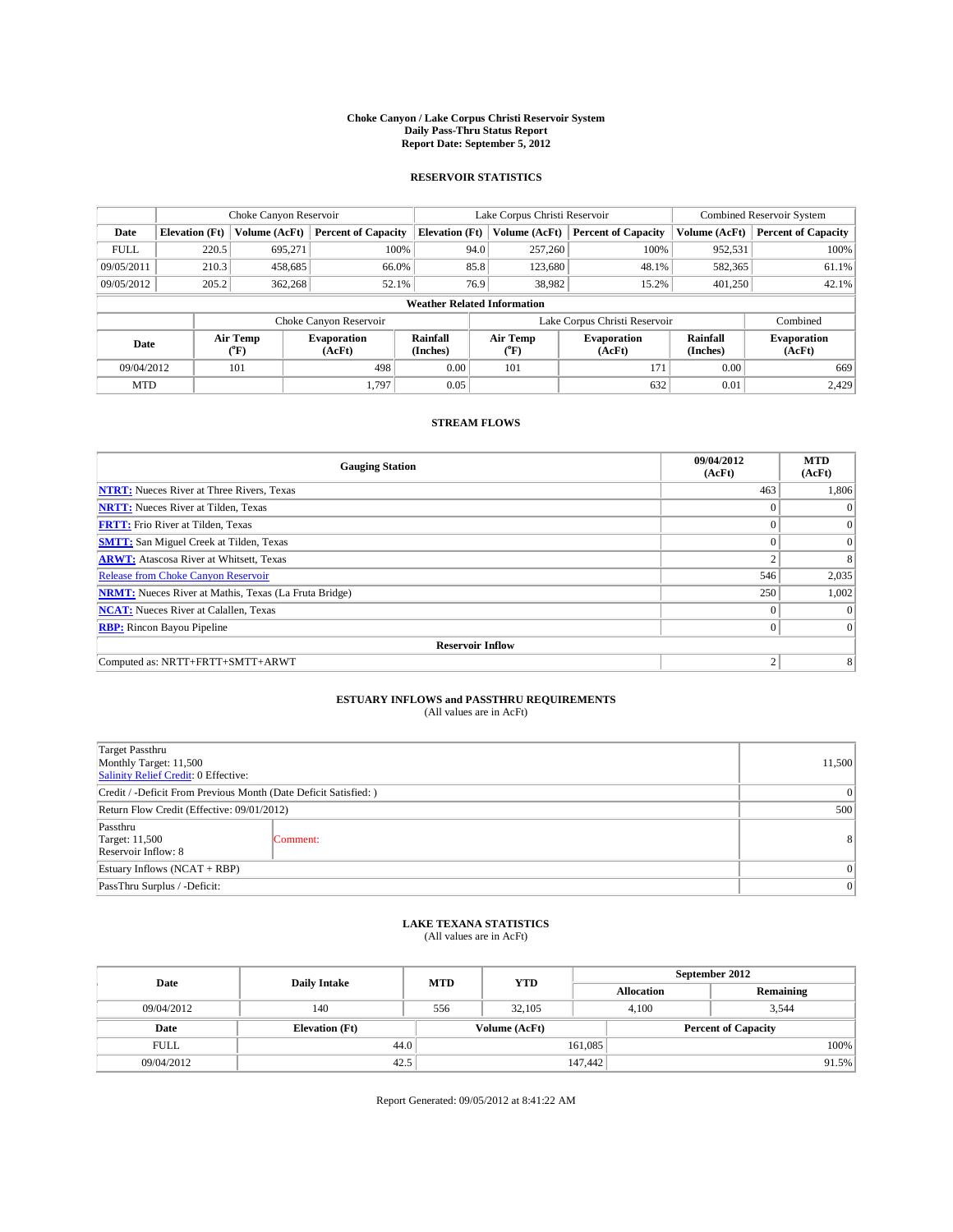#### **Choke Canyon / Lake Corpus Christi Reservoir System Daily Pass-Thru Status Report Report Date: September 6, 2012**

### **RESERVOIR STATISTICS**

|             |                                    | Choke Canyon Reservoir         |                              |                       | Lake Corpus Christi Reservoir | <b>Combined Reservoir System</b> |                      |                              |  |
|-------------|------------------------------------|--------------------------------|------------------------------|-----------------------|-------------------------------|----------------------------------|----------------------|------------------------------|--|
| Date        | <b>Elevation</b> (Ft)              | Volume (AcFt)                  | <b>Percent of Capacity</b>   | <b>Elevation (Ft)</b> | Volume (AcFt)                 | <b>Percent of Capacity</b>       | Volume (AcFt)        | <b>Percent of Capacity</b>   |  |
| <b>FULL</b> | 220.5                              | 695,271                        | 100%                         | 94.0                  | 257,260                       | 100%                             | 952,531              | 100%                         |  |
| 09/06/2011  | 210.3                              | 458,685                        | 66.0%                        | 85.7                  | 122,098                       | 47.5%                            | 580,783              | 61.0%                        |  |
| 09/06/2012  | 205.2                              | 361,736                        | 52.0%                        | 76.9                  | 39,044                        | 15.2%                            | 400,780              | 42.1%                        |  |
|             | <b>Weather Related Information</b> |                                |                              |                       |                               |                                  |                      |                              |  |
|             |                                    |                                | Choke Canyon Reservoir       |                       |                               | Lake Corpus Christi Reservoir    |                      | Combined                     |  |
| Date        |                                    | Air Temp<br>$({}^o\mathrm{F})$ | <b>Evaporation</b><br>(AcFt) | Rainfall<br>(Inches)  | Air Temp<br>$\rm ^{(o}\!F)$   | <b>Evaporation</b><br>(AcFt)     | Rainfall<br>(Inches) | <b>Evaporation</b><br>(AcFt) |  |
| 09/05/2012  |                                    | 101                            | 466                          | 0.00                  | 100                           | 178                              | 0.00                 | 644                          |  |
| <b>MTD</b>  |                                    |                                | 2,263                        | 0.05                  |                               | 810                              | 0.01                 | 3,073                        |  |

### **STREAM FLOWS**

| <b>Gauging Station</b>                                       | 09/05/2012<br>(AcFt) | <b>MTD</b><br>(AcFt) |  |  |  |  |
|--------------------------------------------------------------|----------------------|----------------------|--|--|--|--|
| <b>NTRT:</b> Nueces River at Three Rivers, Texas             | 568                  | 2,374                |  |  |  |  |
| <b>NRTT:</b> Nueces River at Tilden, Texas                   | $\mathbf{0}$         | $\theta$             |  |  |  |  |
| <b>FRTT:</b> Frio River at Tilden, Texas                     | $\theta$             | $\Omega$             |  |  |  |  |
| <b>SMTT:</b> San Miguel Creek at Tilden, Texas               | $\theta$             | $\overline{0}$       |  |  |  |  |
| <b>ARWT:</b> Atascosa River at Whitsett, Texas               | $\overline{2}$       | 10                   |  |  |  |  |
| <b>Release from Choke Canyon Reservoir</b>                   | 596                  | 2,630                |  |  |  |  |
| <b>NRMT:</b> Nueces River at Mathis, Texas (La Fruta Bridge) | 250                  | 1,253                |  |  |  |  |
| <b>NCAT:</b> Nueces River at Calallen, Texas                 | $\theta$             | $\Omega$             |  |  |  |  |
| <b>RBP:</b> Rincon Bayou Pipeline                            | $\Omega$             | $\Omega$             |  |  |  |  |
| <b>Reservoir Inflow</b>                                      |                      |                      |  |  |  |  |
| Computed as: NRTT+FRTT+SMTT+ARWT                             | $\overline{2}$       | 10                   |  |  |  |  |

# **ESTUARY INFLOWS and PASSTHRU REQUIREMENTS**<br>(All values are in AcFt)

| Target Passthru<br>Monthly Target: 11,500<br>Salinity Relief Credit: 0 Effective: |                                                                                                                                                                                                  |           |  |  |
|-----------------------------------------------------------------------------------|--------------------------------------------------------------------------------------------------------------------------------------------------------------------------------------------------|-----------|--|--|
| Credit / -Deficit From Previous Month (Date Deficit Satisfied: )                  | $\Omega$                                                                                                                                                                                         |           |  |  |
| Return Flow Credit (Effective: 09/01/2012)                                        | 500                                                                                                                                                                                              |           |  |  |
| Passthru<br>Target: 11,500<br>Reservoir Inflow: 10                                | Comment: 2112 AF of the previously banked 10,294 were delivered in August. The remaining 8182 AF<br>combined with the 202 AF passthru requirement for August brings the banked total to 8384 AF. | <b>10</b> |  |  |
| Estuary Inflows $(NCAT + RBP)$                                                    | $\Omega$                                                                                                                                                                                         |           |  |  |
| PassThru Surplus / -Deficit:                                                      | 0                                                                                                                                                                                                |           |  |  |

## **LAKE TEXANA STATISTICS** (All values are in AcFt)

| Date        | <b>Daily Intake</b>   | <b>MTD</b> | <b>YTD</b>    | September 2012    |                            |           |  |
|-------------|-----------------------|------------|---------------|-------------------|----------------------------|-----------|--|
|             |                       |            |               | <b>Allocation</b> |                            | Remaining |  |
| 09/05/2012  | 140                   | 696        | 32,245        | 4,100             |                            | 3,404     |  |
| Date        | <b>Elevation (Ft)</b> |            | Volume (AcFt) |                   | <b>Percent of Capacity</b> |           |  |
| <b>FULL</b> | 44.0                  |            |               | 161,085           |                            | 100%      |  |
| 09/05/2012  | 42.3                  |            |               | 145,671           |                            | 90.4%     |  |

Report Generated: 09/06/2012 at 8:42:36 AM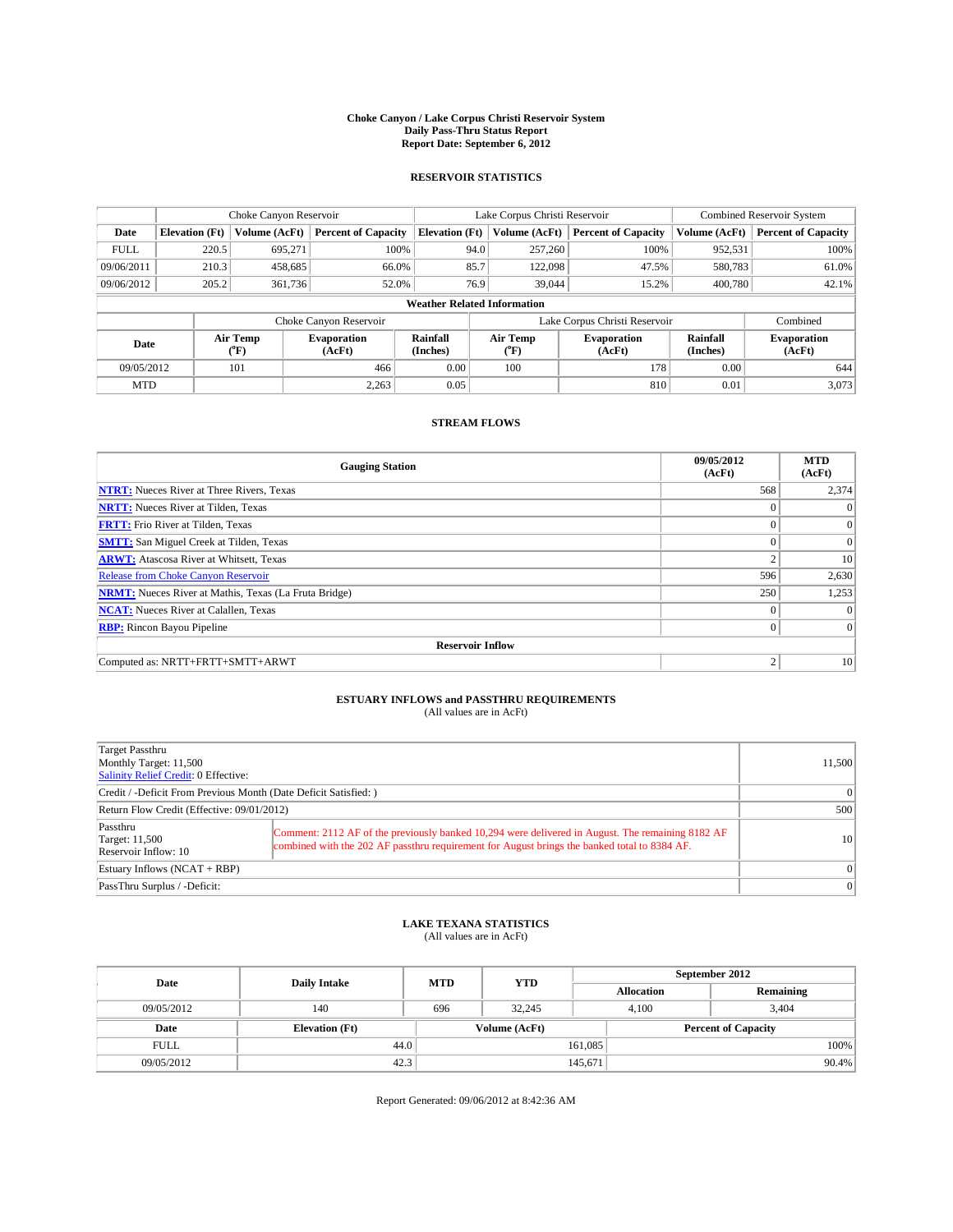#### **Choke Canyon / Lake Corpus Christi Reservoir System Daily Pass-Thru Status Report Report Date: September 7, 2012**

### **RESERVOIR STATISTICS**

|             | Choke Canyon Reservoir             |                  | Lake Corpus Christi Reservoir |                       |           |                               | <b>Combined Reservoir System</b> |                      |                              |
|-------------|------------------------------------|------------------|-------------------------------|-----------------------|-----------|-------------------------------|----------------------------------|----------------------|------------------------------|
| Date        | <b>Elevation</b> (Ft)              | Volume (AcFt)    | <b>Percent of Capacity</b>    | <b>Elevation (Ft)</b> |           | Volume (AcFt)                 | <b>Percent of Capacity</b>       | Volume (AcFt)        | <b>Percent of Capacity</b>   |
| <b>FULL</b> | 220.5                              | 695,271          | 100%                          |                       | 94.0      | 257,260                       | 100%                             | 952,531              | 100%                         |
| 09/07/2011  | 210.2                              | 457,254          | 65.8%                         |                       | 85.6      | 121.441                       | 47.2%                            | 578,695              | 60.8%                        |
| 09/07/2012  | 205.1                              | 359,594          | 51.7%                         |                       | 76.9      | 39,044                        | 15.2%                            | 398,638              | 41.9%                        |
|             | <b>Weather Related Information</b> |                  |                               |                       |           |                               |                                  |                      |                              |
|             |                                    |                  | Choke Canyon Reservoir        |                       |           | Lake Corpus Christi Reservoir |                                  |                      | Combined                     |
| Date        |                                    | Air Temp<br>(°F) | <b>Evaporation</b><br>(AcFt)  | Rainfall<br>(Inches)  | $(^{0}F)$ | Air Temp                      | <b>Evaporation</b><br>(AcFt)     | Rainfall<br>(Inches) | <b>Evaporation</b><br>(AcFt) |
| 09/06/2012  |                                    | 101<br>434       |                               | 0.00                  |           | 100                           | 211                              | 0.00                 | 645                          |
| <b>MTD</b>  |                                    |                  | 2.697                         | 0.05                  |           |                               | 1,021                            | 0.01                 | 3,718                        |

### **STREAM FLOWS**

| <b>Gauging Station</b>                                       | 09/06/2012<br>(AcFt) | <b>MTD</b><br>(AcFt) |
|--------------------------------------------------------------|----------------------|----------------------|
| <b>NTRT:</b> Nueces River at Three Rivers, Texas             | 576                  | 2,950                |
| <b>NRTT:</b> Nueces River at Tilden, Texas                   | $\theta$             | $\theta$             |
| <b>FRTT:</b> Frio River at Tilden, Texas                     |                      | $\overline{0}$       |
| <b>SMTT:</b> San Miguel Creek at Tilden, Texas               | $\theta$             | $\overline{0}$       |
| <b>ARWT:</b> Atascosa River at Whitsett, Texas               | $\overline{2}$       | 12                   |
| <b>Release from Choke Canyon Reservoir</b>                   | 596                  | 3,226                |
| <b>NRMT:</b> Nueces River at Mathis, Texas (La Fruta Bridge) | 250                  | 1,503                |
| <b>NCAT:</b> Nueces River at Calallen, Texas                 | $\theta$             | $\Omega$             |
| <b>RBP:</b> Rincon Bayou Pipeline                            | $\Omega$             | $\Omega$             |
| <b>Reservoir Inflow</b>                                      |                      |                      |
| Computed as: NRTT+FRTT+SMTT+ARWT                             | 2                    | 12                   |

# **ESTUARY INFLOWS and PASSTHRU REQUIREMENTS**<br>(All values are in AcFt)

| Target Passthru<br>Monthly Target: 11,500<br>Salinity Relief Credit: 0 Effective: |                                                                                                                                                                                                  | 11,500 |  |  |
|-----------------------------------------------------------------------------------|--------------------------------------------------------------------------------------------------------------------------------------------------------------------------------------------------|--------|--|--|
| Credit / -Deficit From Previous Month (Date Deficit Satisfied: )                  | $\Omega$                                                                                                                                                                                         |        |  |  |
| Return Flow Credit (Effective: 09/01/2012)                                        |                                                                                                                                                                                                  |        |  |  |
| Passthru<br>Target: 11,500<br>Reservoir Inflow: 12                                | Comment: 2112 AF of the previously banked 10,294 were delivered in August. The remaining 8182 AF<br>combined with the 202 AF passthru requirement for August brings the banked total to 8384 AF. | 12     |  |  |
| Estuary Inflows $(NCAT + RBP)$                                                    | $\Omega$                                                                                                                                                                                         |        |  |  |
| PassThru Surplus / -Deficit:                                                      | 0                                                                                                                                                                                                |        |  |  |

## **LAKE TEXANA STATISTICS** (All values are in AcFt)

| Date        | <b>Daily Intake</b>   | <b>MTD</b> | <b>YTD</b>    | September 2012             |  |           |  |
|-------------|-----------------------|------------|---------------|----------------------------|--|-----------|--|
|             |                       |            |               | <b>Allocation</b>          |  | Remaining |  |
| 09/06/2012  | 139                   | 835        | 32.384        | 4.100                      |  | 3,265     |  |
| Date        | <b>Elevation</b> (Ft) |            | Volume (AcFt) | <b>Percent of Capacity</b> |  |           |  |
| <b>FULL</b> | 44.0                  |            |               | 161,085                    |  | 100%      |  |
| 09/06/2012  | 42.3                  |            |               | 145,671                    |  | $90.4\%$  |  |

Report Generated: 09/07/2012 at 8:43:26 AM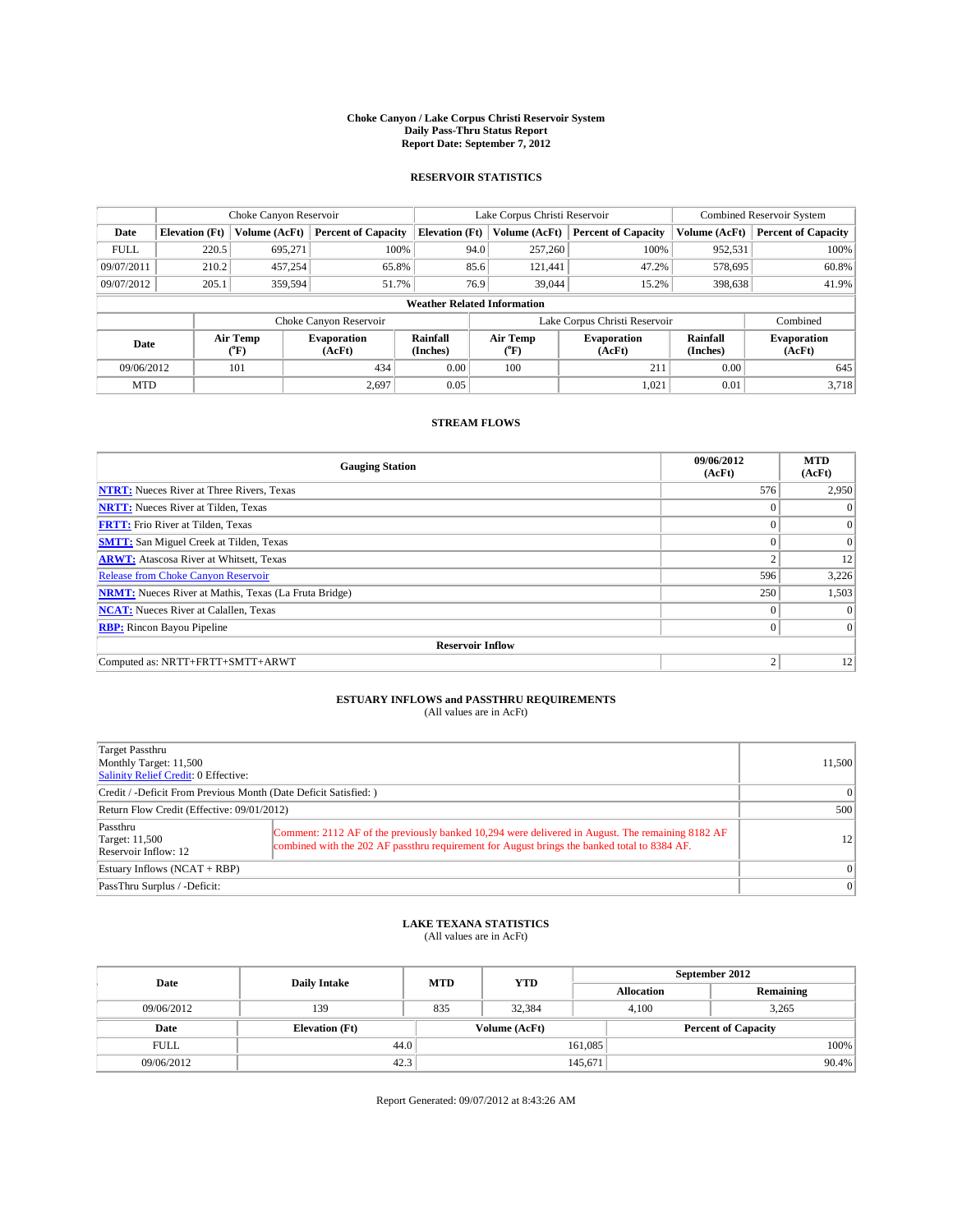#### **Choke Canyon / Lake Corpus Christi Reservoir System Daily Pass-Thru Status Report Report Date: September 8, 2012**

### **RESERVOIR STATISTICS**

|             |                                    | Choke Canyon Reservoir |                              |                       | Lake Corpus Christi Reservoir | <b>Combined Reservoir System</b> |                      |                              |  |
|-------------|------------------------------------|------------------------|------------------------------|-----------------------|-------------------------------|----------------------------------|----------------------|------------------------------|--|
| Date        | <b>Elevation</b> (Ft)              | Volume (AcFt)          | <b>Percent of Capacity</b>   | <b>Elevation</b> (Ft) | Volume (AcFt)                 | <b>Percent of Capacity</b>       | Volume (AcFt)        | Percent of Capacity          |  |
| <b>FULL</b> | 220.5                              | 695,271                | 100%                         | 94.0                  | 257,260                       | 100%                             | 952,531              | 100%                         |  |
| 09/08/2011  | 210.2                              | 457,254                | 65.8%                        | 85.6                  | 121,180                       | 47.1%                            | 578,434              | $60.7\%$                     |  |
| 09/08/2012  | 205.0                              | 358,533                | 51.6%                        | 76.9                  | 39,044                        | 15.2%                            | 397,577              | 41.7%                        |  |
|             | <b>Weather Related Information</b> |                        |                              |                       |                               |                                  |                      |                              |  |
|             |                                    |                        | Choke Canyon Reservoir       |                       | Lake Corpus Christi Reservoir |                                  | Combined             |                              |  |
| Date        |                                    | Air Temp<br>("F)       | <b>Evaporation</b><br>(AcFt) | Rainfall<br>(Inches)  | Air Temp<br>("F)              | <b>Evaporation</b><br>(AcFt)     | Rainfall<br>(Inches) | <b>Evaporation</b><br>(AcFt) |  |
| 09/07/2012  |                                    | 101                    | 464                          | 0.00                  | 101                           | 163                              | 0.00                 | 627                          |  |
| <b>MTD</b>  |                                    |                        | 3,161                        | 0.05                  |                               | 1.184                            | 0.01                 | 4,345                        |  |

### **STREAM FLOWS**

| <b>Gauging Station</b>                                       | 09/07/2012<br>(AcFt) | <b>MTD</b><br>(AcFt) |
|--------------------------------------------------------------|----------------------|----------------------|
| <b>NTRT:</b> Nueces River at Three Rivers, Texas             | 576                  | 3,525                |
| <b>NRTT:</b> Nueces River at Tilden, Texas                   |                      | $\Omega$             |
| <b>FRTT:</b> Frio River at Tilden, Texas                     |                      | $\overline{0}$       |
| <b>SMTT:</b> San Miguel Creek at Tilden, Texas               |                      | $\overline{0}$       |
| <b>ARWT:</b> Atascosa River at Whitsett, Texas               | 2                    | 14                   |
| <b>Release from Choke Canyon Reservoir</b>                   | 596                  | 3,821                |
| <b>NRMT:</b> Nueces River at Mathis, Texas (La Fruta Bridge) | 250                  | 1,753                |
| <b>NCAT:</b> Nueces River at Calallen, Texas                 | $\Omega$             | $\Omega$             |
| <b>RBP:</b> Rincon Bayou Pipeline                            | 0                    | $\Omega$             |
| <b>Reservoir Inflow</b>                                      |                      |                      |
| Computed as: NRTT+FRTT+SMTT+ARWT                             | $\overline{2}$       | 14                   |

# **ESTUARY INFLOWS and PASSTHRU REQUIREMENTS**<br>(All values are in AcFt)

| Target Passthru<br>Monthly Target: 11,500<br>Salinity Relief Credit: 0 Effective: |                                                                                                                                                                                                  | 11,500          |  |
|-----------------------------------------------------------------------------------|--------------------------------------------------------------------------------------------------------------------------------------------------------------------------------------------------|-----------------|--|
| Credit / -Deficit From Previous Month (Date Deficit Satisfied: )                  | $\Omega$                                                                                                                                                                                         |                 |  |
| Return Flow Credit (Effective: 09/01/2012)                                        |                                                                                                                                                                                                  |                 |  |
| Passthru<br>Target: 11,500<br>Reservoir Inflow: 14                                | Comment: 2112 AF of the previously banked 10,294 were delivered in August. The remaining 8182 AF<br>combined with the 202 AF passthru requirement for August brings the banked total to 8384 AF. | 14 <sup>1</sup> |  |
| Estuary Inflows $(NCAT + RBP)$                                                    | $\Omega$                                                                                                                                                                                         |                 |  |
| PassThru Surplus / -Deficit:                                                      |                                                                                                                                                                                                  | $\Omega$        |  |

## **LAKE TEXANA STATISTICS** (All values are in AcFt)

| Date        | <b>Daily Intake</b>   | <b>MTD</b> | <b>YTD</b>    | September 2012    |                            |           |       |
|-------------|-----------------------|------------|---------------|-------------------|----------------------------|-----------|-------|
|             |                       |            |               | <b>Allocation</b> |                            | Remaining |       |
| 09/07/2012  | 139                   | 975        | 32.523        |                   | 3.125<br>4.100             |           |       |
| Date        | <b>Elevation</b> (Ft) |            | Volume (AcFt) |                   | <b>Percent of Capacity</b> |           |       |
| <b>FULL</b> | 44.0                  |            |               | 161,085           |                            |           | 100%  |
| 09/07/2012  | 42.3                  |            |               | 145,671           |                            |           | 90.4% |

Report Generated: 09/08/2012 at 8:57:37 AM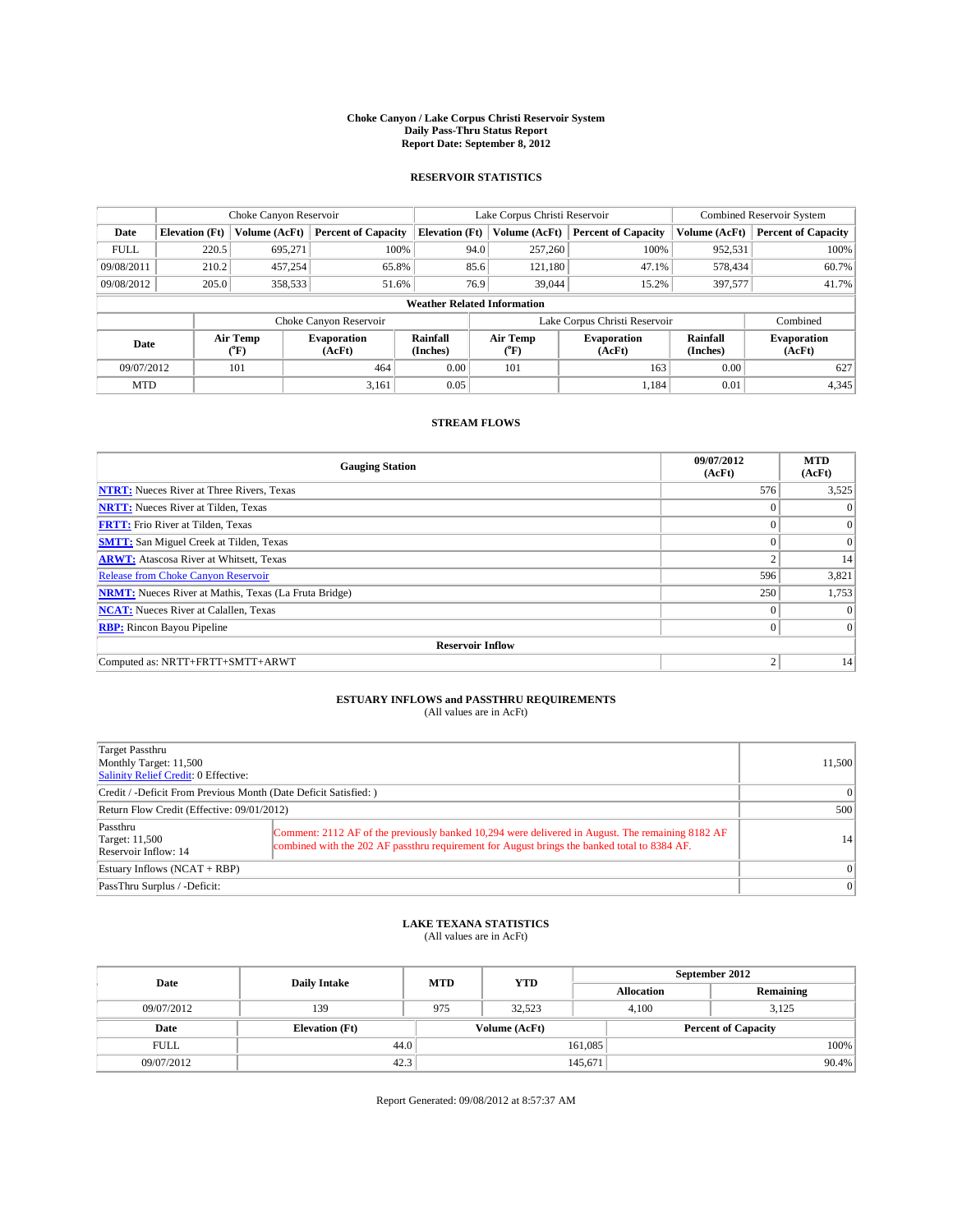#### **Choke Canyon / Lake Corpus Christi Reservoir System Daily Pass-Thru Status Report Report Date: September 9, 2012**

### **RESERVOIR STATISTICS**

|                          |                                    | Choke Canyon Reservoir |                              |                       | Lake Corpus Christi Reservoir | <b>Combined Reservoir System</b> |                      |                              |  |
|--------------------------|------------------------------------|------------------------|------------------------------|-----------------------|-------------------------------|----------------------------------|----------------------|------------------------------|--|
| Date                     | <b>Elevation</b> (Ft)              | Volume (AcFt)          | <b>Percent of Capacity</b>   | <b>Elevation (Ft)</b> | Volume (AcFt)                 | <b>Percent of Capacity</b>       | Volume (AcFt)        | <b>Percent of Capacity</b>   |  |
| <b>FULL</b>              | 220.5                              | 695,271                | 100%                         | 94.0                  | 257,260                       | 100%                             | 952,531              | 100%                         |  |
| 09/09/2011               | 210.2                              | 456,850                | 65.7%                        | 85.6                  | 120,396                       | 46.8%                            | 577,246              | 60.6%                        |  |
| 09/09/2012               | 205.0                              | 357,296                | 51.4%                        | 77.0                  | 39.232                        | 15.2%                            | 396,528              | 41.6%                        |  |
|                          | <b>Weather Related Information</b> |                        |                              |                       |                               |                                  |                      |                              |  |
|                          |                                    |                        | Choke Canyon Reservoir       |                       |                               | Lake Corpus Christi Reservoir    |                      | Combined                     |  |
| Air Temp<br>Date<br>(°F) |                                    |                        | <b>Evaporation</b><br>(AcFt) | Rainfall<br>(Inches)  | Air Temp<br>$(^{0}F)$         | <b>Evaporation</b><br>(AcFt)     | Rainfall<br>(Inches) | <b>Evaporation</b><br>(AcFt) |  |
| 09/08/2012               |                                    | 93                     | 515                          | 0.00                  | 97                            | 186                              | 0.00                 | 701                          |  |
| <b>MTD</b>               |                                    |                        | 3.676                        | 0.05                  |                               | 1,370                            | 0.01                 | 5.046                        |  |

### **STREAM FLOWS**

| <b>Gauging Station</b>                                       | 09/08/2012<br>(AcFt) | <b>MTD</b><br>(AcFt) |
|--------------------------------------------------------------|----------------------|----------------------|
| <b>NTRT:</b> Nueces River at Three Rivers, Texas             | 576                  | 4,101                |
| <b>NRTT:</b> Nueces River at Tilden, Texas                   |                      | $\theta$             |
| <b>FRTT:</b> Frio River at Tilden, Texas                     | $\theta$             | $\overline{0}$       |
| <b>SMTT:</b> San Miguel Creek at Tilden, Texas               | $\theta$             | $\overline{0}$       |
| <b>ARWT:</b> Atascosa River at Whitsett, Texas               | $\overline{2}$       | 15                   |
| <b>Release from Choke Canyon Reservoir</b>                   | 596                  | 4,417                |
| <b>NRMT:</b> Nueces River at Mathis, Texas (La Fruta Bridge) | 250                  | 2,003                |
| <b>NCAT:</b> Nueces River at Calallen, Texas                 | $\Omega$             |                      |
| <b>RBP:</b> Rincon Bayou Pipeline                            | $\mathbf{0}$         | $\Omega$             |
| <b>Reservoir Inflow</b>                                      |                      |                      |
| Computed as: NRTT+FRTT+SMTT+ARWT                             | $\overline{2}$       | 15                   |

# **ESTUARY INFLOWS and PASSTHRU REQUIREMENTS**<br>(All values are in AcFt)

| Target Passthru<br>Monthly Target: 11,500<br>Salinity Relief Credit: 0 Effective: |                                                                                                                                                                                                  | 11,500          |  |
|-----------------------------------------------------------------------------------|--------------------------------------------------------------------------------------------------------------------------------------------------------------------------------------------------|-----------------|--|
| Credit / -Deficit From Previous Month (Date Deficit Satisfied: )                  | $\Omega$                                                                                                                                                                                         |                 |  |
| Return Flow Credit (Effective: 09/01/2012)                                        |                                                                                                                                                                                                  |                 |  |
| Passthru<br>Target: 11,500<br>Reservoir Inflow: 15                                | Comment: 2112 AF of the previously banked 10,294 were delivered in August. The remaining 8182 AF<br>combined with the 202 AF passthru requirement for August brings the banked total to 8384 AF. | 15 <sup>1</sup> |  |
| Estuary Inflows $(NCAT + RBP)$                                                    |                                                                                                                                                                                                  |                 |  |
| PassThru Surplus / -Deficit:                                                      |                                                                                                                                                                                                  | $\Omega$        |  |

## **LAKE TEXANA STATISTICS** (All values are in AcFt)

| Date        | <b>Daily Intake</b>   | <b>MTD</b> | <b>YTD</b>    | September 2012    |                            |           |  |
|-------------|-----------------------|------------|---------------|-------------------|----------------------------|-----------|--|
|             |                       |            |               | <b>Allocation</b> |                            | Remaining |  |
| 09/08/2012  | 139                   | 1,114      | 32,663        |                   | 2,986<br>4,100             |           |  |
| Date        | <b>Elevation (Ft)</b> |            | Volume (AcFt) |                   | <b>Percent of Capacity</b> |           |  |
| <b>FULL</b> | 44.0                  |            |               | 161,085           |                            | 100%      |  |
| 09/08/2012  | 42.3                  |            |               | 145,671           |                            | 90.4%     |  |

Report Generated: 09/09/2012 at 8:41:13 AM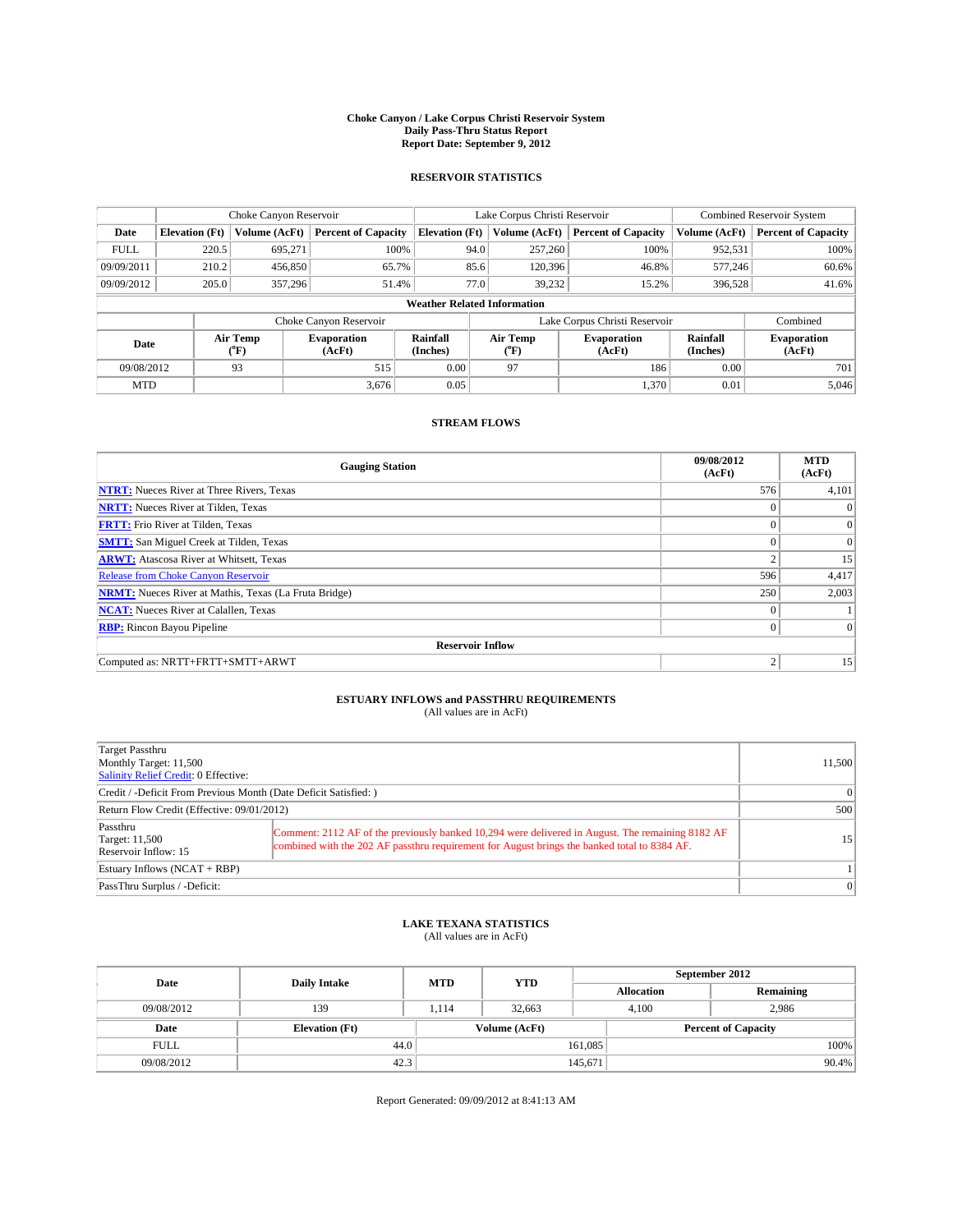#### **Choke Canyon / Lake Corpus Christi Reservoir System Daily Pass-Thru Status Report Report Date: September 10, 2012**

### **RESERVOIR STATISTICS**

|             |                                    | Choke Canyon Reservoir |                              |                       | Lake Corpus Christi Reservoir | <b>Combined Reservoir System</b> |                      |                              |  |
|-------------|------------------------------------|------------------------|------------------------------|-----------------------|-------------------------------|----------------------------------|----------------------|------------------------------|--|
| Date        | <b>Elevation</b> (Ft)              | Volume (AcFt)          | <b>Percent of Capacity</b>   | <b>Elevation (Ft)</b> | Volume (AcFt)                 | <b>Percent of Capacity</b>       | Volume (AcFt)        | <b>Percent of Capacity</b>   |  |
| <b>FULL</b> | 220.5                              | 695.271                | 100%                         | 94.0                  | 257,260                       | 100%                             | 952,531              | 100%                         |  |
| 09/10/2011  | 210.2                              | 456,446                | 65.7%                        | 85.5                  | 119,226                       | 46.3%                            | 575,672              | 60.4%                        |  |
| 09/10/2012  | 204.9                              | 356,766                | 51.3%                        | 77.0                  | 39.232                        | 15.2%                            | 395,998              | 41.6%                        |  |
|             | <b>Weather Related Information</b> |                        |                              |                       |                               |                                  |                      |                              |  |
|             |                                    |                        | Choke Canyon Reservoir       |                       |                               | Lake Corpus Christi Reservoir    |                      | Combined                     |  |
| Date        |                                    | Air Temp<br>(°F)       | <b>Evaporation</b><br>(AcFt) | Rainfall<br>(Inches)  | Air Temp<br>$\rm ^{(o}\!F)$   | <b>Evaporation</b><br>(AcFt)     | Rainfall<br>(Inches) | <b>Evaporation</b><br>(AcFt) |  |
| 09/09/2012  |                                    | 93                     | 442                          | 0.00                  | 92                            | 146                              | 0.00                 | 588                          |  |
| <b>MTD</b>  |                                    |                        | 4,118                        | 0.05                  |                               | 1,516                            | 0.01                 | 5,634                        |  |

### **STREAM FLOWS**

| <b>Gauging Station</b>                                       | 09/09/2012<br>(AcFt) | <b>MTD</b><br>(AcFt) |
|--------------------------------------------------------------|----------------------|----------------------|
| <b>NTRT:</b> Nueces River at Three Rivers, Texas             | 574                  | 4,675                |
| <b>NRTT:</b> Nueces River at Tilden, Texas                   |                      | $\Omega$             |
| <b>FRTT:</b> Frio River at Tilden, Texas                     |                      | $\overline{0}$       |
| <b>SMTT:</b> San Miguel Creek at Tilden, Texas               |                      | $\Omega$             |
| <b>ARWT:</b> Atascosa River at Whitsett, Texas               |                      | 17                   |
| Release from Choke Canyon Reservoir                          | 596                  | 5,012                |
| <b>NRMT:</b> Nueces River at Mathis, Texas (La Fruta Bridge) | 250                  | 2,253                |
| <b>NCAT:</b> Nueces River at Calallen, Texas                 | $\overline{2}$       |                      |
| <b>RBP:</b> Rincon Bayou Pipeline                            | $\theta$             | $\Omega$             |
| <b>Reservoir Inflow</b>                                      |                      |                      |
| Computed as: NRTT+FRTT+SMTT+ARWT                             |                      | 17                   |

# **ESTUARY INFLOWS and PASSTHRU REQUIREMENTS**<br>(All values are in AcFt)

| Target Passthru<br>Monthly Target: 11,500<br>Salinity Relief Credit: 0 Effective: |                                                                                                                                                                                                  | 11,500          |  |  |
|-----------------------------------------------------------------------------------|--------------------------------------------------------------------------------------------------------------------------------------------------------------------------------------------------|-----------------|--|--|
| Credit / -Deficit From Previous Month (Date Deficit Satisfied: )                  | $\Omega$                                                                                                                                                                                         |                 |  |  |
| Return Flow Credit (Effective: 09/01/2012)                                        |                                                                                                                                                                                                  |                 |  |  |
| Passthru<br>Target: 11,500<br>Reservoir Inflow: 17                                | Comment: 2112 AF of the previously banked 10,294 were delivered in August. The remaining 8182 AF<br>combined with the 202 AF passthru requirement for August brings the banked total to 8384 AF. | 17 <sup>1</sup> |  |  |
| Estuary Inflows $(NCAT + RBP)$                                                    | $\left 3\right $                                                                                                                                                                                 |                 |  |  |
| PassThru Surplus / -Deficit:                                                      |                                                                                                                                                                                                  | 0               |  |  |

## **LAKE TEXANA STATISTICS** (All values are in AcFt)

| Date        | <b>Daily Intake</b>   | <b>MTD</b> | <b>YTD</b>    | September 2012    |                            |           |  |
|-------------|-----------------------|------------|---------------|-------------------|----------------------------|-----------|--|
|             |                       |            |               | <b>Allocation</b> |                            | Remaining |  |
| 09/09/2012  | 139                   | 1,253      | 32,802        | 4,100             |                            | 2,847     |  |
| Date        | <b>Elevation (Ft)</b> |            | Volume (AcFt) |                   | <b>Percent of Capacity</b> |           |  |
| <b>FULL</b> | 44.0                  |            |               | 161,085           |                            | 100%      |  |
| 09/09/2012  | 42.3                  |            |               | 145,671           |                            | 90.4%     |  |

Report Generated: 09/10/2012 at 9:43:32 AM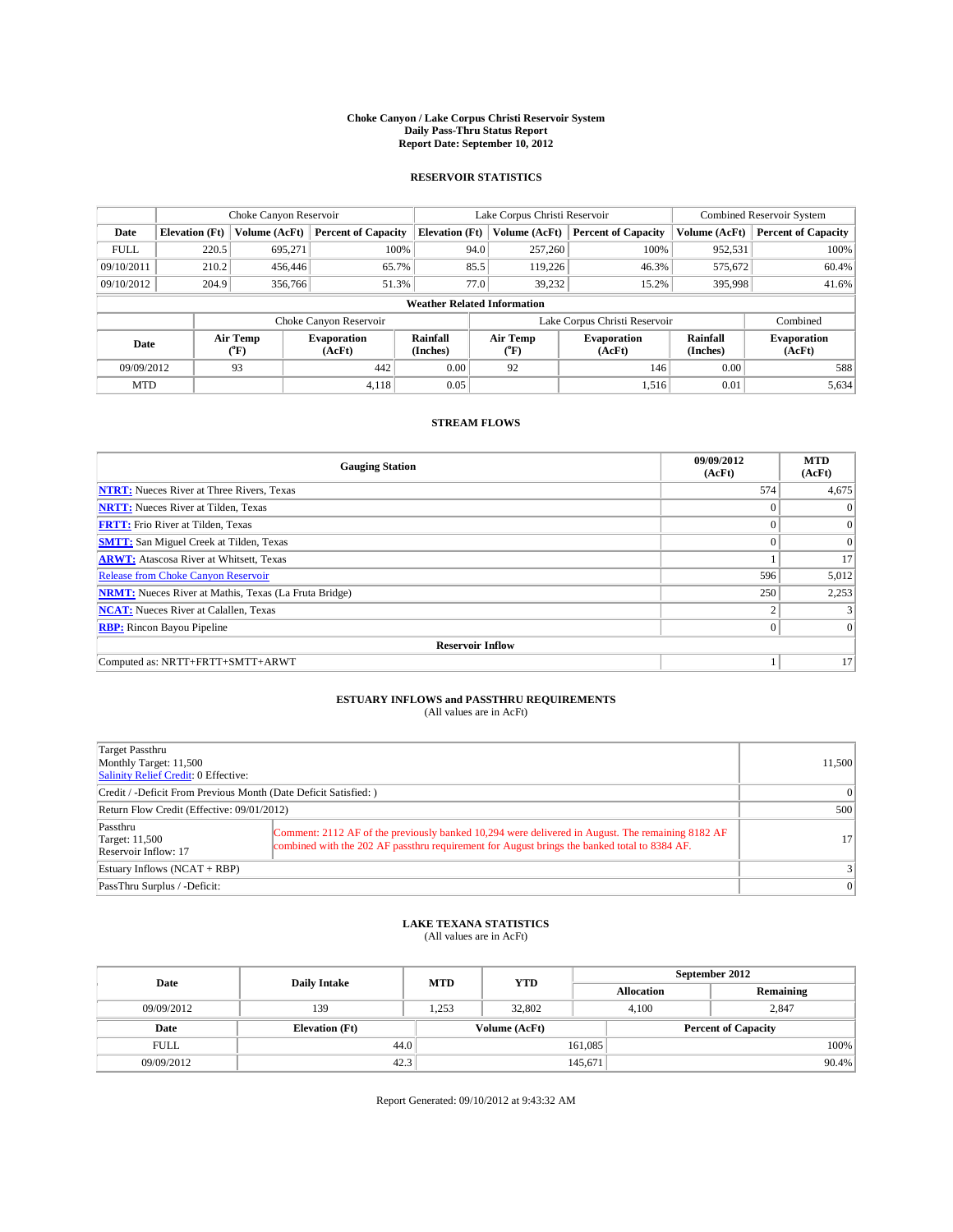#### **Choke Canyon / Lake Corpus Christi Reservoir System Daily Pass-Thru Status Report Report Date: September 11, 2012**

### **RESERVOIR STATISTICS**

|             | Choke Canyon Reservoir             |                  |                              |                       | Lake Corpus Christi Reservoir |         |                               |                      | <b>Combined Reservoir System</b> |  |  |
|-------------|------------------------------------|------------------|------------------------------|-----------------------|-------------------------------|---------|-------------------------------|----------------------|----------------------------------|--|--|
| Date        | <b>Elevation</b> (Ft)              | Volume (AcFt)    | <b>Percent of Capacity</b>   | <b>Elevation</b> (Ft) | Volume (AcFt)                 |         | <b>Percent of Capacity</b>    | Volume (AcFt)        | Percent of Capacity              |  |  |
| <b>FULL</b> | 220.5                              | 695,271          | 100%                         |                       | 94.0                          | 257,260 | 100%                          | 952,531              | 100%                             |  |  |
| 09/11/2011  | 210.1                              | 455,234          | 65.5%                        |                       | 85.4                          | 118,063 | 45.9%                         | 573,297              | $60.2\%$                         |  |  |
| 09/11/2012  | 204.8                              | 355,528          | 51.1%                        |                       | 77.0                          | 39.294  | 15.3%                         | 394,822              | 41.4%                            |  |  |
|             | <b>Weather Related Information</b> |                  |                              |                       |                               |         |                               |                      |                                  |  |  |
|             |                                    |                  | Choke Canyon Reservoir       |                       |                               |         | Lake Corpus Christi Reservoir |                      | Combined                         |  |  |
| Date        |                                    | Air Temp<br>("F) | <b>Evaporation</b><br>(AcFt) | Rainfall<br>(Inches)  | Air Temp<br>("F)              |         | <b>Evaporation</b><br>(AcFt)  | Rainfall<br>(Inches) | <b>Evaporation</b><br>(AcFt)     |  |  |
| 09/10/2012  |                                    | 91               | 370                          | 0.00                  | 92                            |         | 146                           | 0.00                 | 516                              |  |  |
| <b>MTD</b>  |                                    |                  | 4.488                        | 0.05                  |                               |         | 1,662                         | 0.01                 | 6,150                            |  |  |

### **STREAM FLOWS**

| <b>Gauging Station</b>                                       | 09/10/2012<br>(AcFt) | <b>MTD</b><br>(AcFt) |
|--------------------------------------------------------------|----------------------|----------------------|
| <b>NTRT:</b> Nueces River at Three Rivers, Texas             | 574                  | 5,248                |
| <b>NRTT:</b> Nueces River at Tilden, Texas                   |                      | $\Omega$             |
| <b>FRTT:</b> Frio River at Tilden, Texas                     |                      | $\overline{0}$       |
| <b>SMTT:</b> San Miguel Creek at Tilden, Texas               | $\Omega$             | $\Omega$             |
| <b>ARWT:</b> Atascosa River at Whitsett, Texas               |                      | 18                   |
| <b>Release from Choke Canyon Reservoir</b>                   | 596                  | 5,608                |
| <b>NRMT:</b> Nueces River at Mathis, Texas (La Fruta Bridge) | 238                  | 2,491                |
| <b>NCAT:</b> Nueces River at Calallen, Texas                 |                      |                      |
| <b>RBP:</b> Rincon Bayou Pipeline                            | $\theta$             | $\Omega$             |
| <b>Reservoir Inflow</b>                                      |                      |                      |
| Computed as: NRTT+FRTT+SMTT+ARWT                             |                      | 18                   |

# **ESTUARY INFLOWS and PASSTHRU REQUIREMENTS**<br>(All values are in AcFt)

| Target Passthru<br>Monthly Target: 11,500<br>Salinity Relief Credit: 0 Effective: |                                                                                                                                                                                                  | 11,500    |  |
|-----------------------------------------------------------------------------------|--------------------------------------------------------------------------------------------------------------------------------------------------------------------------------------------------|-----------|--|
| Credit / -Deficit From Previous Month (Date Deficit Satisfied: )                  | $\Omega$                                                                                                                                                                                         |           |  |
| Return Flow Credit (Effective: 09/01/2012)                                        |                                                                                                                                                                                                  |           |  |
| Passthru<br>Target: 11,500<br>Reservoir Inflow: 18                                | Comment: 2112 AF of the previously banked 10,294 were delivered in August. The remaining 8182 AF<br>combined with the 202 AF passthru requirement for August brings the banked total to 8384 AF. | <b>18</b> |  |
| Estuary Inflows $(NCAT + RBP)$                                                    |                                                                                                                                                                                                  |           |  |
| PassThru Surplus / -Deficit:                                                      |                                                                                                                                                                                                  | $\Omega$  |  |

## **LAKE TEXANA STATISTICS** (All values are in AcFt)

| Date        | <b>Daily Intake</b>   | <b>MTD</b> | <b>YTD</b>    | September 2012    |  |                            |  |
|-------------|-----------------------|------------|---------------|-------------------|--|----------------------------|--|
|             |                       |            |               | <b>Allocation</b> |  | Remaining                  |  |
| 09/10/2012  | 139                   | 1,392      | 32.940        | 4,100             |  | 2,708                      |  |
| Date        | <b>Elevation (Ft)</b> |            | Volume (AcFt) |                   |  | <b>Percent of Capacity</b> |  |
| <b>FULL</b> | 44.0                  |            |               | 161,085           |  | 100%                       |  |
| 09/10/2012  | 42.1                  |            |               | 143,911           |  | 89.3%                      |  |

Report Generated: 09/11/2012 at 8:30:46 AM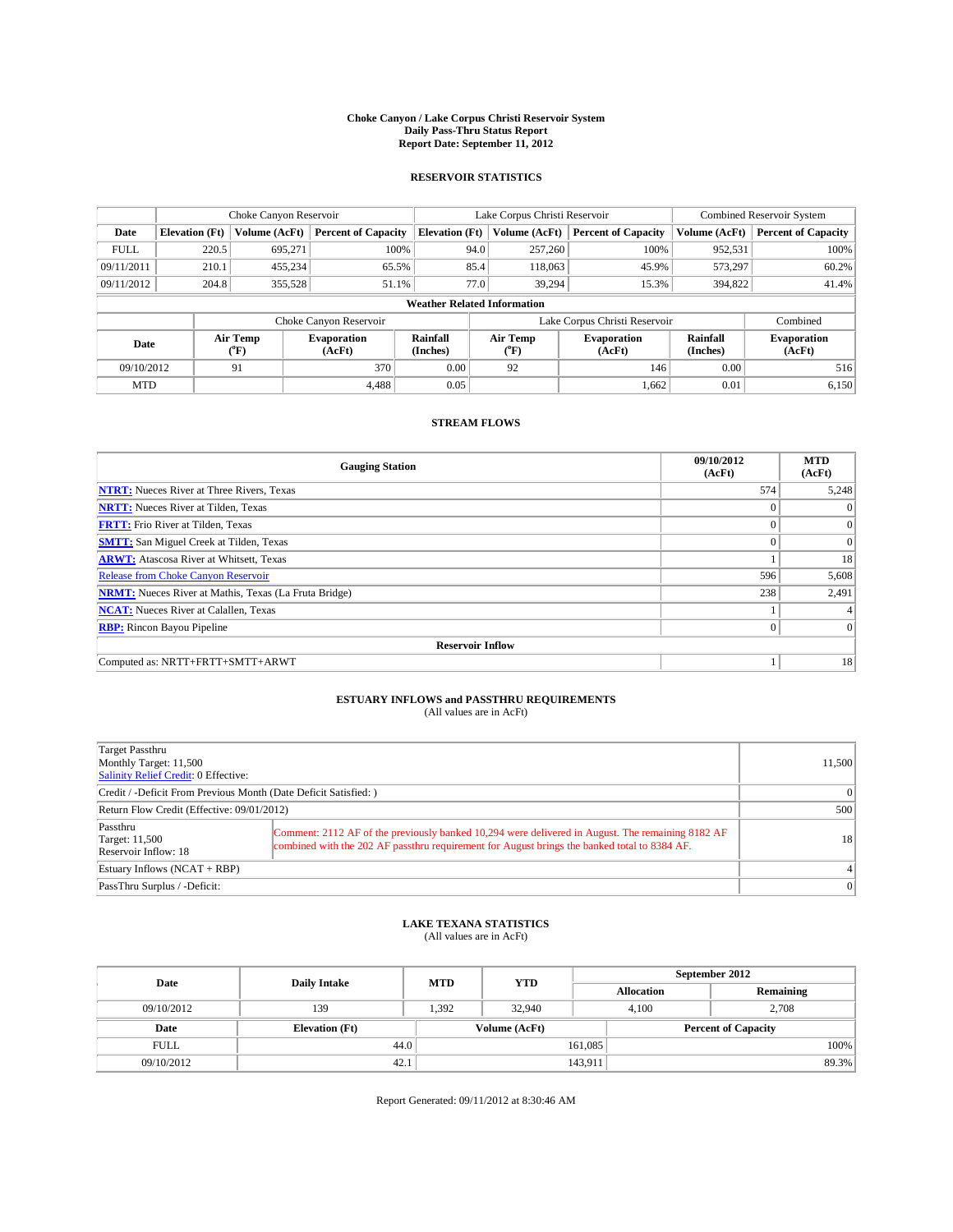#### **Choke Canyon / Lake Corpus Christi Reservoir System Daily Pass-Thru Status Report Report Date: September 12, 2012**

### **RESERVOIR STATISTICS**

|             | Choke Canyon Reservoir             |                  |                              |                       | Lake Corpus Christi Reservoir |                  |                               |                      | <b>Combined Reservoir System</b> |  |  |
|-------------|------------------------------------|------------------|------------------------------|-----------------------|-------------------------------|------------------|-------------------------------|----------------------|----------------------------------|--|--|
| Date        | <b>Elevation</b> (Ft)              | Volume (AcFt)    | <b>Percent of Capacity</b>   | <b>Elevation</b> (Ft) |                               | Volume (AcFt)    | <b>Percent of Capacity</b>    | Volume (AcFt)        | Percent of Capacity              |  |  |
| <b>FULL</b> | 220.5                              | 695,271          | 100%                         |                       | 94.0                          | 257,260          | 100%                          | 952,531              | 100%                             |  |  |
| 09/12/2011  | 210.0                              | 453,012          | 65.2%                        |                       | 85.3                          | 117,420          | 45.6%                         | 570,432              | 59.9%                            |  |  |
| 09/12/2012  | 204.8                              | 355,528          | 51.1%                        |                       | 77.0                          | 39.294           | 15.3%                         | 394,822              | 41.4%                            |  |  |
|             | <b>Weather Related Information</b> |                  |                              |                       |                               |                  |                               |                      |                                  |  |  |
|             |                                    |                  | Choke Canyon Reservoir       |                       |                               |                  | Lake Corpus Christi Reservoir |                      | Combined                         |  |  |
| Date        |                                    | Air Temp<br>("F) | <b>Evaporation</b><br>(AcFt) | Rainfall<br>(Inches)  |                               | Air Temp<br>("F) | <b>Evaporation</b><br>(AcFt)  | Rainfall<br>(Inches) | <b>Evaporation</b><br>(AcFt)     |  |  |
| 09/11/2012  |                                    | 95               | 370                          | 0.00                  |                               | 95               | 139                           | 0.00                 | 509                              |  |  |
| <b>MTD</b>  |                                    |                  | 4,858                        | 0.05                  |                               |                  | 1,801                         | 0.01                 | 6,659                            |  |  |

### **STREAM FLOWS**

| <b>Gauging Station</b>                                       | 09/11/2012<br>(AcFt) | <b>MTD</b><br>(AcFt) |
|--------------------------------------------------------------|----------------------|----------------------|
| <b>NTRT:</b> Nueces River at Three Rivers, Texas             | 576                  | 5,824                |
| <b>NRTT:</b> Nueces River at Tilden, Texas                   |                      | $\Omega$             |
| <b>FRTT:</b> Frio River at Tilden, Texas                     |                      | $\overline{0}$       |
| <b>SMTT:</b> San Miguel Creek at Tilden, Texas               | $\Omega$             | $\Omega$             |
| <b>ARWT:</b> Atascosa River at Whitsett, Texas               | $\overline{2}$       | 20                   |
| <b>Release from Choke Canyon Reservoir</b>                   | 596                  | 6,203                |
| <b>NRMT:</b> Nueces River at Mathis, Texas (La Fruta Bridge) | 220                  | 2,712                |
| <b>NCAT:</b> Nueces River at Calallen, Texas                 | $\Omega$             |                      |
| <b>RBP:</b> Rincon Bayou Pipeline                            | 0                    | $\overline{0}$       |
| <b>Reservoir Inflow</b>                                      |                      |                      |
| Computed as: NRTT+FRTT+SMTT+ARWT                             | $\overline{2}$       | 20                   |

# **ESTUARY INFLOWS and PASSTHRU REQUIREMENTS**<br>(All values are in AcFt)

| Target Passthru<br>Monthly Target: 11,500<br>Salinity Relief Credit: 0 Effective: |                                                                                                                                                                                                  | 11,500    |
|-----------------------------------------------------------------------------------|--------------------------------------------------------------------------------------------------------------------------------------------------------------------------------------------------|-----------|
| Credit / -Deficit From Previous Month (Date Deficit Satisfied: )                  | $\Omega$                                                                                                                                                                                         |           |
| Return Flow Credit (Effective: 09/01/2012)                                        | 500                                                                                                                                                                                              |           |
| Passthru<br>Target: 11,500<br>Reservoir Inflow: $20$                              | Comment: 2112 AF of the previously banked 10,294 were delivered in August. The remaining 8182 AF<br>combined with the 202 AF passthru requirement for August brings the banked total to 8384 AF. | <b>20</b> |
| Estuary Inflows $(NCAT + RBP)$                                                    |                                                                                                                                                                                                  |           |
| PassThru Surplus / -Deficit:                                                      |                                                                                                                                                                                                  | $\Omega$  |

## **LAKE TEXANA STATISTICS** (All values are in AcFt)

| Date        | <b>Daily Intake</b>   | <b>MTD</b> | <b>YTD</b>    | September 2012    |                            |           |  |
|-------------|-----------------------|------------|---------------|-------------------|----------------------------|-----------|--|
|             |                       |            |               | <b>Allocation</b> |                            | Remaining |  |
| 09/11/2012  | 138                   | 1,530      | 33,079        | 4,100             |                            | 2,570     |  |
| Date        | <b>Elevation (Ft)</b> |            | Volume (AcFt) |                   | <b>Percent of Capacity</b> |           |  |
| <b>FULL</b> | 44.0                  |            |               | 161,085           |                            | 100%      |  |
| 09/11/2012  | 42.0                  |            |               | 143,036           |                            | 88.8%     |  |

Report Generated: 09/12/2012 at 8:47:36 AM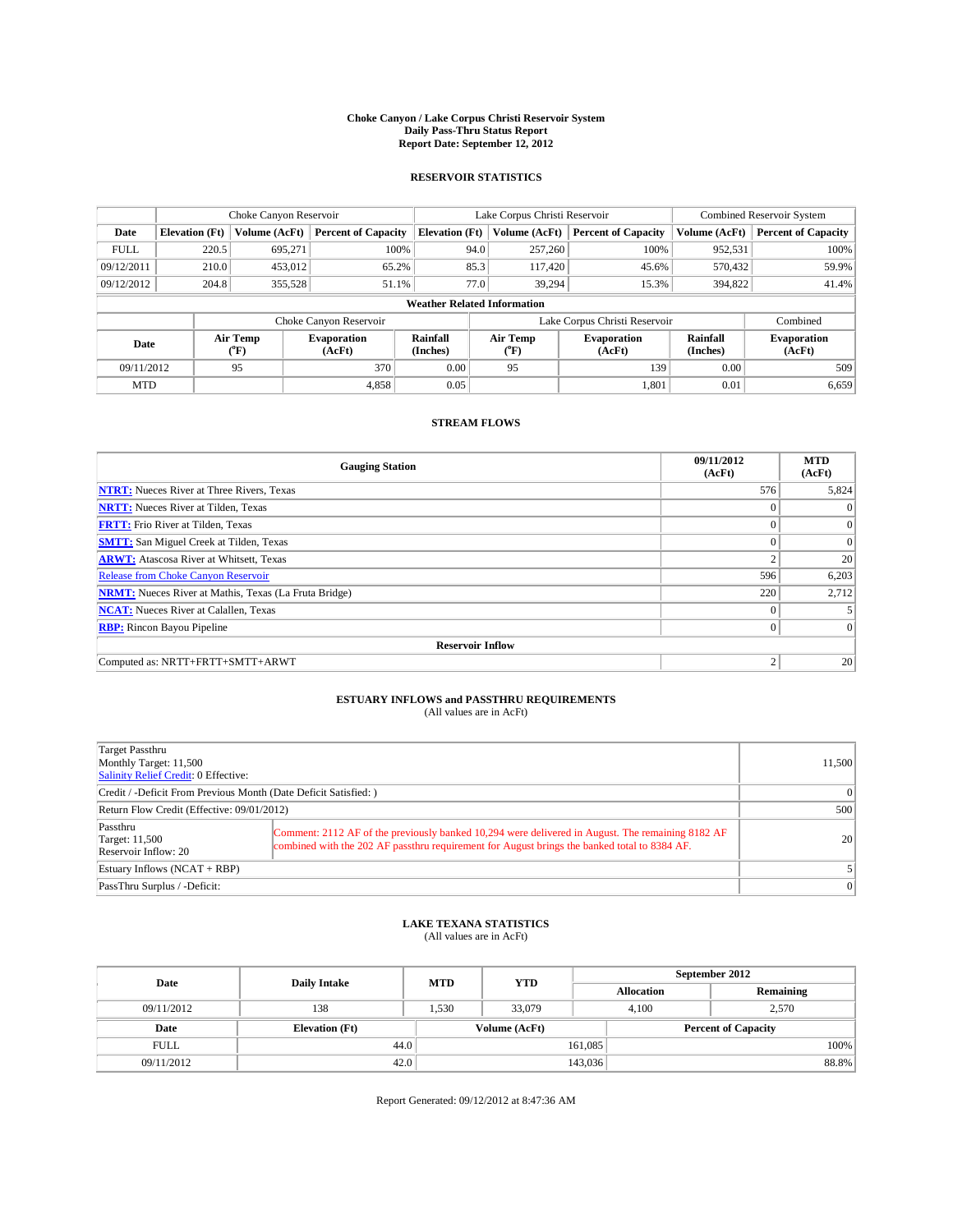#### **Choke Canyon / Lake Corpus Christi Reservoir System Daily Pass-Thru Status Report Report Date: September 13, 2012**

### **RESERVOIR STATISTICS**

|             |                                    | Choke Canyon Reservoir |                              |                       | Lake Corpus Christi Reservoir | <b>Combined Reservoir System</b> |                      |                              |  |
|-------------|------------------------------------|------------------------|------------------------------|-----------------------|-------------------------------|----------------------------------|----------------------|------------------------------|--|
| Date        | <b>Elevation</b> (Ft)              | Volume (AcFt)          | <b>Percent of Capacity</b>   | <b>Elevation (Ft)</b> | Volume (AcFt)                 | <b>Percent of Capacity</b>       | Volume (AcFt)        | <b>Percent of Capacity</b>   |  |
| <b>FULL</b> | 220.5                              | 695,271                | 100%                         |                       | 257,260<br>94.0               | 100%                             | 952,531              | 100%                         |  |
| 09/13/2011  | 210.1                              | 454,224                | 65.3%                        |                       | 85.3<br>116,778               | 45.4%                            | 571,002              | 59.9%                        |  |
| 09/13/2012  | 204.7                              | 353,425                | 50.8%                        |                       | 77.0<br>39.482                | 15.3%                            | 392,907              | 41.2%                        |  |
|             | <b>Weather Related Information</b> |                        |                              |                       |                               |                                  |                      |                              |  |
|             |                                    |                        | Choke Canyon Reservoir       |                       |                               | Lake Corpus Christi Reservoir    |                      | Combined                     |  |
| Date        |                                    | Air Temp<br>(°F)       | <b>Evaporation</b><br>(AcFt) | Rainfall<br>(Inches)  | Air Temp<br>("F)              | <b>Evaporation</b><br>(AcFt)     | Rainfall<br>(Inches) | <b>Evaporation</b><br>(AcFt) |  |
| 09/12/2012  |                                    | 98                     | 348                          | 0.02                  | 97                            | 124                              | 0.00                 | 472                          |  |
| <b>MTD</b>  |                                    |                        | 5,206                        | 0.07                  |                               | 1,925                            | 0.01                 | 7,131                        |  |

### **STREAM FLOWS**

| <b>Gauging Station</b>                                       | 09/12/2012<br>(AcFt) | <b>MTD</b><br>(AcFt) |  |  |  |  |
|--------------------------------------------------------------|----------------------|----------------------|--|--|--|--|
| <b>NTRT:</b> Nueces River at Three Rivers, Texas             | 584                  | 6,408                |  |  |  |  |
| <b>NRTT:</b> Nueces River at Tilden, Texas                   |                      | $\Omega$             |  |  |  |  |
| <b>FRTT:</b> Frio River at Tilden, Texas                     |                      | $\overline{0}$       |  |  |  |  |
| <b>SMTT:</b> San Miguel Creek at Tilden, Texas               | $\Omega$             | $\Omega$             |  |  |  |  |
| <b>ARWT:</b> Atascosa River at Whitsett, Texas               | 2                    | 22                   |  |  |  |  |
| <b>Release from Choke Canyon Reservoir</b>                   | 596                  | 6,799                |  |  |  |  |
| <b>NRMT:</b> Nueces River at Mathis, Texas (La Fruta Bridge) | 226                  | 2,938                |  |  |  |  |
| <b>NCAT:</b> Nueces River at Calallen, Texas                 | $\Omega$             |                      |  |  |  |  |
| <b>RBP:</b> Rincon Bayou Pipeline                            | 0                    | $\Omega$             |  |  |  |  |
| <b>Reservoir Inflow</b>                                      |                      |                      |  |  |  |  |
| Computed as: NRTT+FRTT+SMTT+ARWT                             | $\overline{2}$       | 22                   |  |  |  |  |

# **ESTUARY INFLOWS and PASSTHRU REQUIREMENTS**<br>(All values are in AcFt)

| Target Passthru<br>Monthly Target: 11,500<br>Salinity Relief Credit: 0 Effective: |                 | 11,500 |  |
|-----------------------------------------------------------------------------------|-----------------|--------|--|
| Credit / -Deficit From Previous Month (Date Deficit Satisfied: )                  | $\Omega$        |        |  |
| Return Flow Credit (Effective: 09/01/2012)                                        |                 |        |  |
| Passthru<br>Target: 11,500<br>Reservoir Inflow: 22                                | 22 <sub>1</sub> |        |  |
| Estuary Inflows $(NCAT + RBP)$                                                    |                 |        |  |
| PassThru Surplus / -Deficit:                                                      | 0               |        |  |

## **LAKE TEXANA STATISTICS** (All values are in AcFt)

| Date        | <b>Daily Intake</b>   | <b>MTD</b> | <b>YTD</b>    | September 2012 |                            |           |  |
|-------------|-----------------------|------------|---------------|----------------|----------------------------|-----------|--|
|             |                       |            |               |                | <b>Allocation</b>          | Remaining |  |
| 09/12/2012  | 138                   | 1.668      | 33.217        |                | 2,432<br>4.100             |           |  |
| Date        | <b>Elevation</b> (Ft) |            | Volume (AcFt) |                | <b>Percent of Capacity</b> |           |  |
| <b>FULL</b> | 44.0                  |            |               | 161,085        |                            | 100%      |  |
| 09/12/2012  | 42.0                  |            |               | 143,036        |                            | 88.8%     |  |

Report Generated: 09/13/2012 at 9:24:27 AM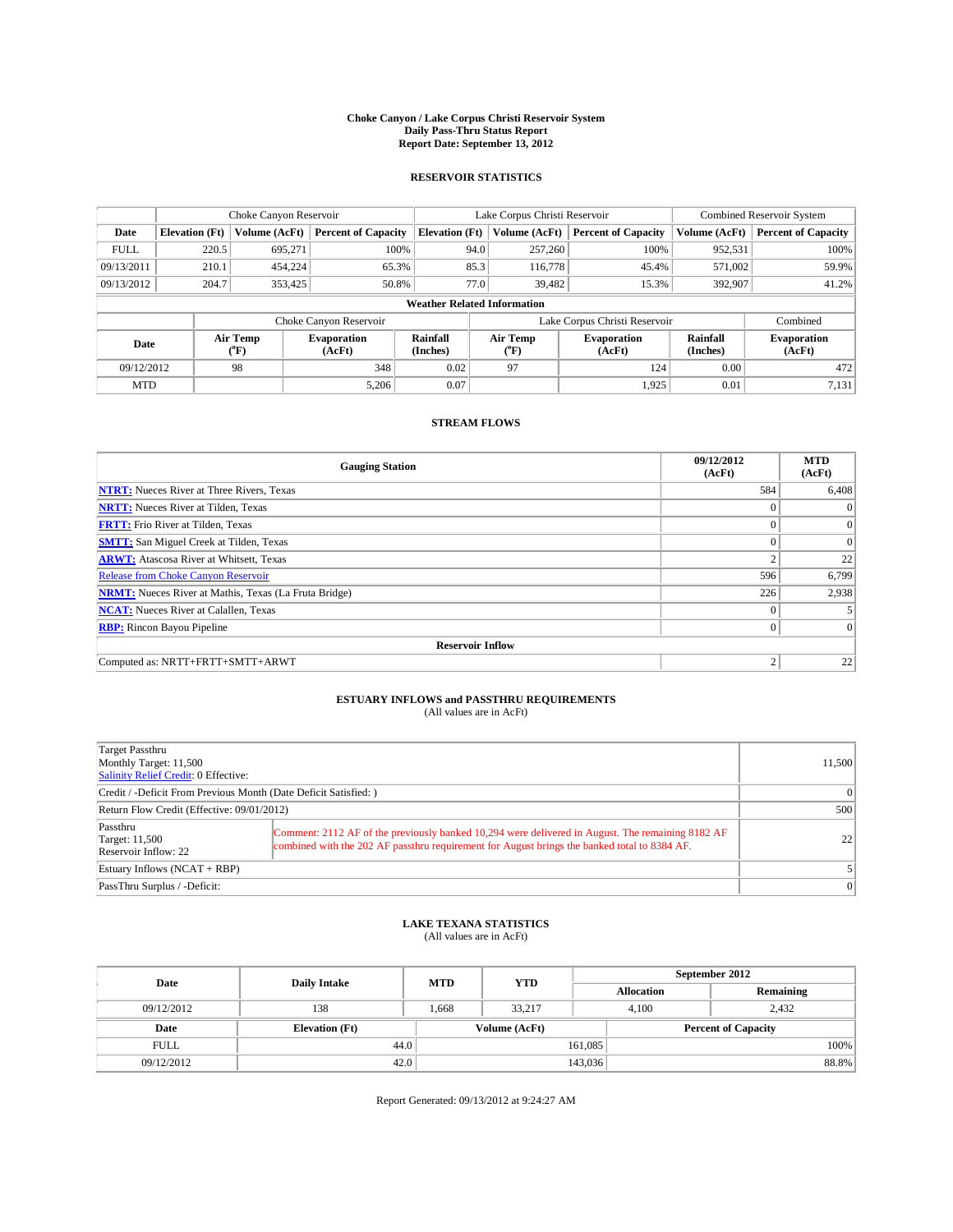#### **Choke Canyon / Lake Corpus Christi Reservoir System Daily Pass-Thru Status Report Report Date: September 14, 2012**

### **RESERVOIR STATISTICS**

|             |                                    | Choke Canyon Reservoir               |                              |                       | Lake Corpus Christi Reservoir | <b>Combined Reservoir System</b> |                      |                              |  |
|-------------|------------------------------------|--------------------------------------|------------------------------|-----------------------|-------------------------------|----------------------------------|----------------------|------------------------------|--|
| Date        | <b>Elevation</b> (Ft)              | Volume (AcFt)                        | <b>Percent of Capacity</b>   | <b>Elevation (Ft)</b> | Volume (AcFt)                 | <b>Percent of Capacity</b>       | Volume (AcFt)        | Percent of Capacity          |  |
| <b>FULL</b> | 220.5                              | 695,271                              | 100%                         | 94.0                  | 257,260                       | 100%                             | 952,531              | 100%                         |  |
| 09/14/2011  | 209.9                              | 452,002                              | 65.0%                        | 85.2                  | 116,267                       | 45.2%                            | 568,269              | 59.7%                        |  |
| 09/14/2012  | 204.8                              | 354,472                              | 51.0%                        | 77.0                  | 39,671                        | 15.4%                            | 394,143              | 41.4%                        |  |
|             | <b>Weather Related Information</b> |                                      |                              |                       |                               |                                  |                      |                              |  |
|             |                                    |                                      | Choke Canyon Reservoir       |                       |                               | Lake Corpus Christi Reservoir    |                      | Combined                     |  |
| Date        |                                    | Air Temp<br>$({}^{\circ}\mathrm{F})$ | <b>Evaporation</b><br>(AcFt) | Rainfall<br>(Inches)  | Air Temp<br>("F)              | <b>Evaporation</b><br>(AcFt)     | Rainfall<br>(Inches) | <b>Evaporation</b><br>(AcFt) |  |
| 09/13/2012  |                                    | 90                                   | 267                          | 0.86                  | 93                            | 150                              | 0.05                 | 417                          |  |
| <b>MTD</b>  |                                    |                                      | 5,473                        | 0.93                  |                               | 2,075                            | 0.06                 | 7.548                        |  |

### **STREAM FLOWS**

| <b>Gauging Station</b>                                       | 09/13/2012<br>(AcFt) | <b>MTD</b><br>(AcFt) |  |  |  |  |
|--------------------------------------------------------------|----------------------|----------------------|--|--|--|--|
| <b>NTRT:</b> Nueces River at Three Rivers, Texas             | 582                  | 6,989                |  |  |  |  |
| <b>NRTT:</b> Nueces River at Tilden, Texas                   |                      | $\Omega$             |  |  |  |  |
| <b>FRTT:</b> Frio River at Tilden, Texas                     |                      | $\overline{0}$       |  |  |  |  |
| <b>SMTT:</b> San Miguel Creek at Tilden, Texas               | $\Omega$             | $\Omega$             |  |  |  |  |
| <b>ARWT:</b> Atascosa River at Whitsett, Texas               | $\overline{2}$       | 24                   |  |  |  |  |
| <b>Release from Choke Canyon Reservoir</b>                   | 596                  | 7,394                |  |  |  |  |
| <b>NRMT:</b> Nueces River at Mathis, Texas (La Fruta Bridge) | 226                  | 3,164                |  |  |  |  |
| <b>NCAT:</b> Nueces River at Calallen, Texas                 | $\Omega$             |                      |  |  |  |  |
| <b>RBP:</b> Rincon Bayou Pipeline                            | 0                    | $\overline{0}$       |  |  |  |  |
| <b>Reservoir Inflow</b>                                      |                      |                      |  |  |  |  |
| Computed as: NRTT+FRTT+SMTT+ARWT                             | $\overline{2}$       | 24                   |  |  |  |  |

# **ESTUARY INFLOWS and PASSTHRU REQUIREMENTS**<br>(All values are in AcFt)

| Target Passthru<br>Monthly Target: 11,500<br>Salinity Relief Credit: 0 Effective: |                                                                                                                                                                                                  | 11,500   |
|-----------------------------------------------------------------------------------|--------------------------------------------------------------------------------------------------------------------------------------------------------------------------------------------------|----------|
| Credit / -Deficit From Previous Month (Date Deficit Satisfied: )                  | $\Omega$                                                                                                                                                                                         |          |
| Return Flow Credit (Effective: 09/01/2012)                                        | 500                                                                                                                                                                                              |          |
| Passthru<br>Target: 11,500<br>Reservoir Inflow: 24                                | Comment: 2112 AF of the previously banked 10,294 were delivered in August. The remaining 8182 AF<br>combined with the 202 AF passthru requirement for August brings the banked total to 8384 AF. |          |
| Estuary Inflows $(NCAT + RBP)$                                                    |                                                                                                                                                                                                  |          |
| PassThru Surplus / -Deficit:                                                      |                                                                                                                                                                                                  | $\Omega$ |

## **LAKE TEXANA STATISTICS** (All values are in AcFt)

| Date        | <b>Daily Intake</b>   | <b>MTD</b> | <b>YTD</b>    | September 2012    |                            |           |  |
|-------------|-----------------------|------------|---------------|-------------------|----------------------------|-----------|--|
|             |                       |            |               | <b>Allocation</b> |                            | Remaining |  |
| 09/13/2012  | 126                   | 1,794      | 33,343        | 4,100             |                            | 2,306     |  |
| Date        | <b>Elevation (Ft)</b> |            | Volume (AcFt) |                   | <b>Percent of Capacity</b> |           |  |
| <b>FULL</b> | 44.0                  |            |               | 161,085           |                            | 100%      |  |
| 09/13/2012  | 42.0                  |            |               | 143,036           |                            | 88.8%     |  |

Report Generated: 09/14/2012 at 8:10:47 AM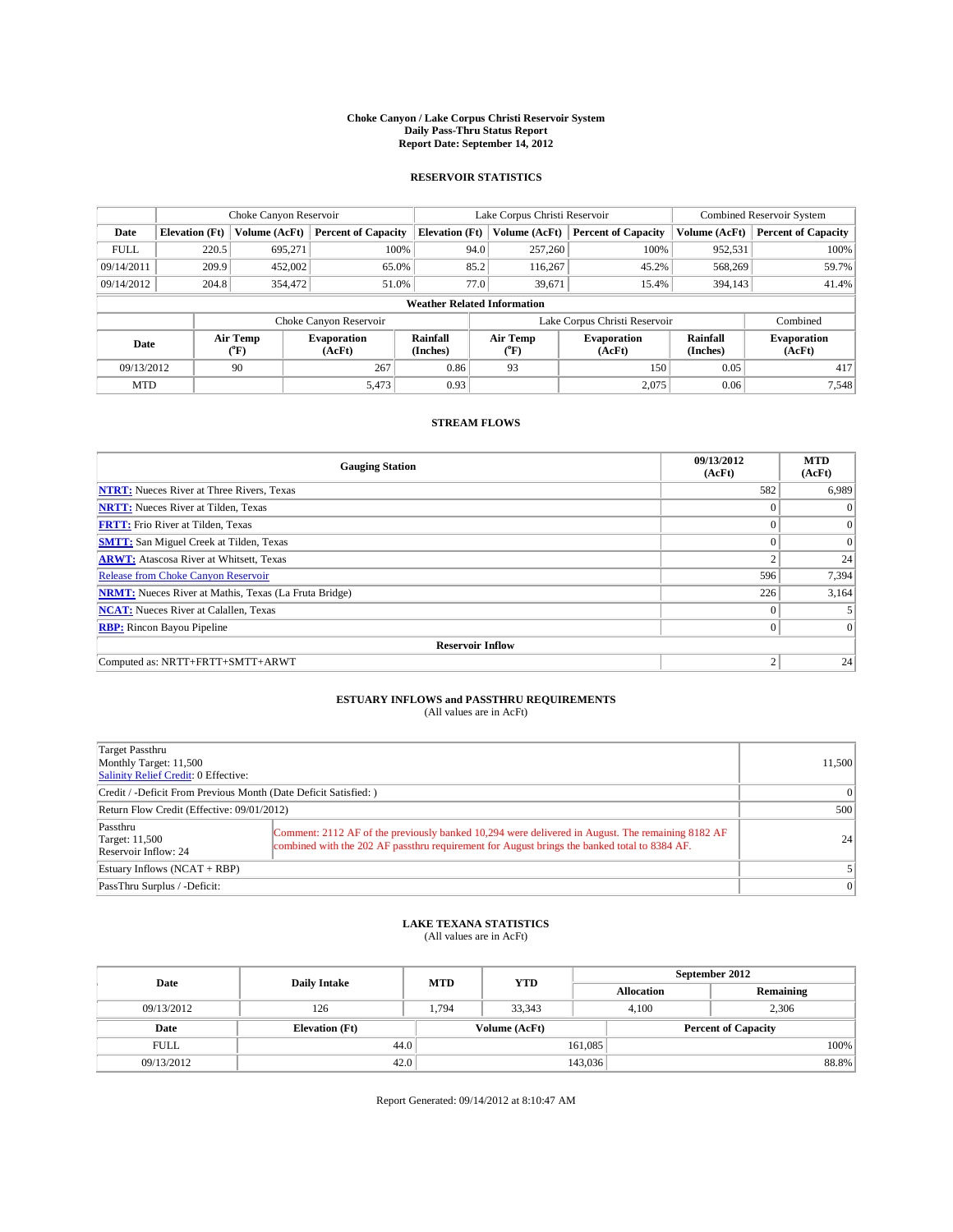#### **Choke Canyon / Lake Corpus Christi Reservoir System Daily Pass-Thru Status Report Report Date: September 15, 2012**

### **RESERVOIR STATISTICS**

|             |                                    | Choke Canyon Reservoir |                              |                       | Lake Corpus Christi Reservoir | <b>Combined Reservoir System</b> |                      |                              |  |
|-------------|------------------------------------|------------------------|------------------------------|-----------------------|-------------------------------|----------------------------------|----------------------|------------------------------|--|
| Date        | <b>Elevation</b> (Ft)              | Volume (AcFt)          | <b>Percent of Capacity</b>   | <b>Elevation</b> (Ft) | Volume (AcFt)                 | <b>Percent of Capacity</b>       | Volume (AcFt)        | Percent of Capacity          |  |
| <b>FULL</b> | 220.5                              | 695,271                | 100%                         |                       | 257,260<br>94.0               | 100%                             | 952,531              | 100%                         |  |
| 09/15/2011  | 209.9                              | 451,194                | 64.9%                        |                       | 85.2<br>115,885               | 45.0%                            | 567,079              | 59.5%                        |  |
| 09/15/2012  | 204.7                              | 353,600                | 50.9%                        | 77.1                  | 40,240                        | 15.6%                            | 393,840              | 41.3%                        |  |
|             | <b>Weather Related Information</b> |                        |                              |                       |                               |                                  |                      |                              |  |
|             |                                    |                        | Choke Canyon Reservoir       |                       |                               | Lake Corpus Christi Reservoir    |                      | Combined                     |  |
| Date        |                                    | Air Temp<br>("F)       | <b>Evaporation</b><br>(AcFt) | Rainfall<br>(Inches)  | Air Temp<br>("F)              | <b>Evaporation</b><br>(AcFt)     | Rainfall<br>(Inches) | <b>Evaporation</b><br>(AcFt) |  |
| 09/14/2012  |                                    | 81                     | 215                          | 0.02                  | 86                            | 70                               | 0.13                 | 285                          |  |
| <b>MTD</b>  |                                    |                        | 5,688                        | 0.95                  |                               | 2,145                            | 0.19                 | 7,833                        |  |

### **STREAM FLOWS**

| <b>Gauging Station</b>                                       | 09/14/2012<br>(AcFt) | <b>MTD</b><br>(AcFt) |  |  |  |  |
|--------------------------------------------------------------|----------------------|----------------------|--|--|--|--|
| <b>NTRT:</b> Nueces River at Three Rivers, Texas             | 586                  | 7,575                |  |  |  |  |
| <b>NRTT:</b> Nueces River at Tilden, Texas                   |                      | $\Omega$             |  |  |  |  |
| <b>FRTT:</b> Frio River at Tilden, Texas                     |                      | $\overline{0}$       |  |  |  |  |
| <b>SMTT:</b> San Miguel Creek at Tilden, Texas               |                      | $\Omega$             |  |  |  |  |
| <b>ARWT:</b> Atascosa River at Whitsett, Texas               |                      | 29                   |  |  |  |  |
| <b>Release from Choke Canyon Reservoir</b>                   | 596                  | 7,990                |  |  |  |  |
| <b>NRMT:</b> Nueces River at Mathis, Texas (La Fruta Bridge) | 230                  | 3,394                |  |  |  |  |
| <b>NCAT:</b> Nueces River at Calallen, Texas                 | $\Omega$             |                      |  |  |  |  |
| <b>RBP:</b> Rincon Bayou Pipeline                            | 50                   | 50                   |  |  |  |  |
| <b>Reservoir Inflow</b>                                      |                      |                      |  |  |  |  |
| Computed as: NRTT+FRTT+SMTT+ARWT                             | 5                    | 29                   |  |  |  |  |

# **ESTUARY INFLOWS and PASSTHRU REQUIREMENTS**<br>(All values are in AcFt)

| Target Passthru<br>Monthly Target: 11,500<br>Salinity Relief Credit: 0 Effective: |                                                                                                                                                                                                  | 11,500   |
|-----------------------------------------------------------------------------------|--------------------------------------------------------------------------------------------------------------------------------------------------------------------------------------------------|----------|
| Credit / -Deficit From Previous Month (Date Deficit Satisfied: )                  | $\Omega$                                                                                                                                                                                         |          |
| Return Flow Credit (Effective: 09/01/2012)                                        | 500                                                                                                                                                                                              |          |
| Passthru<br>Target: 11,500<br>Reservoir Inflow: 29                                | Comment: 2112 AF of the previously banked 10,294 were delivered in August. The remaining 8182 AF<br>combined with the 202 AF passthru requirement for August brings the banked total to 8384 AF. | 29       |
| Estuary Inflows $(NCAT + RBP)$                                                    | 55                                                                                                                                                                                               |          |
| PassThru Surplus / -Deficit:                                                      |                                                                                                                                                                                                  | $\Omega$ |

## **LAKE TEXANA STATISTICS** (All values are in AcFt)

| Date        | <b>Daily Intake</b>   | <b>MTD</b> | <b>YTD</b>    | September 2012    |                            |           |  |
|-------------|-----------------------|------------|---------------|-------------------|----------------------------|-----------|--|
|             |                       |            |               | <b>Allocation</b> |                            | Remaining |  |
| 09/14/2012  | 138                   | 1,932      | 33,481        | 4,100             |                            | 2,168     |  |
| Date        | <b>Elevation (Ft)</b> |            | Volume (AcFt) |                   | <b>Percent of Capacity</b> |           |  |
| <b>FULL</b> | 44.0                  |            |               | 161,085           |                            | 100%      |  |
| 09/14/2012  | 42.1                  |            |               | 143,911           |                            | 89.3%     |  |

Report Generated: 09/15/2012 at 8:58:33 AM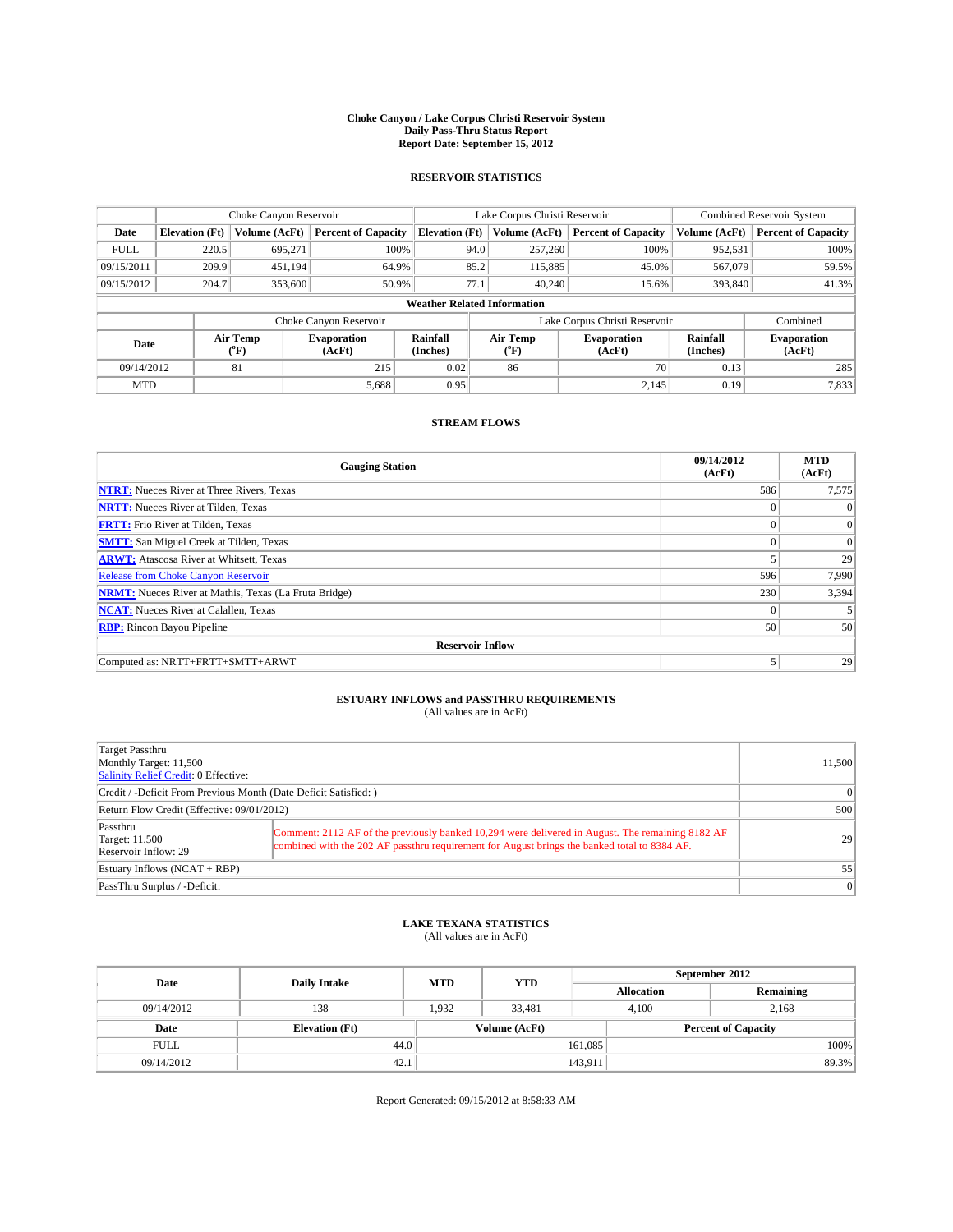#### **Choke Canyon / Lake Corpus Christi Reservoir System Daily Pass-Thru Status Report Report Date: September 16, 2012**

### **RESERVOIR STATISTICS**

|             | Choke Canyon Reservoir             |                  |                              |                       |      | Lake Corpus Christi Reservoir | <b>Combined Reservoir System</b> |                      |                              |
|-------------|------------------------------------|------------------|------------------------------|-----------------------|------|-------------------------------|----------------------------------|----------------------|------------------------------|
| Date        | <b>Elevation</b> (Ft)              | Volume (AcFt)    | <b>Percent of Capacity</b>   | <b>Elevation</b> (Ft) |      | Volume (AcFt)                 | <b>Percent of Capacity</b>       | Volume (AcFt)        | Percent of Capacity          |
| <b>FULL</b> | 220.5                              | 695,271          | 100%                         |                       | 94.0 | 257,260                       | 100%                             | 952,531              | 100%                         |
| 09/16/2011  | 209.9                              | 450,790          | 64.8%                        |                       | 85.1 | 115,122                       | 44.7%                            | 565,912              | 59.4%                        |
| 09/16/2012  | 204.7                              | 352,723          | 50.7%                        |                       | 77.2 |                               | 40.494<br>15.7%                  | 393.217              | 41.3%                        |
|             | <b>Weather Related Information</b> |                  |                              |                       |      |                               |                                  |                      |                              |
|             |                                    |                  | Choke Canyon Reservoir       |                       |      |                               | Lake Corpus Christi Reservoir    |                      | Combined                     |
| Date        |                                    | Air Temp<br>("F) | <b>Evaporation</b><br>(AcFt) | Rainfall<br>(Inches)  |      | Air Temp<br>("F)              | <b>Evaporation</b><br>(AcFt)     | Rainfall<br>(Inches) | <b>Evaporation</b><br>(AcFt) |
| 09/15/2012  |                                    | 82<br>164        |                              | 0.10                  |      | 83                            | 63                               | 0.00                 | 227                          |
| <b>MTD</b>  |                                    |                  | 5,852                        | 1.05                  |      |                               | 2,208                            | 0.19                 | 8,060                        |

### **STREAM FLOWS**

| <b>Gauging Station</b>                                       | 09/15/2012<br>(AcFt) | <b>MTD</b><br>(AcFt) |  |  |  |  |
|--------------------------------------------------------------|----------------------|----------------------|--|--|--|--|
| <b>NTRT:</b> Nueces River at Three Rivers, Texas             | 586                  | 8,160                |  |  |  |  |
| <b>NRTT:</b> Nueces River at Tilden, Texas                   | $\theta$             | $\Omega$             |  |  |  |  |
| <b>FRTT:</b> Frio River at Tilden, Texas                     | $\theta$             | $\overline{0}$       |  |  |  |  |
| <b>SMTT:</b> San Miguel Creek at Tilden, Texas               | 46                   | 46                   |  |  |  |  |
| <b>ARWT:</b> Atascosa River at Whitsett, Texas               | 145                  | 174                  |  |  |  |  |
| Release from Choke Canyon Reservoir                          | 596                  | 8,585                |  |  |  |  |
| <b>NRMT:</b> Nueces River at Mathis, Texas (La Fruta Bridge) | 226                  | 3,621                |  |  |  |  |
| <b>NCAT:</b> Nueces River at Calallen, Texas                 | $\Omega$             |                      |  |  |  |  |
| <b>RBP:</b> Rincon Bayou Pipeline                            | 112                  | 163                  |  |  |  |  |
| <b>Reservoir Inflow</b>                                      |                      |                      |  |  |  |  |
| Computed as: NRTT+FRTT+SMTT+ARWT                             | 191                  | 219                  |  |  |  |  |

# **ESTUARY INFLOWS and PASSTHRU REQUIREMENTS**<br>(All values are in AcFt)

| Target Passthru<br>Monthly Target: 11,500<br>Salinity Relief Credit: 0 Effective: |                                                                                                                                                                                                  | 11,500    |
|-----------------------------------------------------------------------------------|--------------------------------------------------------------------------------------------------------------------------------------------------------------------------------------------------|-----------|
| Credit / -Deficit From Previous Month (Date Deficit Satisfied: )                  | $\Omega$                                                                                                                                                                                         |           |
| Return Flow Credit (Effective: 09/01/2012)                                        | 500                                                                                                                                                                                              |           |
| Passthru<br>Target: 11,500<br>Reservoir Inflow: 219                               | Comment: 2112 AF of the previously banked 10,294 were delivered in August. The remaining 8182 AF<br>combined with the 202 AF passthru requirement for August brings the banked total to 8384 AF. | 219       |
| Estuary Inflows $(NCAT + RBP)$                                                    | 167                                                                                                                                                                                              |           |
| PassThru Surplus / -Deficit:                                                      |                                                                                                                                                                                                  | $\vert$ 0 |

## **LAKE TEXANA STATISTICS** (All values are in AcFt)

| Date        | <b>Daily Intake</b>   | <b>MTD</b> | <b>YTD</b>    | September 2012    |                            |           |  |
|-------------|-----------------------|------------|---------------|-------------------|----------------------------|-----------|--|
|             |                       |            |               | <b>Allocation</b> |                            | Remaining |  |
| 09/15/2012  | 138                   | 2,071      | 33,619        |                   | 2,029<br>4,100             |           |  |
| Date        | <b>Elevation (Ft)</b> |            | Volume (AcFt) |                   | <b>Percent of Capacity</b> |           |  |
| <b>FULL</b> | 44.0                  |            |               | 161,085           |                            | 100%      |  |
| 09/15/2012  | 42.1                  |            |               | 143,911           |                            | 89.3%     |  |

Report Generated: 09/16/2012 at 8:13:29 AM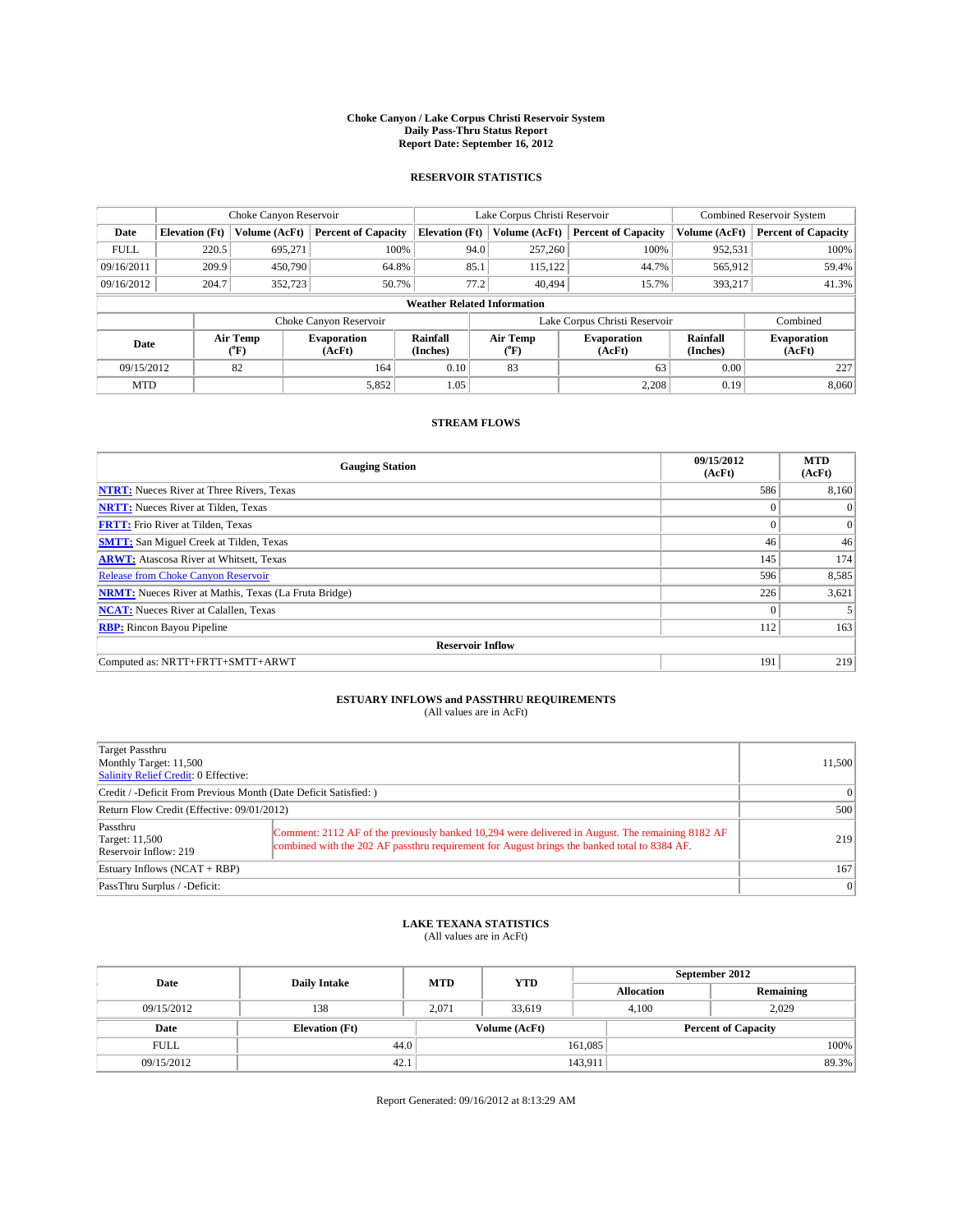#### **Choke Canyon / Lake Corpus Christi Reservoir System Daily Pass-Thru Status Report Report Date: September 17, 2012**

### **RESERVOIR STATISTICS**

|             | Choke Canyon Reservoir             |                                      |                              | Lake Corpus Christi Reservoir | <b>Combined Reservoir System</b> |                  |                               |                      |                              |
|-------------|------------------------------------|--------------------------------------|------------------------------|-------------------------------|----------------------------------|------------------|-------------------------------|----------------------|------------------------------|
| Date        | <b>Elevation</b> (Ft)              | Volume (AcFt)                        | <b>Percent of Capacity</b>   | <b>Elevation (Ft)</b>         |                                  | Volume (AcFt)    | <b>Percent of Capacity</b>    | Volume (AcFt)        | Percent of Capacity          |
| <b>FULL</b> | 220.5                              | 695,271                              | 100%                         |                               | 94.0                             | 257,260          | 100%                          | 952,531              | 100%                         |
| 09/17/2011  | 209.7                              | 447,975                              | 64.4%                        |                               | 85.1                             | 114.742          | 44.6%                         | 562,717              | 59.1%                        |
| 09/17/2012  | 204.7                              | 353,076                              | 50.8%                        |                               | 77.2                             | 40,750           | 15.8%                         | 393,826              | 41.3%                        |
|             | <b>Weather Related Information</b> |                                      |                              |                               |                                  |                  |                               |                      |                              |
|             |                                    |                                      | Choke Canyon Reservoir       |                               |                                  |                  | Lake Corpus Christi Reservoir |                      | Combined                     |
| Date        |                                    | Air Temp<br>$({}^{\circ}\mathrm{F})$ | <b>Evaporation</b><br>(AcFt) | Rainfall<br>(Inches)          |                                  | Air Temp<br>("F) | <b>Evaporation</b><br>(AcFt)  | Rainfall<br>(Inches) | <b>Evaporation</b><br>(AcFt) |
| 09/16/2012  | 31<br>73                           |                                      | 0.99                         |                               | 80                               | 37               |                               | 68                   |                              |
| <b>MTD</b>  |                                    |                                      | 5,883                        | 2.04                          |                                  |                  | 2,245                         | 0.19                 | 8,128                        |

### **STREAM FLOWS**

| <b>Gauging Station</b>                                       | 09/16/2012<br>(AcFt) | <b>MTD</b><br>(AcFt) |  |  |  |  |
|--------------------------------------------------------------|----------------------|----------------------|--|--|--|--|
| <b>NTRT:</b> Nueces River at Three Rivers, Texas             | 899                  | 9,060                |  |  |  |  |
| <b>NRTT:</b> Nueces River at Tilden, Texas                   |                      | $\Omega$             |  |  |  |  |
| <b>FRTT:</b> Frio River at Tilden, Texas                     |                      | $\Omega$             |  |  |  |  |
| <b>SMTT:</b> San Miguel Creek at Tilden, Texas               | 210                  | 256                  |  |  |  |  |
| <b>ARWT:</b> Atascosa River at Whitsett, Texas               | 506                  | 680                  |  |  |  |  |
| Release from Choke Canyon Reservoir                          | 596                  | 9,181                |  |  |  |  |
| <b>NRMT:</b> Nueces River at Mathis, Texas (La Fruta Bridge) | 212                  | 3,833                |  |  |  |  |
| <b>NCAT:</b> Nueces River at Calallen, Texas                 |                      |                      |  |  |  |  |
| <b>RBP:</b> Rincon Bayou Pipeline                            | 50                   | 213                  |  |  |  |  |
| <b>Reservoir Inflow</b>                                      |                      |                      |  |  |  |  |
| Computed as: (NTRT+FRTT+SMTT)-Release From Choke Canyon      | 514                  | 733                  |  |  |  |  |

# **ESTUARY INFLOWS and PASSTHRU REQUIREMENTS**<br>(All values are in AcFt)

| Target Passthru<br>Monthly Target: 11,500<br>Salinity Relief Credit: 0 Effective: |                                                                                                                                                                                                  | 11,500 |  |  |  |
|-----------------------------------------------------------------------------------|--------------------------------------------------------------------------------------------------------------------------------------------------------------------------------------------------|--------|--|--|--|
| Credit / -Deficit From Previous Month (Date Deficit Satisfied: )                  |                                                                                                                                                                                                  |        |  |  |  |
| Return Flow Credit (Effective: 09/01/2012)                                        |                                                                                                                                                                                                  |        |  |  |  |
| Passthru<br>Target: 11,500<br>Reservoir Inflow: 733                               | Comment: 2112 AF of the previously banked 10,294 were delivered in August. The remaining 8182 AF<br>combined with the 202 AF passthru requirement for August brings the banked total to 8384 AF. | 7331   |  |  |  |
| Estuary Inflows $(NCAT + RBP)$                                                    | 218                                                                                                                                                                                              |        |  |  |  |
| PassThru Surplus / -Deficit:                                                      |                                                                                                                                                                                                  | $-16$  |  |  |  |

## **LAKE TEXANA STATISTICS** (All values are in AcFt)

| Date        | <b>Daily Intake</b>   | <b>MTD</b> | <b>YTD</b>    | September 2012    |                            |           |  |
|-------------|-----------------------|------------|---------------|-------------------|----------------------------|-----------|--|
|             |                       |            |               | <b>Allocation</b> |                            | Remaining |  |
| 09/16/2012  | 138                   | 2,209      | 33,758        |                   | 1,891<br>4,100             |           |  |
| Date        | <b>Elevation (Ft)</b> |            | Volume (AcFt) |                   | <b>Percent of Capacity</b> |           |  |
| <b>FULL</b> | 44.0                  |            |               | 161,085           |                            | 100%      |  |
| 09/16/2012  | 42.1                  |            |               | 143,911           |                            | 89.3%     |  |

Report Generated: 09/17/2012 at 9:07:17 AM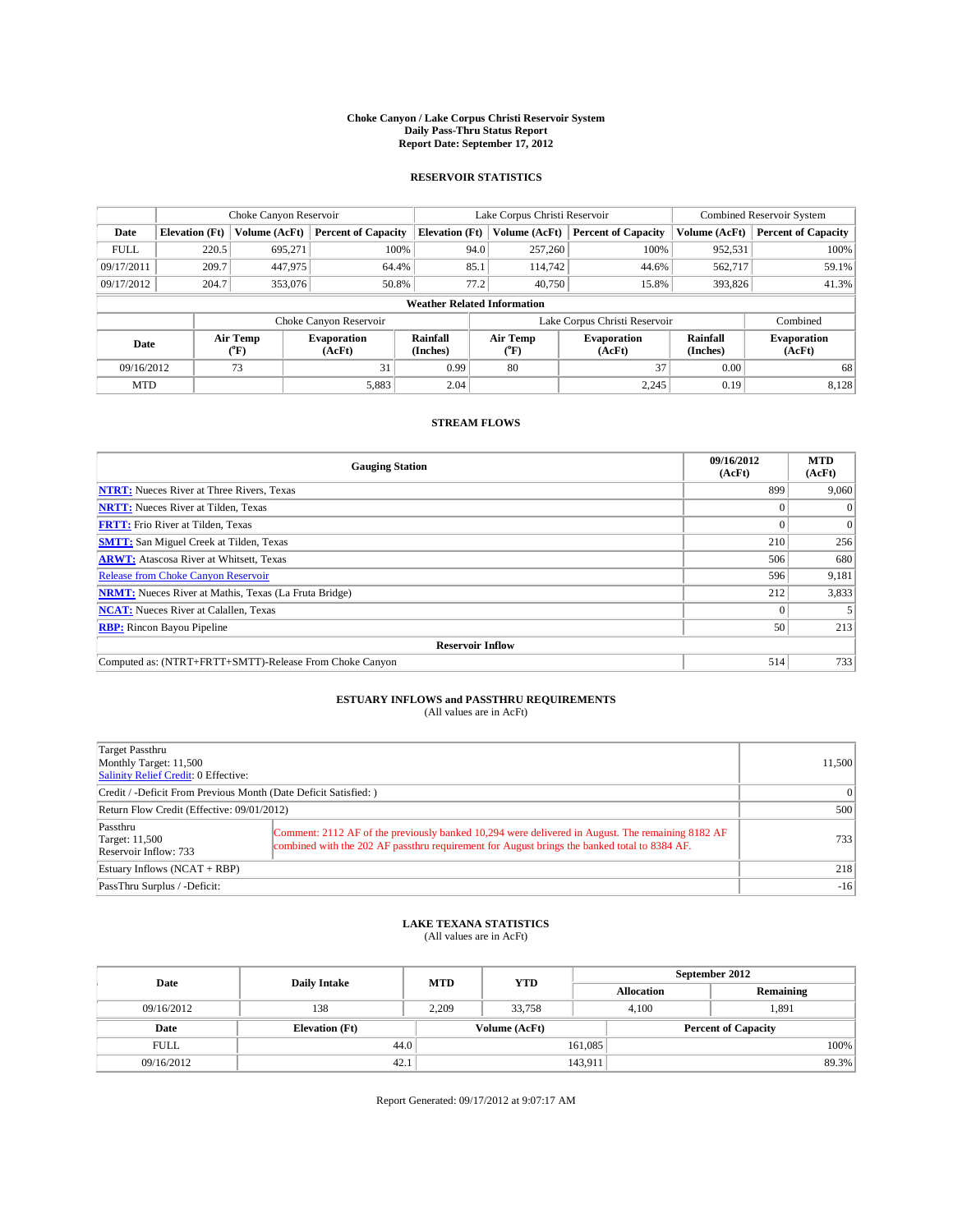#### **Choke Canyon / Lake Corpus Christi Reservoir System Daily Pass-Thru Status Report Report Date: September 18, 2012**

### **RESERVOIR STATISTICS**

|             |                                    | Choke Canyon Reservoir         |                              |                       | Lake Corpus Christi Reservoir | <b>Combined Reservoir System</b> |                      |                              |  |
|-------------|------------------------------------|--------------------------------|------------------------------|-----------------------|-------------------------------|----------------------------------|----------------------|------------------------------|--|
| Date        | <b>Elevation</b> (Ft)              | Volume (AcFt)                  | <b>Percent of Capacity</b>   | <b>Elevation (Ft)</b> | Volume (AcFt)                 | <b>Percent of Capacity</b>       | Volume (AcFt)        | <b>Percent of Capacity</b>   |  |
| <b>FULL</b> | 220.5                              | 695,271                        | 100%                         | 94.0                  | 257,260                       | 100%                             | 952,531              | 100%                         |  |
| 09/18/2011  | 209.9                              | 451,396                        | 64.9%                        | 85.1                  | 115,122                       | 44.7%                            | 566,518              | 59.5%                        |  |
| 09/18/2012  | 204.8                              | 354,298                        | 51.0%                        | 77.3                  | 41.135                        | 16.0%                            | 395,433              | 41.5%                        |  |
|             | <b>Weather Related Information</b> |                                |                              |                       |                               |                                  |                      |                              |  |
|             |                                    |                                | Choke Canyon Reservoir       |                       |                               | Lake Corpus Christi Reservoir    |                      | Combined                     |  |
| Date        |                                    | Air Temp<br>$({}^o\mathrm{F})$ | <b>Evaporation</b><br>(AcFt) | Rainfall<br>(Inches)  | Air Temp<br>$\rm ^{(o}\!F)$   | <b>Evaporation</b><br>(AcFt)     | Rainfall<br>(Inches) | <b>Evaporation</b><br>(AcFt) |  |
| 09/17/2012  |                                    | 83                             | 205                          | 0.00                  | 86                            | 64                               | 0.00                 | 269                          |  |
| <b>MTD</b>  |                                    |                                | 6.088                        | 2.04                  |                               | 2,309                            | 0.19                 | 8,397                        |  |

### **STREAM FLOWS**

| <b>Gauging Station</b>                                       | 09/17/2012<br>(AcFt) | <b>MTD</b><br>(AcFt) |  |  |  |  |
|--------------------------------------------------------------|----------------------|----------------------|--|--|--|--|
| <b>NTRT:</b> Nueces River at Three Rivers, Texas             | 1.080                | 10,139               |  |  |  |  |
| <b>NRTT:</b> Nueces River at Tilden, Texas                   |                      |                      |  |  |  |  |
| <b>FRTT:</b> Frio River at Tilden, Texas                     |                      | $\Omega$             |  |  |  |  |
| <b>SMTT:</b> San Miguel Creek at Tilden, Texas               | 766                  | 1,022                |  |  |  |  |
| <b>ARWT:</b> Atascosa River at Whitsett, Texas               | 206                  | 886                  |  |  |  |  |
| Release from Choke Canyon Reservoir                          | 397                  | 9,578                |  |  |  |  |
| <b>NRMT:</b> Nueces River at Mathis, Texas (La Fruta Bridge) | 202                  | 4,036                |  |  |  |  |
| <b>NCAT:</b> Nueces River at Calallen, Texas                 |                      |                      |  |  |  |  |
| <b>RBP:</b> Rincon Bayou Pipeline                            | 0                    | 213                  |  |  |  |  |
| <b>Reservoir Inflow</b>                                      |                      |                      |  |  |  |  |
| Computed as: (NTRT+FRTT+SMTT)-Release From Choke Canyon      | 1.449                | 2,183                |  |  |  |  |

# **ESTUARY INFLOWS and PASSTHRU REQUIREMENTS**<br>(All values are in AcFt)

| Target Passthru<br>Monthly Target: 11,500<br>Salinity Relief Credit: 0 Effective: |                                                                                                                                                                                                  | 11,500   |
|-----------------------------------------------------------------------------------|--------------------------------------------------------------------------------------------------------------------------------------------------------------------------------------------------|----------|
| Credit / -Deficit From Previous Month (Date Deficit Satisfied: )                  | $\vert$ 0                                                                                                                                                                                        |          |
| Return Flow Credit (Effective: 09/01/2012)                                        | 500                                                                                                                                                                                              |          |
| Passthru<br><b>Target: 11,500</b><br>Reservoir Inflow: 2,183                      | Comment: 2112 AF of the previously banked 10,294 were delivered in August. The remaining 8182 AF<br>combined with the 202 AF passthru requirement for August brings the banked total to 8384 AF. | 2,183    |
| Estuary Inflows $(NCAT + RBP)$                                                    | 218                                                                                                                                                                                              |          |
| PassThru Surplus / -Deficit:                                                      |                                                                                                                                                                                                  | $-1,465$ |

## **LAKE TEXANA STATISTICS** (All values are in AcFt)

| Date        | <b>Daily Intake</b>   | <b>MTD</b> | <b>YTD</b>    | September 2012    |                            |           |  |
|-------------|-----------------------|------------|---------------|-------------------|----------------------------|-----------|--|
|             |                       |            |               | <b>Allocation</b> |                            | Remaining |  |
| 09/17/2012  | 138                   | 2.347      | 33.895        |                   | 1,753<br>4.100             |           |  |
| Date        | <b>Elevation</b> (Ft) |            | Volume (AcFt) |                   | <b>Percent of Capacity</b> |           |  |
| <b>FULL</b> | 44.0                  |            |               | 161,085           |                            | 100%      |  |
| 09/17/2012  | 42.3                  |            |               | 145,671           |                            | $90.4\%$  |  |

Report Generated: 09/18/2012 at 9:27:20 AM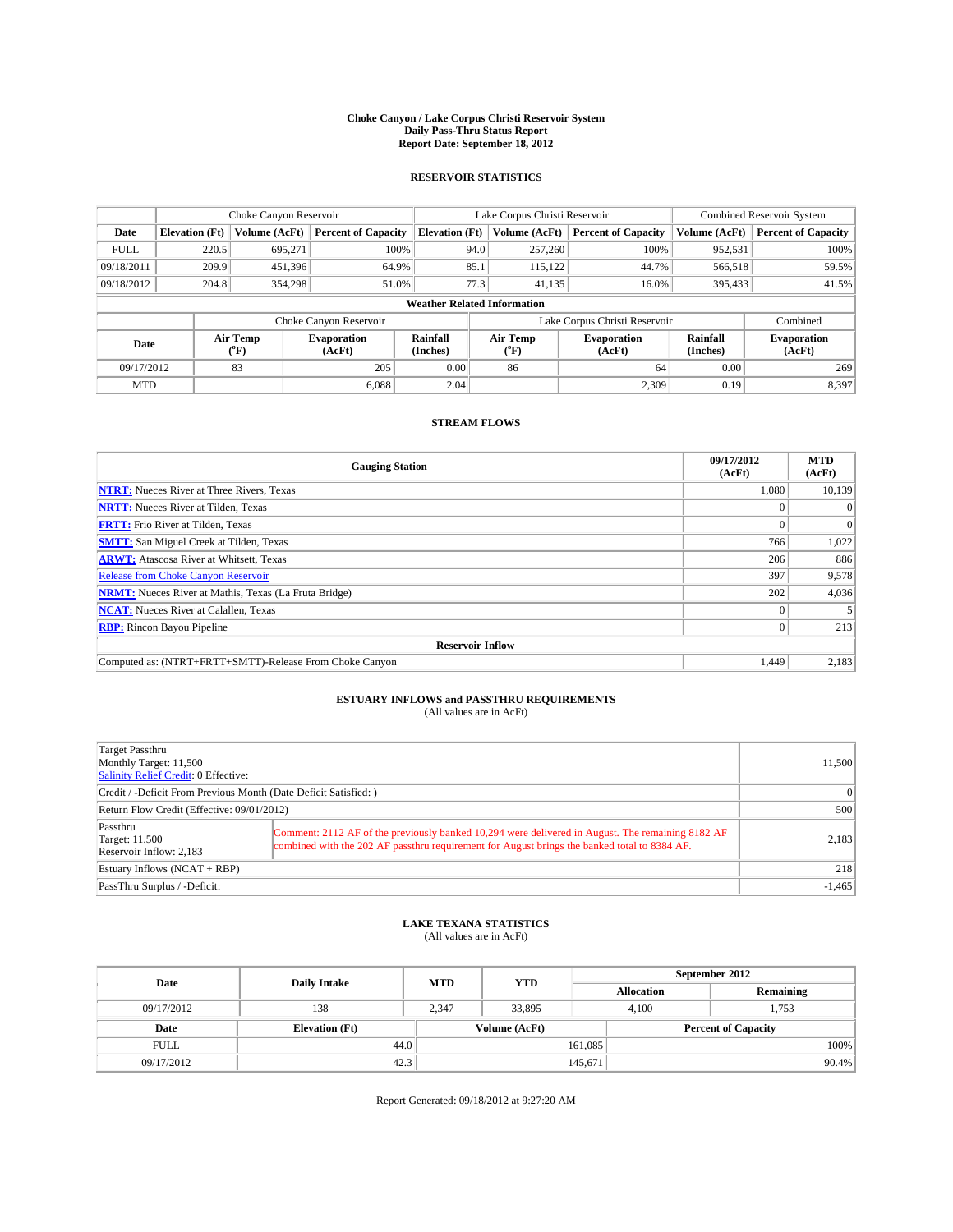#### **Choke Canyon / Lake Corpus Christi Reservoir System Daily Pass-Thru Status Report Report Date: September 19, 2012**

### **RESERVOIR STATISTICS**

|             | Choke Canyon Reservoir |                                                                          |                            |                       | Lake Corpus Christi Reservoir      | <b>Combined Reservoir System</b> |                              |                            |
|-------------|------------------------|--------------------------------------------------------------------------|----------------------------|-----------------------|------------------------------------|----------------------------------|------------------------------|----------------------------|
| Date        | <b>Elevation</b> (Ft)  | Volume (AcFt)                                                            | <b>Percent of Capacity</b> | <b>Elevation (Ft)</b> | Volume (AcFt)                      | <b>Percent of Capacity</b>       | Volume (AcFt)                | <b>Percent of Capacity</b> |
| <b>FULL</b> | 220.5                  | 695,271                                                                  | 100%                       |                       | 257,260<br>94.0                    | 100%                             | 952,531                      | 100%                       |
| 09/19/2011  | 209.9                  | 451,800                                                                  | 65.0%                      |                       | 85.2<br>115.249                    | 44.8%                            | 567,049                      | 59.5%                      |
| 09/19/2012  | 204.8                  | 354,298                                                                  | 51.0%                      |                       | 77.3<br>41,522                     | 16.1%                            | 395,820                      | 41.6%                      |
|             |                        |                                                                          |                            |                       | <b>Weather Related Information</b> |                                  |                              |                            |
|             |                        |                                                                          | Choke Canyon Reservoir     |                       |                                    | Lake Corpus Christi Reservoir    |                              | Combined                   |
| Date        |                        | Rainfall<br>Air Temp<br><b>Evaporation</b><br>(°F)<br>(AcFt)<br>(Inches) |                            | Air Temp<br>$(^{0}F)$ | <b>Evaporation</b><br>(AcFt)       | Rainfall<br>(Inches)             | <b>Evaporation</b><br>(AcFt) |                            |
| 09/18/2012  |                        | 89                                                                       | 277                        | 0.00                  | 90                                 | 154                              | 0.00                         | 431                        |
| <b>MTD</b>  |                        |                                                                          | 6.365                      | 2.04                  |                                    | 2,463                            | 0.19                         | 8,828                      |

### **STREAM FLOWS**

| <b>Gauging Station</b>                                              | 09/18/2012<br>(AcFt) | <b>MTD</b><br>(AcFt) |  |  |  |  |
|---------------------------------------------------------------------|----------------------|----------------------|--|--|--|--|
| <b>NTRT:</b> Nueces River at Three Rivers, Texas                    | 318                  | 10,457               |  |  |  |  |
| <b>NRTT:</b> Nueces River at Tilden, Texas                          |                      | $\theta$             |  |  |  |  |
| <b>FRTT:</b> Frio River at Tilden, Texas                            | 54                   | 54                   |  |  |  |  |
| <b>SMTT:</b> San Miguel Creek at Tilden, Texas                      | 730                  | 1,753                |  |  |  |  |
| <b>ARWT:</b> Atascosa River at Whitsett, Texas                      | 157                  | 1,043                |  |  |  |  |
| Release from Choke Canyon Reservoir                                 | 109                  | 9,687                |  |  |  |  |
| 204<br><b>NRMT:</b> Nueces River at Mathis, Texas (La Fruta Bridge) |                      |                      |  |  |  |  |
| <b>NCAT:</b> Nueces River at Calallen, Texas                        |                      |                      |  |  |  |  |
| <b>RBP:</b> Rincon Bayou Pipeline                                   | 0                    | 213                  |  |  |  |  |
| <b>Reservoir Inflow</b>                                             |                      |                      |  |  |  |  |
| Computed as: (NTRT+FRTT+SMTT)-Release From Choke Canyon             | 993                  | 3,175                |  |  |  |  |

# **ESTUARY INFLOWS and PASSTHRU REQUIREMENTS**<br>(All values are in AcFt)

| Target Passthru<br>Monthly Target: 11,500<br>Salinity Relief Credit: 0 Effective: |                                                                                                                                                                                                  | 11,500   |
|-----------------------------------------------------------------------------------|--------------------------------------------------------------------------------------------------------------------------------------------------------------------------------------------------|----------|
| Credit / -Deficit From Previous Month (Date Deficit Satisfied: )                  | $\vert$ 0                                                                                                                                                                                        |          |
| Return Flow Credit (Effective: 09/01/2012)                                        |                                                                                                                                                                                                  | 500      |
| Passthru<br><b>Target: 11,500</b><br>Reservoir Inflow: 3,175                      | Comment: 2112 AF of the previously banked 10,294 were delivered in August. The remaining 8182 AF<br>combined with the 202 AF passthru requirement for August brings the banked total to 8384 AF. | 3,175    |
| Estuary Inflows $(NCAT + RBP)$                                                    | 218                                                                                                                                                                                              |          |
| PassThru Surplus / -Deficit:                                                      |                                                                                                                                                                                                  | $-2,457$ |

## **LAKE TEXANA STATISTICS** (All values are in AcFt)

| Date        | <b>Daily Intake</b>   | <b>MTD</b> | <b>YTD</b>    | September 2012             |       |           |  |
|-------------|-----------------------|------------|---------------|----------------------------|-------|-----------|--|
|             |                       |            |               | <b>Allocation</b>          |       | Remaining |  |
| 09/18/2012  | 137                   | 2.484      | 34,033        |                            | 4.100 | 1.616     |  |
| Date        | <b>Elevation</b> (Ft) |            | Volume (AcFt) | <b>Percent of Capacity</b> |       |           |  |
| <b>FULL</b> | 44.0                  |            |               | 161,085                    |       | 100%      |  |
| 09/18/2012  | 42.4                  |            |               | 146,555                    |       | $91.0\%$  |  |

Report Generated: 09/19/2012 at 9:21:37 AM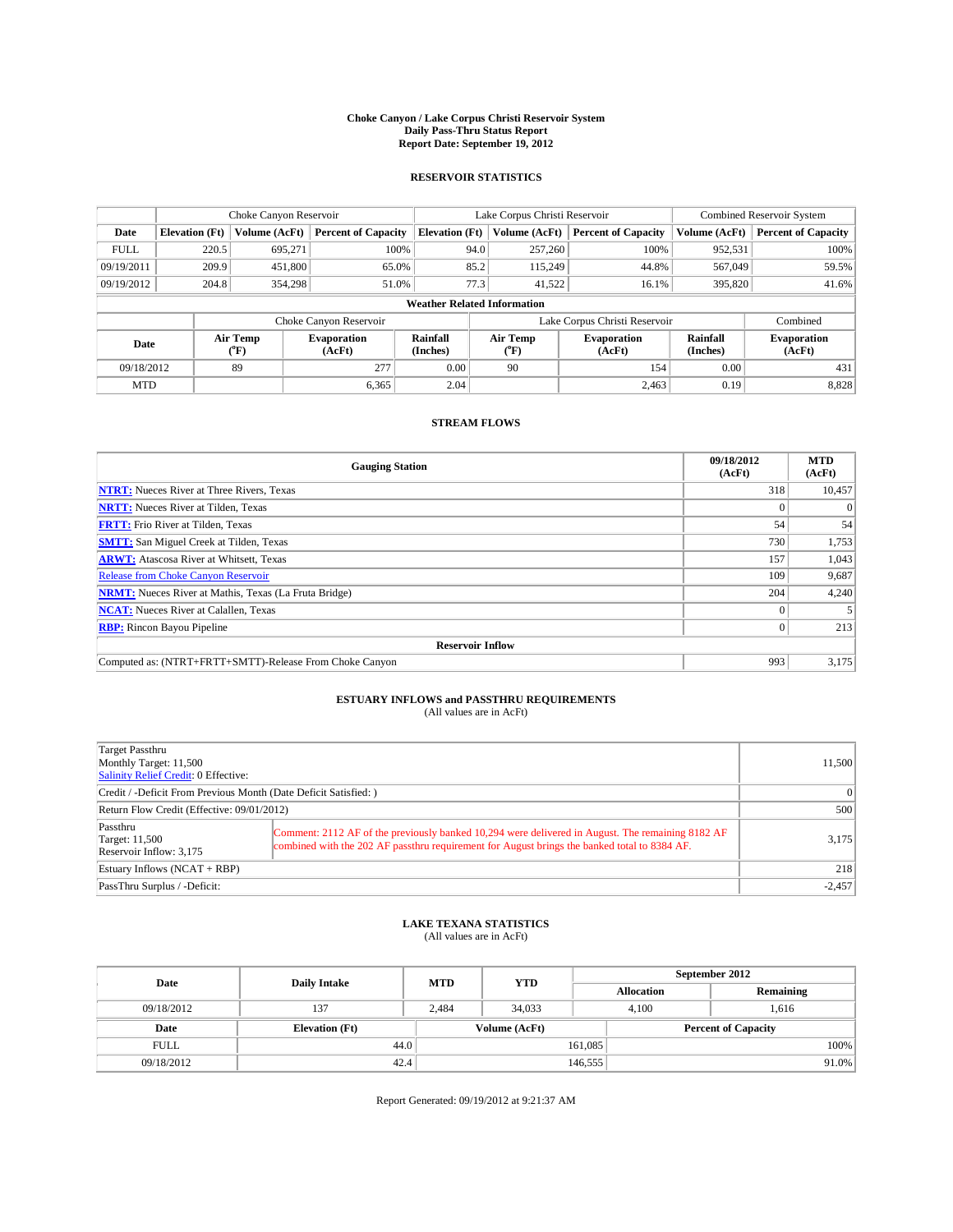#### **Choke Canyon / Lake Corpus Christi Reservoir System Daily Pass-Thru Status Report Report Date: September 20, 2012**

### **RESERVOIR STATISTICS**

|             | Choke Canyon Reservoir |                  |                              |                                    | Lake Corpus Christi Reservoir |                  |                               |                      | <b>Combined Reservoir System</b> |  |  |
|-------------|------------------------|------------------|------------------------------|------------------------------------|-------------------------------|------------------|-------------------------------|----------------------|----------------------------------|--|--|
| Date        | <b>Elevation</b> (Ft)  | Volume (AcFt)    | <b>Percent of Capacity</b>   | <b>Elevation</b> (Ft)              |                               | Volume (AcFt)    | <b>Percent of Capacity</b>    | Volume (AcFt)        | Percent of Capacity              |  |  |
| <b>FULL</b> | 220.5                  | 695,271          | 100%                         |                                    | 94.0                          | 257,260          | 100%                          | 952,531              | 100%                             |  |  |
| 09/20/2011  | 210.0                  | 452,406          | 65.1%                        |                                    | 85.1                          | 114,362          | 44.5%                         | 566,768              | 59.5%                            |  |  |
| 09/20/2012  | 204.8                  | 354,298          | 51.0%                        |                                    | 77.3                          | 41,651           | 16.2%                         | 395,949              | $41.6\%$                         |  |  |
|             |                        |                  |                              | <b>Weather Related Information</b> |                               |                  |                               |                      |                                  |  |  |
|             |                        |                  | Choke Canyon Reservoir       |                                    |                               |                  | Lake Corpus Christi Reservoir |                      | Combined                         |  |  |
| Date        |                        | Air Temp<br>("F) | <b>Evaporation</b><br>(AcFt) | Rainfall<br>(Inches)               |                               | Air Temp<br>("F) | <b>Evaporation</b><br>(AcFt)  | Rainfall<br>(Inches) | <b>Evaporation</b><br>(AcFt)     |  |  |
| 09/19/2012  |                        | 88               | 256                          | 0.00                               |                               | 90               | 117                           | 0.00                 | 373                              |  |  |
| <b>MTD</b>  |                        |                  | 6,621                        | 2.04                               |                               |                  | 2,580                         | 0.19                 | 9,201                            |  |  |

### **STREAM FLOWS**

| <b>Gauging Station</b>                                              | 09/19/2012<br>(AcFt) | <b>MTD</b><br>(AcFt) |  |  |  |  |
|---------------------------------------------------------------------|----------------------|----------------------|--|--|--|--|
| <b>NTRT:</b> Nueces River at Three Rivers, Texas                    | 250                  | 10,707               |  |  |  |  |
| <b>NRTT:</b> Nueces River at Tilden, Texas                          |                      |                      |  |  |  |  |
| <b>FRTT:</b> Frio River at Tilden, Texas                            | 185                  | 238                  |  |  |  |  |
| <b>SMTT:</b> San Miguel Creek at Tilden, Texas                      | 141                  | 1,894                |  |  |  |  |
| <b>ARWT:</b> Atascosa River at Whitsett, Texas                      | 369                  | 1,412                |  |  |  |  |
| Release from Choke Canyon Reservoir                                 | 58                   | 9,744                |  |  |  |  |
| 199<br><b>NRMT:</b> Nueces River at Mathis, Texas (La Fruta Bridge) |                      |                      |  |  |  |  |
| <b>NCAT:</b> Nueces River at Calallen, Texas                        |                      | 8                    |  |  |  |  |
| <b>RBP:</b> Rincon Bayou Pipeline                                   | 0                    | 213                  |  |  |  |  |
| <b>Reservoir Inflow</b>                                             |                      |                      |  |  |  |  |
| Computed as: (NTRT+FRTT+SMTT)-Release From Choke Canyon             | 518                  | 3,693                |  |  |  |  |

# **ESTUARY INFLOWS and PASSTHRU REQUIREMENTS**<br>(All values are in AcFt)

| Target Passthru<br>Monthly Target: 11,500<br>Salinity Relief Credit: 0 Effective: |                                                                                                                                                                                                  | 11,500   |  |  |  |
|-----------------------------------------------------------------------------------|--------------------------------------------------------------------------------------------------------------------------------------------------------------------------------------------------|----------|--|--|--|
| Credit / -Deficit From Previous Month (Date Deficit Satisfied: )                  |                                                                                                                                                                                                  |          |  |  |  |
| Return Flow Credit (Effective: 09/01/2012)                                        |                                                                                                                                                                                                  |          |  |  |  |
| Passthru<br><b>Target: 11,500</b><br>Reservoir Inflow: 3,693                      | Comment: 2112 AF of the previously banked 10,294 were delivered in August. The remaining 8182 AF<br>combined with the 202 AF passthru requirement for August brings the banked total to 8384 AF. | 3,693    |  |  |  |
| Estuary Inflows (NCAT + RBP)                                                      | 221                                                                                                                                                                                              |          |  |  |  |
| PassThru Surplus / -Deficit:                                                      |                                                                                                                                                                                                  | $-2,972$ |  |  |  |

## **LAKE TEXANA STATISTICS** (All values are in AcFt)

| Date        | <b>Daily Intake</b>   | <b>MTD</b> | <b>YTD</b>    | September 2012    |                            |           |  |
|-------------|-----------------------|------------|---------------|-------------------|----------------------------|-----------|--|
|             |                       |            |               | <b>Allocation</b> |                            | Remaining |  |
| 09/19/2012  | 137                   | 2,622      | 34,170        |                   | 4,100<br>1,478             |           |  |
| Date        | <b>Elevation (Ft)</b> |            | Volume (AcFt) |                   | <b>Percent of Capacity</b> |           |  |
| <b>FULL</b> | 44.0                  |            |               | 161,085           |                            | 100%      |  |
| 09/19/2012  | 42.4                  |            |               | 146,555           |                            | 91.0%     |  |

Report Generated: 09/20/2012 at 9:24:02 AM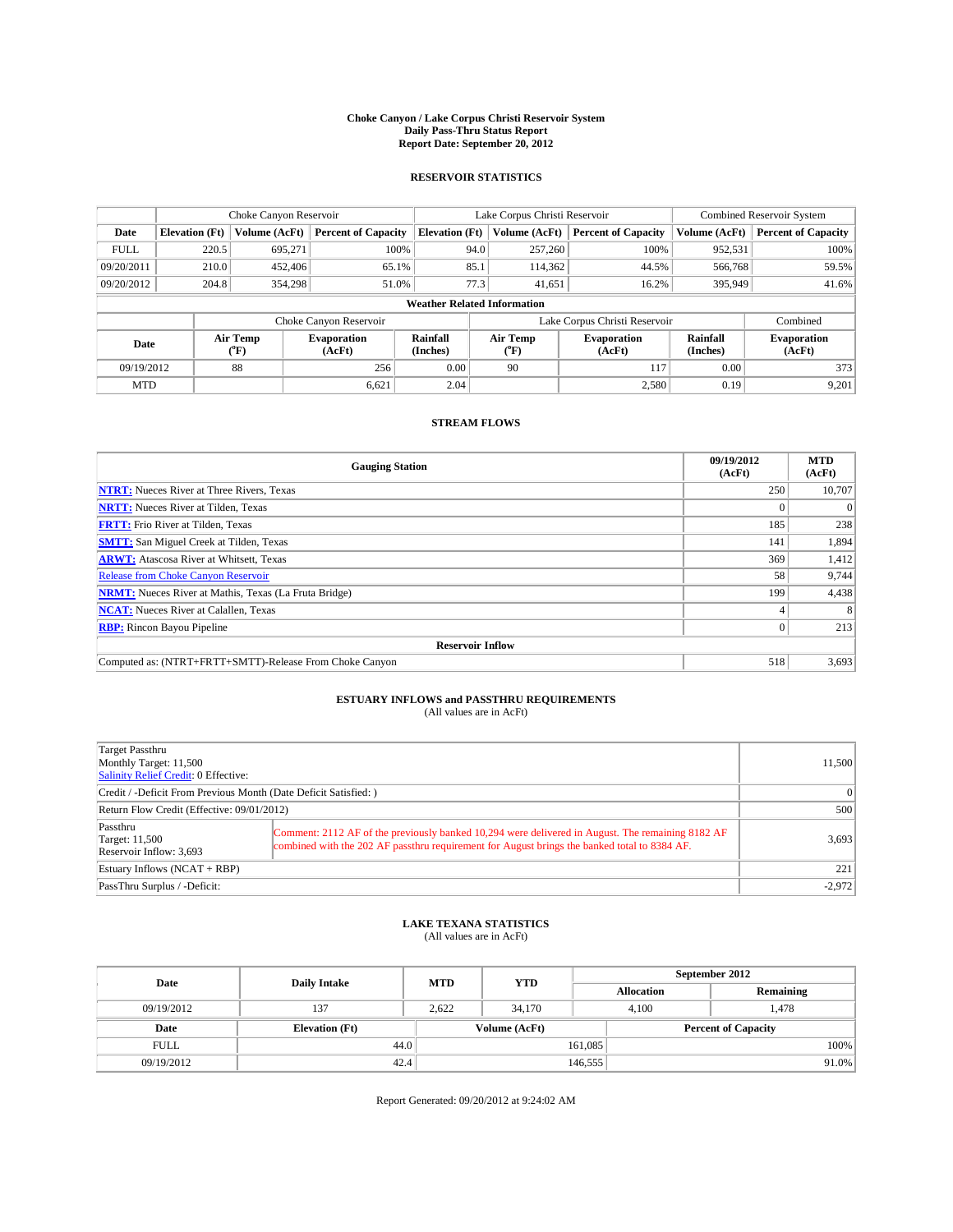#### **Choke Canyon / Lake Corpus Christi Reservoir System Daily Pass-Thru Status Report Report Date: September 21, 2012**

### **RESERVOIR STATISTICS**

|             | Choke Canyon Reservoir |                  |                              |                                    | Lake Corpus Christi Reservoir |                  |                               |                      | <b>Combined Reservoir System</b> |  |  |
|-------------|------------------------|------------------|------------------------------|------------------------------------|-------------------------------|------------------|-------------------------------|----------------------|----------------------------------|--|--|
| Date        | <b>Elevation</b> (Ft)  | Volume (AcFt)    | <b>Percent of Capacity</b>   | <b>Elevation</b> (Ft)              |                               | Volume (AcFt)    | <b>Percent of Capacity</b>    | Volume (AcFt)        | Percent of Capacity              |  |  |
| <b>FULL</b> | 220.5                  | 695,271          | 100%                         |                                    | 94.0                          | 257,260          | 100%                          | 952,531              | 100%                             |  |  |
| 09/21/2011  | 209.9                  | 451,800          | 65.0%                        |                                    | 85.1                          | 114,236          | 44.4%                         | 566,036              | 59.4%                            |  |  |
| 09/21/2012  | 204.7                  | 353,600          | 50.9%                        |                                    | 77.3                          | 41,651           | 16.2%                         | 395,251              | 41.5%                            |  |  |
|             |                        |                  |                              | <b>Weather Related Information</b> |                               |                  |                               |                      |                                  |  |  |
|             |                        |                  | Choke Canyon Reservoir       |                                    |                               |                  | Lake Corpus Christi Reservoir |                      | Combined                         |  |  |
| Date        |                        | Air Temp<br>("F) | <b>Evaporation</b><br>(AcFt) | Rainfall<br>(Inches)               |                               | Air Temp<br>("F) | <b>Evaporation</b><br>(AcFt)  | Rainfall<br>(Inches) | <b>Evaporation</b><br>(AcFt)     |  |  |
| 09/20/2012  |                        | 88               | 328                          | 0.00                               |                               | 91               | 140                           | 0.00                 | 468                              |  |  |
| <b>MTD</b>  |                        |                  | 6.949                        | 2.04                               |                               |                  | 2.720                         | 0.19                 | 9,669                            |  |  |

### **STREAM FLOWS**

| <b>Gauging Station</b>                                       | 09/20/2012<br>(AcFt) | <b>MTD</b><br>(AcFt) |  |  |  |  |  |
|--------------------------------------------------------------|----------------------|----------------------|--|--|--|--|--|
| <b>NTRT:</b> Nueces River at Three Rivers, Texas             | 335                  | 11,043               |  |  |  |  |  |
| <b>NRTT:</b> Nueces River at Tilden, Texas                   |                      |                      |  |  |  |  |  |
| <b>FRTT:</b> Frio River at Tilden, Texas                     | 155                  | 393                  |  |  |  |  |  |
| <b>SMTT:</b> San Miguel Creek at Tilden, Texas               | 44                   | 1,937                |  |  |  |  |  |
| <b>ARWT:</b> Atascosa River at Whitsett, Texas               | 121                  | 1,533                |  |  |  |  |  |
| Release from Choke Canyon Reservoir                          | 58                   | 9,802                |  |  |  |  |  |
| <b>NRMT:</b> Nueces River at Mathis, Texas (La Fruta Bridge) | 189                  | 4,627                |  |  |  |  |  |
| <b>NCAT:</b> Nueces River at Calallen, Texas                 |                      | 19                   |  |  |  |  |  |
| <b>RBP:</b> Rincon Bayou Pipeline                            | 0                    | 213                  |  |  |  |  |  |
| <b>Reservoir Inflow</b>                                      |                      |                      |  |  |  |  |  |
| Computed as: (NTRT+FRTT+SMTT)-Release From Choke Canyon      | 476                  | 4,169                |  |  |  |  |  |

# **ESTUARY INFLOWS and PASSTHRU REQUIREMENTS**<br>(All values are in AcFt)

| Target Passthru<br>Monthly Target: 11,500<br>Salinity Relief Credit: 0 Effective: |                                                                                                                                                                                                  | 11,500   |  |  |
|-----------------------------------------------------------------------------------|--------------------------------------------------------------------------------------------------------------------------------------------------------------------------------------------------|----------|--|--|
| Credit / -Deficit From Previous Month (Date Deficit Satisfied: )                  | $\vert$ 0                                                                                                                                                                                        |          |  |  |
| Return Flow Credit (Effective: 09/01/2012)                                        |                                                                                                                                                                                                  |          |  |  |
| Passthru<br><b>Target: 11,500</b><br>Reservoir Inflow: 4,169                      | Comment: 2112 AF of the previously banked 10,294 were delivered in August. The remaining 8182 AF<br>combined with the 202 AF passthru requirement for August brings the banked total to 8384 AF. | 4,169    |  |  |
| Estuary Inflows $(NCAT + RBP)$                                                    | 232                                                                                                                                                                                              |          |  |  |
| PassThru Surplus / -Deficit:                                                      |                                                                                                                                                                                                  | $-3,437$ |  |  |

## **LAKE TEXANA STATISTICS** (All values are in AcFt)

| Date        | <b>Daily Intake</b>   | <b>MTD</b> | <b>YTD</b>    | September 2012             |       |           |  |
|-------------|-----------------------|------------|---------------|----------------------------|-------|-----------|--|
|             |                       |            |               | <b>Allocation</b>          |       | Remaining |  |
| 09/20/2012  | 136                   | 2.758      | 34,306        |                            | 4.100 | 1.342     |  |
| Date        | <b>Elevation</b> (Ft) |            | Volume (AcFt) | <b>Percent of Capacity</b> |       |           |  |
| <b>FULL</b> | 44.0                  |            |               | 161,085                    |       | 100%      |  |
| 09/20/2012  | 42.4                  |            |               | 146,555                    |       | $91.0\%$  |  |

Report Generated: 09/21/2012 at 9:26:20 AM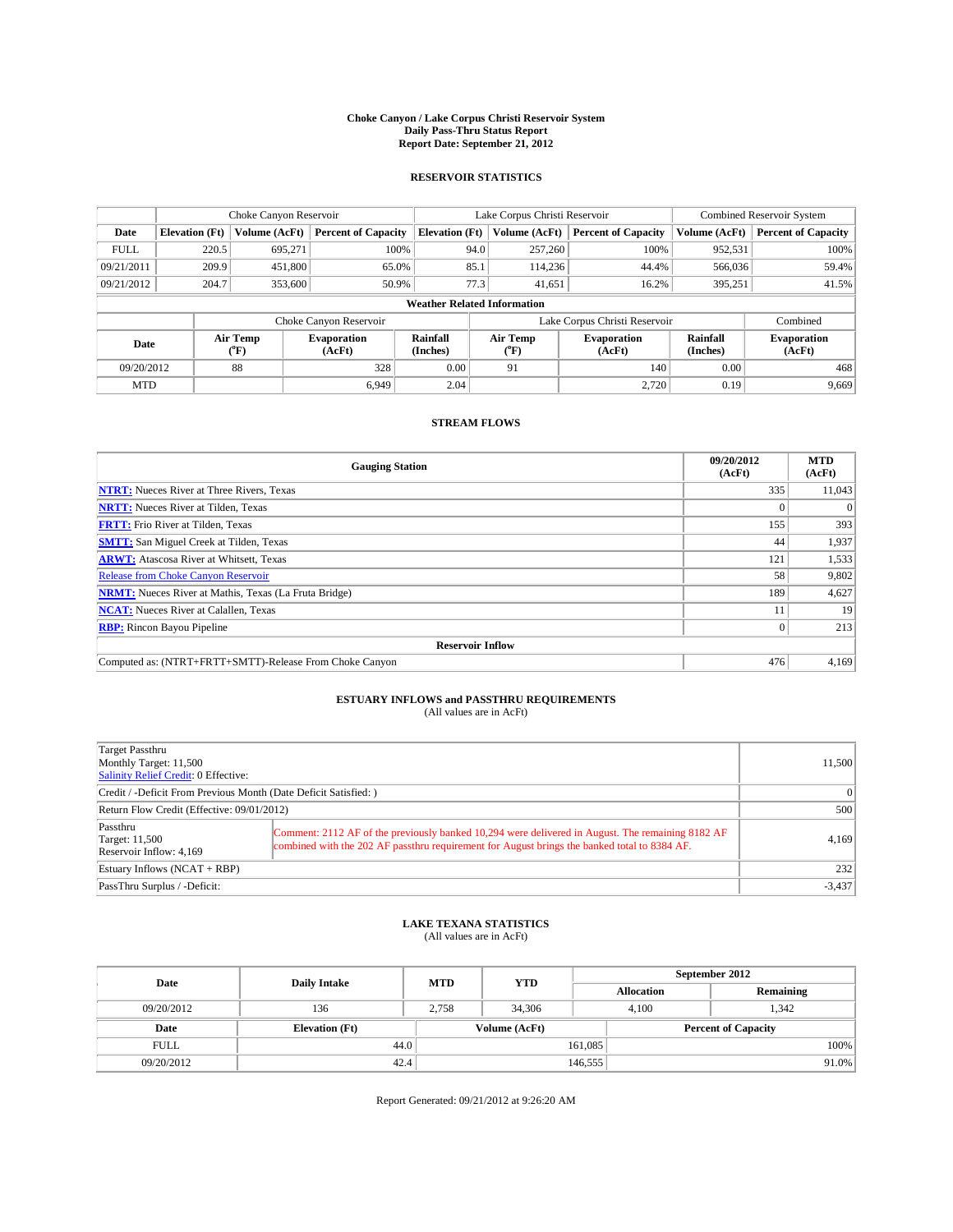#### **Choke Canyon / Lake Corpus Christi Reservoir System Daily Pass-Thru Status Report Report Date: September 22, 2012**

### **RESERVOIR STATISTICS**

|             |                                    | Choke Canyon Reservoir |                              |                       | Lake Corpus Christi Reservoir | <b>Combined Reservoir System</b> |               |                              |  |
|-------------|------------------------------------|------------------------|------------------------------|-----------------------|-------------------------------|----------------------------------|---------------|------------------------------|--|
| Date        | <b>Elevation</b> (Ft)              | Volume (AcFt)          | <b>Percent of Capacity</b>   | <b>Elevation (Ft)</b> | Volume (AcFt)                 | <b>Percent of Capacity</b>       | Volume (AcFt) | <b>Percent of Capacity</b>   |  |
| <b>FULL</b> | 220.5                              | 695.271                | 100%                         | 94.0                  | 257,260                       | 100%                             | 952,531       | 100%                         |  |
| 09/22/2011  | 209.9                              | 451,598                | 65.0%                        | 85.1                  | 113,983                       | 44.3%                            | 565,581       | 59.4%                        |  |
| 09/22/2012  | 204.8                              | 354,298                | 51.0%                        | 77.3                  | 41,651                        | 16.2%                            | 395,949       | 41.6%                        |  |
|             | <b>Weather Related Information</b> |                        |                              |                       |                               |                                  |               |                              |  |
|             |                                    |                        | Choke Canyon Reservoir       |                       |                               | Lake Corpus Christi Reservoir    |               | Combined                     |  |
| Date        |                                    | Air Temp<br>(°F)       | <b>Evaporation</b><br>(AcFt) | Rainfall<br>(Inches)  | Air Temp<br>$\rm ^{(o}\!F)$   | <b>Evaporation</b><br>(AcFt)     |               | <b>Evaporation</b><br>(AcFt) |  |
| 09/21/2012  |                                    | 90                     | 307                          | 0.00                  | 90                            | 125                              | 0.00          | 432                          |  |
| <b>MTD</b>  |                                    |                        | 7.256                        | 2.04                  |                               | 2,845                            | 0.19          | 10,101                       |  |

### **STREAM FLOWS**

| <b>Gauging Station</b>                                       | 09/21/2012<br>(AcFt) | <b>MTD</b><br>(AcFt) |  |  |  |  |
|--------------------------------------------------------------|----------------------|----------------------|--|--|--|--|
| <b>NTRT:</b> Nueces River at Three Rivers, Texas             | 143                  | 11,185               |  |  |  |  |
| <b>NRTT:</b> Nueces River at Tilden, Texas                   |                      |                      |  |  |  |  |
| <b>FRTT:</b> Frio River at Tilden, Texas                     | 64                   | 457                  |  |  |  |  |
| <b>SMTT:</b> San Miguel Creek at Tilden, Texas               | 13                   | 1,950                |  |  |  |  |
| <b>ARWT:</b> Atascosa River at Whitsett, Texas               | 58                   | 1,591                |  |  |  |  |
| Release from Choke Canyon Reservoir                          | 58                   | 9,859                |  |  |  |  |
| <b>NRMT:</b> Nueces River at Mathis, Texas (La Fruta Bridge) | 185                  | 4,812                |  |  |  |  |
| <b>NCAT:</b> Nueces River at Calallen, Texas                 | 13                   | 32                   |  |  |  |  |
| <b>RBP:</b> Rincon Bayou Pipeline                            | 0                    | 213                  |  |  |  |  |
| <b>Reservoir Inflow</b>                                      |                      |                      |  |  |  |  |
| Computed as: (NTRT+FRTT+SMTT)-Release From Choke Canyon      | 162                  | 4,331                |  |  |  |  |

# **ESTUARY INFLOWS and PASSTHRU REQUIREMENTS**<br>(All values are in AcFt)

| Target Passthru<br>Monthly Target: 11,500<br>Salinity Relief Credit: 0 Effective: |                                                                                                                                                                                                  |       |  |  |
|-----------------------------------------------------------------------------------|--------------------------------------------------------------------------------------------------------------------------------------------------------------------------------------------------|-------|--|--|
| Credit / -Deficit From Previous Month (Date Deficit Satisfied: )                  | $\Omega$                                                                                                                                                                                         |       |  |  |
| Return Flow Credit (Effective: 09/01/2012)                                        | 500                                                                                                                                                                                              |       |  |  |
| Passthru<br>Target: 11,500<br>Reservoir Inflow: 4,331                             | Comment: 2112 AF of the previously banked 10,294 were delivered in August. The remaining 8182 AF<br>combined with the 202 AF passthru requirement for August brings the banked total to 8384 AF. | 4,331 |  |  |
| Estuary Inflows $(NCAT + RBP)$                                                    | 245                                                                                                                                                                                              |       |  |  |
| PassThru Surplus / -Deficit:                                                      | $-3,587$                                                                                                                                                                                         |       |  |  |

## **LAKE TEXANA STATISTICS** (All values are in AcFt)

| Date        | <b>Daily Intake</b>   | <b>MTD</b>    | <b>YTD</b> | September 2012             |                |           |  |
|-------------|-----------------------|---------------|------------|----------------------------|----------------|-----------|--|
|             |                       |               |            | <b>Allocation</b>          |                | Remaining |  |
| 09/21/2012  | 136                   | 2,893         | 34,442     |                            | 1,207<br>4,100 |           |  |
| Date        | <b>Elevation (Ft)</b> | Volume (AcFt) |            | <b>Percent of Capacity</b> |                |           |  |
| <b>FULL</b> | 44.0                  |               |            | 161,085                    |                | 100%      |  |
| 09/21/2012  | 42.4                  |               |            | 146,555                    |                | 91.0%     |  |

Report Generated: 09/22/2012 at 8:36:10 AM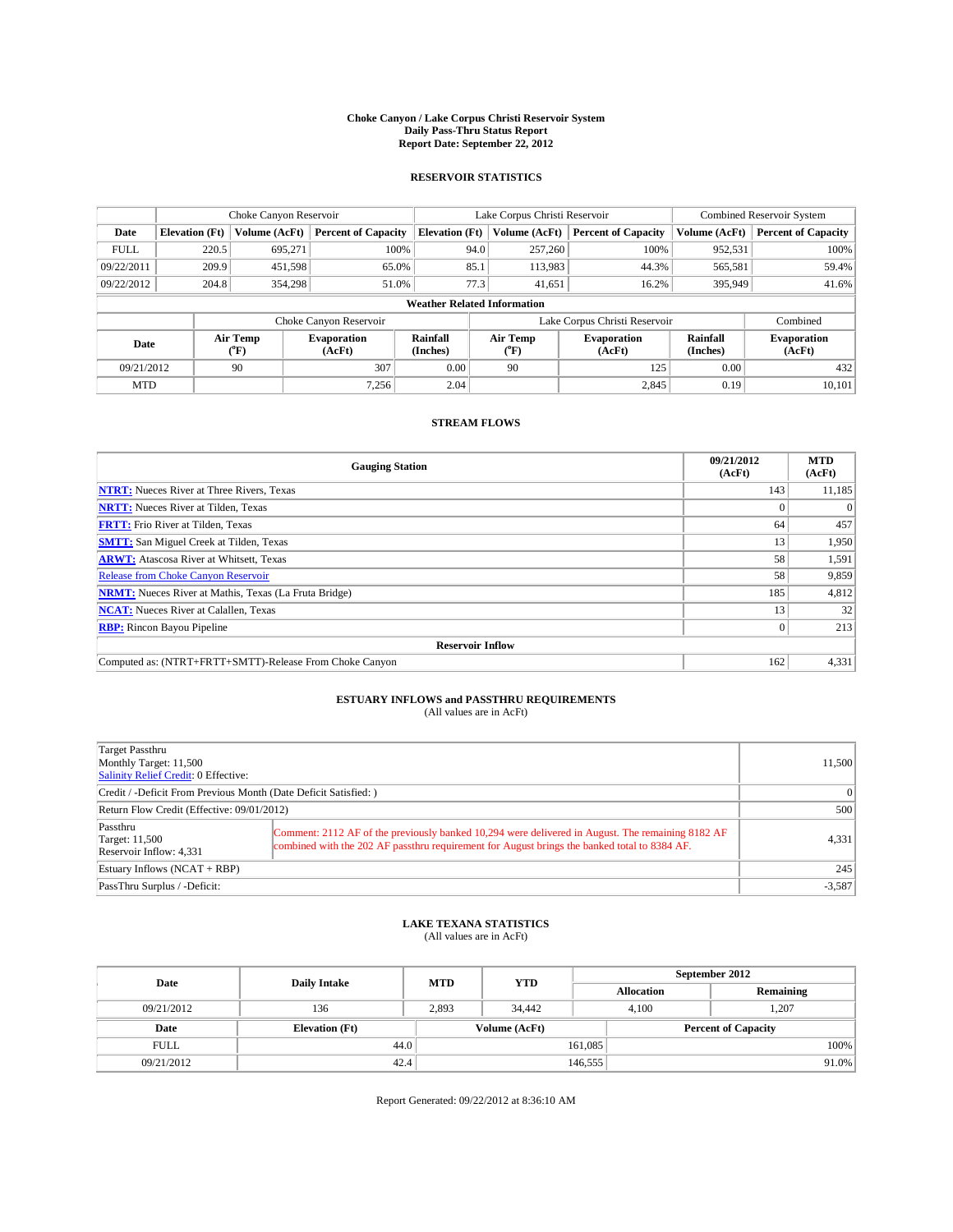#### **Choke Canyon / Lake Corpus Christi Reservoir System Daily Pass-Thru Status Report Report Date: September 23, 2012**

### **RESERVOIR STATISTICS**

|             |                                    | Choke Canyon Reservoir               |                              |                       | Lake Corpus Christi Reservoir | <b>Combined Reservoir System</b> |                      |                              |  |
|-------------|------------------------------------|--------------------------------------|------------------------------|-----------------------|-------------------------------|----------------------------------|----------------------|------------------------------|--|
| Date        | <b>Elevation</b> (Ft)              | Volume (AcFt)                        | <b>Percent of Capacity</b>   | <b>Elevation (Ft)</b> | Volume (AcFt)                 | <b>Percent of Capacity</b>       | Volume (AcFt)        | Percent of Capacity          |  |
| <b>FULL</b> | 220.5                              | 695,271                              | 100%                         | 94.0                  | 257,260                       | 100%                             | 952,531              | 100%                         |  |
| 09/23/2011  | 209.8                              | 449,780                              | 64.7%                        | 85.0                  | 113,731                       | 44.2%                            | 563,511              | 59.2%                        |  |
| 09/23/2012  | 204.7                              | 353,774                              | 50.9%                        | 77.3                  | 41.522                        | 16.1%                            | 395,296              | 41.5%                        |  |
|             | <b>Weather Related Information</b> |                                      |                              |                       |                               |                                  |                      |                              |  |
|             |                                    |                                      | Choke Canyon Reservoir       |                       |                               | Lake Corpus Christi Reservoir    |                      | Combined                     |  |
| Date        |                                    | Air Temp<br>$({}^{\circ}\mathrm{F})$ | <b>Evaporation</b><br>(AcFt) | Rainfall<br>(Inches)  | Air Temp<br>("F)              | <b>Evaporation</b><br>(AcFt)     | Rainfall<br>(Inches) | <b>Evaporation</b><br>(AcFt) |  |
| 09/22/2012  |                                    | 91                                   | 277                          | 0.00                  | 92                            | 57                               | 0.00                 | 334                          |  |
| <b>MTD</b>  |                                    |                                      | 7,533                        | 2.04                  |                               | 2,902                            | 0.19                 | 10,435                       |  |

### **STREAM FLOWS**

| <b>Gauging Station</b>                                       | 09/22/2012<br>(AcFt) | <b>MTD</b><br>(AcFt) |  |  |  |  |
|--------------------------------------------------------------|----------------------|----------------------|--|--|--|--|
| <b>NTRT:</b> Nueces River at Three Rivers, Texas             | 101                  | 11,287               |  |  |  |  |
| <b>NRTT:</b> Nueces River at Tilden, Texas                   |                      |                      |  |  |  |  |
| <b>FRTT:</b> Frio River at Tilden, Texas                     | 30                   | 486                  |  |  |  |  |
| <b>SMTT:</b> San Miguel Creek at Tilden, Texas               |                      | 1,955                |  |  |  |  |
| <b>ARWT:</b> Atascosa River at Whitsett, Texas               | 40                   | 1,631                |  |  |  |  |
| <b>Release from Choke Canyon Reservoir</b>                   | 58                   | 9,917                |  |  |  |  |
| <b>NRMT:</b> Nueces River at Mathis, Texas (La Fruta Bridge) | 181                  | 4,992                |  |  |  |  |
| <b>NCAT:</b> Nueces River at Calallen, Texas                 |                      | 40                   |  |  |  |  |
| <b>RBP:</b> Rincon Bayou Pipeline                            | $\Omega$             | 213                  |  |  |  |  |
| <b>Reservoir Inflow</b>                                      |                      |                      |  |  |  |  |
| Computed as: (NTRT+FRTT+SMTT)-Release From Choke Canyon      | 78                   | 4,409                |  |  |  |  |

# **ESTUARY INFLOWS and PASSTHRU REQUIREMENTS**<br>(All values are in AcFt)

| Target Passthru<br>Monthly Target: 11,500<br>Salinity Relief Credit: 0 Effective: |                                                                                                                                                                                                  | 11,500   |
|-----------------------------------------------------------------------------------|--------------------------------------------------------------------------------------------------------------------------------------------------------------------------------------------------|----------|
| Credit / -Deficit From Previous Month (Date Deficit Satisfied: )                  | $\Omega$                                                                                                                                                                                         |          |
| Return Flow Credit (Effective: 09/01/2012)                                        | 500                                                                                                                                                                                              |          |
| Passthru<br>Target: 11,500<br>Reservoir Inflow: 4,409                             | Comment: 2112 AF of the previously banked 10,294 were delivered in August. The remaining 8182 AF<br>combined with the 202 AF passthru requirement for August brings the banked total to 8384 AF. | 4,409    |
| Estuary Inflows $(NCAT + RBP)$                                                    | 253                                                                                                                                                                                              |          |
| PassThru Surplus / -Deficit:                                                      |                                                                                                                                                                                                  | $-3,656$ |

## **LAKE TEXANA STATISTICS** (All values are in AcFt)

| Date        | <b>Daily Intake</b>   | <b>MTD</b> | <b>YTD</b>    | September 2012    |                            |           |  |
|-------------|-----------------------|------------|---------------|-------------------|----------------------------|-----------|--|
|             |                       |            |               | <b>Allocation</b> |                            | Remaining |  |
| 09/22/2012  | 136                   | 3,029      | 34,578        |                   | 1,071<br>4,100             |           |  |
| Date        | <b>Elevation (Ft)</b> |            | Volume (AcFt) |                   | <b>Percent of Capacity</b> |           |  |
| <b>FULL</b> | 44.0                  |            |               | 161,085           |                            | 100%      |  |
| 09/22/2012  | 42.4                  |            |               | 146,555           |                            | 91.0%     |  |

Report Generated: 09/23/2012 at 9:04:57 AM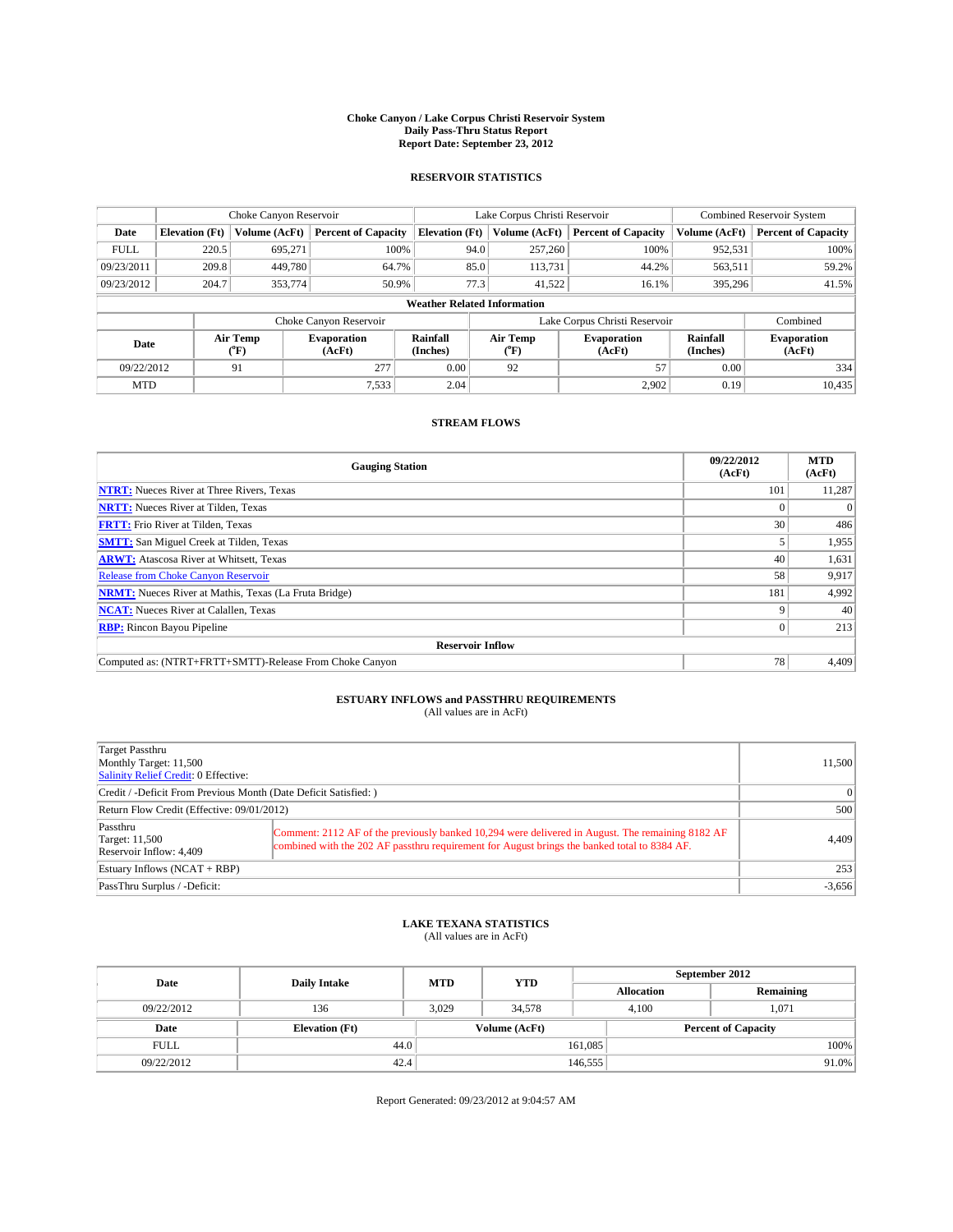#### **Choke Canyon / Lake Corpus Christi Reservoir System Daily Pass-Thru Status Report Report Date: September 24, 2012**

### **RESERVOIR STATISTICS**

|             |                                    | Choke Canyon Reservoir |                              | Lake Corpus Christi Reservoir |                  |  |                               | <b>Combined Reservoir System</b> |                              |  |
|-------------|------------------------------------|------------------------|------------------------------|-------------------------------|------------------|--|-------------------------------|----------------------------------|------------------------------|--|
| Date        | <b>Elevation</b> (Ft)              | Volume (AcFt)          | <b>Percent of Capacity</b>   | <b>Elevation</b> (Ft)         | Volume (AcFt)    |  | <b>Percent of Capacity</b>    | Volume (AcFt)                    | Percent of Capacity          |  |
| <b>FULL</b> | 220.5                              | 695,271                | 100%                         |                               | 257,260<br>94.0  |  | 100%                          | 952,531                          | 100%                         |  |
| 09/24/2011  | 209.8                              | 449,982                | 64.7%                        |                               | 85.0<br>113,103  |  | 44.0%                         | 563,085                          | 59.1%                        |  |
| 09/24/2012  | 204.7                              | 353,600                | 50.9%                        |                               | 77.3<br>41.328   |  | 16.1%                         | 394,928                          | 41.5%                        |  |
|             | <b>Weather Related Information</b> |                        |                              |                               |                  |  |                               |                                  |                              |  |
|             |                                    |                        | Choke Canyon Reservoir       |                               |                  |  | Lake Corpus Christi Reservoir |                                  | Combined                     |  |
| Date        |                                    | Air Temp<br>("F)       | <b>Evaporation</b><br>(AcFt) | Rainfall<br>(Inches)          | Air Temp<br>("F) |  | <b>Evaporation</b><br>(AcFt)  | Rainfall<br>(Inches)             | <b>Evaporation</b><br>(AcFt) |  |
| 09/23/2012  |                                    | 93                     | 287                          | 0.00                          | 94               |  | 143                           | 0.00                             | 430                          |  |
| <b>MTD</b>  |                                    |                        | 7.820                        | 2.04                          |                  |  | 3,045                         | 0.19                             | 10,865                       |  |

### **STREAM FLOWS**

| <b>Gauging Station</b>                                       | 09/23/2012<br>(AcFt) | <b>MTD</b><br>(AcFt) |  |  |  |  |
|--------------------------------------------------------------|----------------------|----------------------|--|--|--|--|
| <b>NTRT:</b> Nueces River at Three Rivers, Texas             | 85                   | 11,372               |  |  |  |  |
| <b>NRTT:</b> Nueces River at Tilden, Texas                   |                      |                      |  |  |  |  |
| <b>FRTT:</b> Frio River at Tilden, Texas                     | 16                   | 502                  |  |  |  |  |
| <b>SMTT:</b> San Miguel Creek at Tilden, Texas               |                      | 1,957                |  |  |  |  |
| <b>ARWT:</b> Atascosa River at Whitsett, Texas               | 28                   | 1,658                |  |  |  |  |
| Release from Choke Canyon Reservoir                          | 58                   | 9,975                |  |  |  |  |
| <b>NRMT:</b> Nueces River at Mathis, Texas (La Fruta Bridge) | 179                  | 5,171                |  |  |  |  |
| <b>NCAT:</b> Nueces River at Calallen, Texas                 |                      | 44                   |  |  |  |  |
| <b>RBP:</b> Rincon Bayou Pipeline                            | 0                    | 213                  |  |  |  |  |
| <b>Reservoir Inflow</b>                                      |                      |                      |  |  |  |  |
| Computed as: (NTRT+FRTT+SMTT)-Release From Choke Canyon      | 46                   | 4,455                |  |  |  |  |

# **ESTUARY INFLOWS and PASSTHRU REQUIREMENTS**<br>(All values are in AcFt)

| Target Passthru<br>Monthly Target: 11,500<br>Salinity Relief Credit: 0 Effective: |                                                                                                                                                                                                  | 11,500   |  |
|-----------------------------------------------------------------------------------|--------------------------------------------------------------------------------------------------------------------------------------------------------------------------------------------------|----------|--|
| Credit / -Deficit From Previous Month (Date Deficit Satisfied: )                  | $\Omega$                                                                                                                                                                                         |          |  |
| Return Flow Credit (Effective: 09/01/2012)                                        |                                                                                                                                                                                                  |          |  |
| Passthru<br>Target: 11,500<br>Reservoir Inflow: 4,455                             | Comment: 2112 AF of the previously banked 10,294 were delivered in August. The remaining 8182 AF<br>combined with the 202 AF passthru requirement for August brings the banked total to 8384 AF. | 4,455    |  |
| Estuary Inflows $(NCAT + RBP)$                                                    | 257                                                                                                                                                                                              |          |  |
| PassThru Surplus / -Deficit:                                                      |                                                                                                                                                                                                  | $-3,698$ |  |

## **LAKE TEXANA STATISTICS** (All values are in AcFt)

| Date        | <b>Daily Intake</b>   | <b>MTD</b> | <b>YTD</b>    | September 2012    |                            |           |  |
|-------------|-----------------------|------------|---------------|-------------------|----------------------------|-----------|--|
|             |                       |            |               | <b>Allocation</b> |                            | Remaining |  |
| 09/23/2012  | 136                   | 3,165      | 34,713        |                   | 4,100<br>935               |           |  |
| Date        | <b>Elevation</b> (Ft) |            | Volume (AcFt) |                   | <b>Percent of Capacity</b> |           |  |
| <b>FULL</b> | 44.0                  |            |               | 161,085           |                            | 100%      |  |
| 09/23/2012  | 42.3                  |            |               | 145,671           |                            | 90.4%     |  |

Report Generated: 09/24/2012 at 9:00:28 AM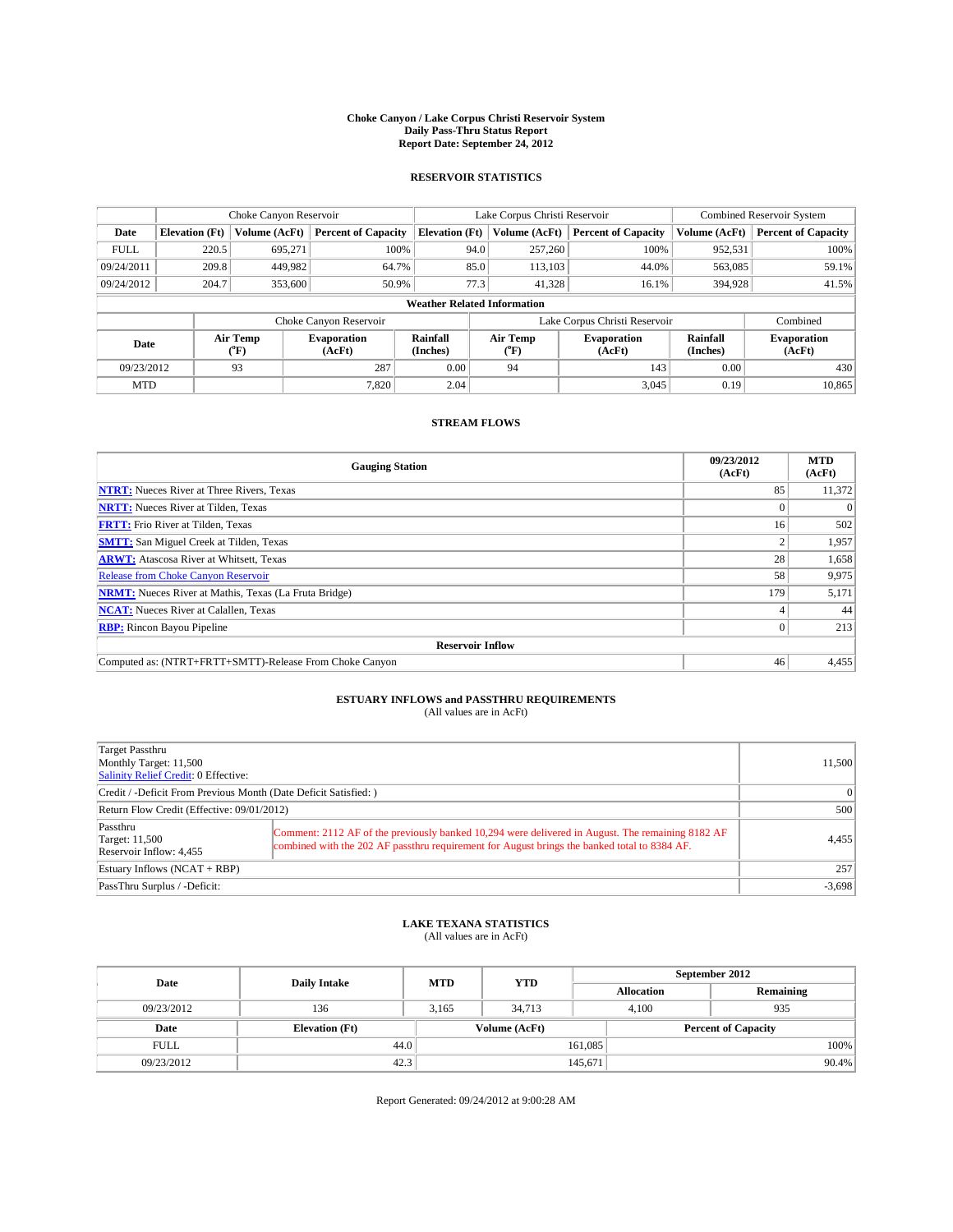#### **Choke Canyon / Lake Corpus Christi Reservoir System Daily Pass-Thru Status Report Report Date: September 25, 2012**

### **RESERVOIR STATISTICS**

|             |                                    | Choke Canyon Reservoir |                              |                       | Lake Corpus Christi Reservoir                    | <b>Combined Reservoir System</b> |                      |                              |  |
|-------------|------------------------------------|------------------------|------------------------------|-----------------------|--------------------------------------------------|----------------------------------|----------------------|------------------------------|--|
| Date        | <b>Elevation</b> (Ft)              | Volume (AcFt)          | <b>Percent of Capacity</b>   | <b>Elevation (Ft)</b> | Volume (AcFt)                                    | <b>Percent of Capacity</b>       | Volume (AcFt)        | Percent of Capacity          |  |
| <b>FULL</b> | 220.5                              | 695,271                | 100%                         | 94.0                  | 257,260                                          | 100%                             | 952,531              | 100%                         |  |
| 09/25/2011  | 209.9                              | 450,184                | 64.7%                        | 84.9                  | 111,852                                          | 43.5%                            | 562,036              | 59.0%                        |  |
| 09/25/2012  | 204.7                              | 353,076                | 50.8%                        | 77.3                  | 41,070                                           | 16.0%                            | 394,146              | 41.4%                        |  |
|             | <b>Weather Related Information</b> |                        |                              |                       |                                                  |                                  |                      |                              |  |
|             |                                    |                        | Choke Canyon Reservoir       |                       |                                                  | Lake Corpus Christi Reservoir    |                      | Combined                     |  |
| Date        | Air Temp<br>(°F)                   |                        | <b>Evaporation</b><br>(AcFt) | Rainfall<br>(Inches)  | Air Temp<br><b>Evaporation</b><br>(AcFt)<br>("F) |                                  | Rainfall<br>(Inches) | <b>Evaporation</b><br>(AcFt) |  |
| 09/24/2012  | 307<br>93                          |                        | 0.00                         | 93                    | 157                                              | 0.00                             | 464                  |                              |  |
| <b>MTD</b>  |                                    |                        | 8.127                        | 2.04                  |                                                  | 3,202                            | 0.19                 | 11,329                       |  |

### **STREAM FLOWS**

| <b>Gauging Station</b>                                       | 09/24/2012<br>(AcFt) | <b>MTD</b><br>(AcFt) |  |  |  |
|--------------------------------------------------------------|----------------------|----------------------|--|--|--|
| <b>NTRT:</b> Nueces River at Three Rivers, Texas             | 75                   | 11,447               |  |  |  |
| <b>NRTT:</b> Nueces River at Tilden, Texas                   |                      |                      |  |  |  |
| <b>FRTT:</b> Frio River at Tilden, Texas                     | 10                   | 512                  |  |  |  |
| <b>SMTT:</b> San Miguel Creek at Tilden, Texas               |                      | 1,958                |  |  |  |
| <b>ARWT:</b> Atascosa River at Whitsett, Texas               | 22                   | 1,680                |  |  |  |
| Release from Choke Canyon Reservoir                          | 58                   | 10,032               |  |  |  |
| <b>NRMT:</b> Nueces River at Mathis, Texas (La Fruta Bridge) | 159                  | 5,330                |  |  |  |
| <b>NCAT:</b> Nueces River at Calallen, Texas                 | 12                   | 56                   |  |  |  |
| <b>RBP:</b> Rincon Bayou Pipeline                            | 0                    | 213                  |  |  |  |
| <b>Reservoir Inflow</b>                                      |                      |                      |  |  |  |
| Computed as: (NTRT+FRTT+SMTT)-Release From Choke Canyon      | 28                   | 4,483                |  |  |  |

# **ESTUARY INFLOWS and PASSTHRU REQUIREMENTS**<br>(All values are in AcFt)

| Target Passthru<br>Monthly Target: 11,500<br>Salinity Relief Credit: 0 Effective: |                                         |          |
|-----------------------------------------------------------------------------------|-----------------------------------------|----------|
| Credit / -Deficit From Previous Month (Date Deficit Satisfied: )                  |                                         |          |
| Return Flow Credit (Effective: 09/01/2012)                                        |                                         | 500      |
| Passthru<br><b>Target: 11,500</b><br>Reservoir Inflow: 4,483                      | Comment: Current banked total: 8384 AF. | 4,483    |
| Estuary Inflows (NCAT + RBP)                                                      |                                         | 269      |
| PassThru Surplus / -Deficit:                                                      |                                         | $-3,714$ |

## **LAKE TEXANA STATISTICS** (All values are in AcFt)

| Date        | <b>Daily Intake</b>   | <b>MTD</b> | <b>YTD</b>    | September 2012    |                            |           |
|-------------|-----------------------|------------|---------------|-------------------|----------------------------|-----------|
|             |                       |            |               | <b>Allocation</b> |                            | Remaining |
| 09/24/2012  | 136                   | 3,301      | 34,849        | 4,100             |                            | 799       |
| Date        | <b>Elevation</b> (Ft) |            | Volume (AcFt) |                   | <b>Percent of Capacity</b> |           |
| <b>FULL</b> | 44.0                  |            |               | 161,085           |                            | 100%      |
| 09/24/2012  | 42.2                  |            |               | 144,790           |                            | 89.9%     |

Report Generated: 09/25/2012 at 9:07:11 AM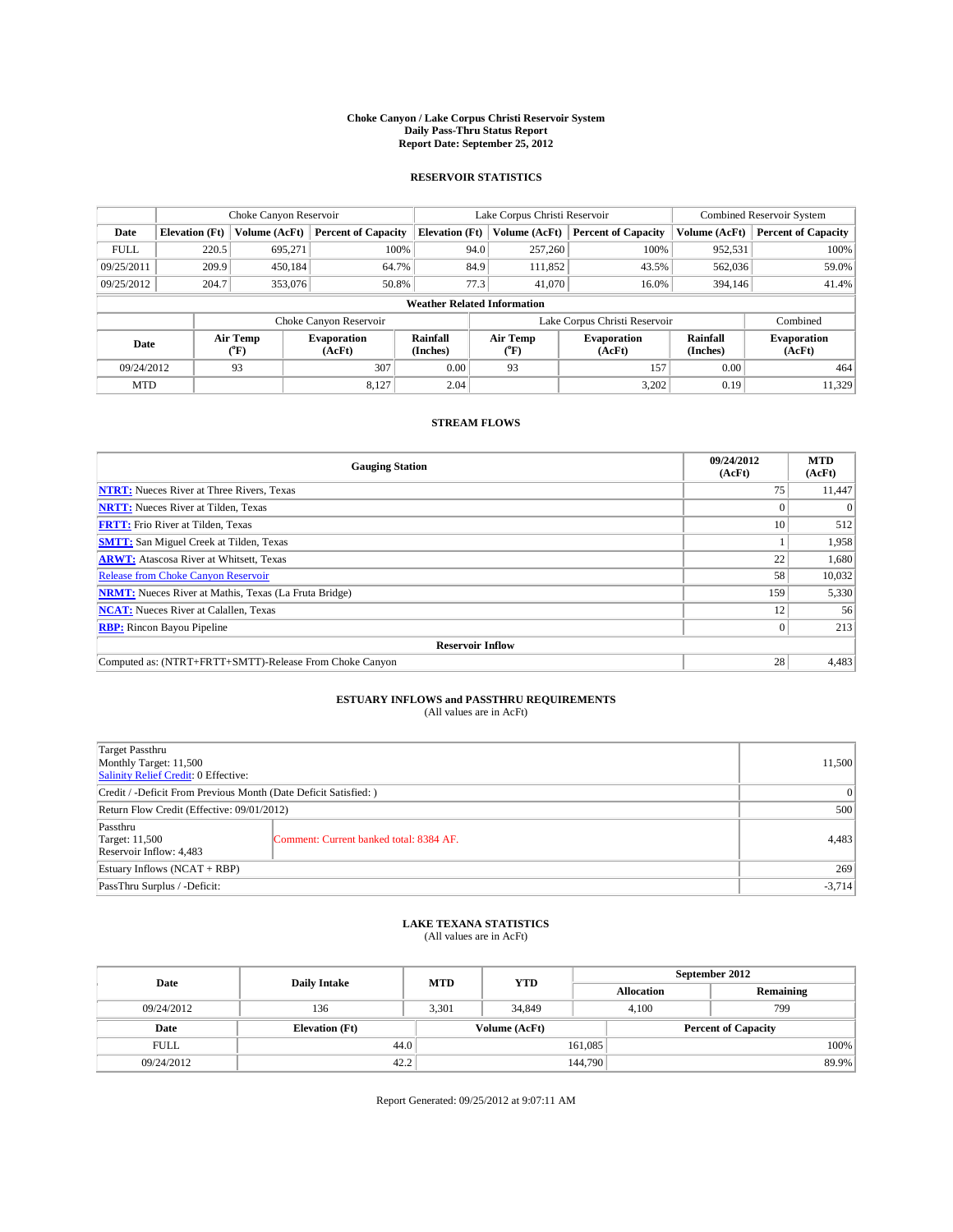#### **Choke Canyon / Lake Corpus Christi Reservoir System Daily Pass-Thru Status Report Report Date: September 26, 2012**

### **RESERVOIR STATISTICS**

|                     |                                    | Choke Canyon Reservoir |                              |                       | Lake Corpus Christi Reservoir | <b>Combined Reservoir System</b> |                      |                              |  |
|---------------------|------------------------------------|------------------------|------------------------------|-----------------------|-------------------------------|----------------------------------|----------------------|------------------------------|--|
| Date                | <b>Elevation</b> (Ft)              | Volume (AcFt)          | <b>Percent of Capacity</b>   | <b>Elevation (Ft)</b> | Volume (AcFt)                 | <b>Percent of Capacity</b>       | Volume (AcFt)        | <b>Percent of Capacity</b>   |  |
| <b>FULL</b>         | 220.5                              | 695,271                | 100%                         |                       | 257,260<br>94.0               | 100%                             | 952,531              | 100%                         |  |
| 09/26/2011          | 209.7                              | 447,775                | 64.4%                        |                       | 84.9<br>111.479               | 43.3%                            | 559,254              | 58.7%                        |  |
| 09/26/2012          | 204.7                              | 352,723                | 50.7%                        |                       | 77.2<br>40,878                | 15.9%                            | 393,601              | 41.3%                        |  |
|                     | <b>Weather Related Information</b> |                        |                              |                       |                               |                                  |                      |                              |  |
|                     |                                    |                        | Choke Canyon Reservoir       |                       |                               | Lake Corpus Christi Reservoir    |                      | Combined                     |  |
| Date                |                                    | Air Temp<br>(°F)       | <b>Evaporation</b><br>(AcFt) | Rainfall<br>(Inches)  | Air Temp<br>$(^{0}F)$         | <b>Evaporation</b><br>(AcFt)     | Rainfall<br>(Inches) | <b>Evaporation</b><br>(AcFt) |  |
| 09/25/2012          |                                    | 94                     | 429                          | 0.00                  | 94                            | 153                              | 0.00                 | 582                          |  |
| 8,556<br><b>MTD</b> |                                    | 2.04                   |                              | 3,355                 | 0.19                          | 11,911                           |                      |                              |  |

### **STREAM FLOWS**

| <b>Gauging Station</b>                                       | 09/25/2012<br>(AcFt) | <b>MTD</b><br>(AcFt) |  |  |  |  |
|--------------------------------------------------------------|----------------------|----------------------|--|--|--|--|
| <b>NTRT:</b> Nueces River at Three Rivers, Texas             | 67                   | 11,515               |  |  |  |  |
| <b>NRTT:</b> Nueces River at Tilden, Texas                   |                      | $\Omega$             |  |  |  |  |
| <b>FRTT:</b> Frio River at Tilden, Texas                     | n                    | 518                  |  |  |  |  |
| <b>SMTT:</b> San Miguel Creek at Tilden, Texas               |                      | 1,958                |  |  |  |  |
| <b>ARWT:</b> Atascosa River at Whitsett, Texas               | 16                   | 1,697                |  |  |  |  |
| <b>Release from Choke Canyon Reservoir</b>                   | 58                   | 10,090               |  |  |  |  |
| <b>NRMT:</b> Nueces River at Mathis, Texas (La Fruta Bridge) | 145                  | 5,475                |  |  |  |  |
| <b>NCAT:</b> Nueces River at Calallen, Texas                 |                      | 60                   |  |  |  |  |
| <b>RBP:</b> Rincon Bayou Pipeline                            | 0                    | 213                  |  |  |  |  |
| <b>Reservoir Inflow</b>                                      |                      |                      |  |  |  |  |
| Computed as: (NTRT+FRTT+SMTT)-Release From Choke Canyon      | 16                   | 4,499                |  |  |  |  |

# **ESTUARY INFLOWS and PASSTHRU REQUIREMENTS**<br>(All values are in AcFt)

| Target Passthru<br>Monthly Target: 11,500<br>Salinity Relief Credit: 0 Effective: |                                         | 11,500 |
|-----------------------------------------------------------------------------------|-----------------------------------------|--------|
| Credit / -Deficit From Previous Month (Date Deficit Satisfied: )                  |                                         |        |
| Return Flow Credit (Effective: 09/01/2012)                                        |                                         | 500    |
| Passthru<br><b>Target: 11,500</b><br>Reservoir Inflow: 4,499                      | Comment: Current banked total: 8384 AF. | 4,499  |
| Estuary Inflows (NCAT + RBP)                                                      |                                         | 273    |
| PassThru Surplus / -Deficit:                                                      |                                         |        |

# **LAKE TEXANA STATISTICS** (All values are in AcFt)

| Date        | <b>Daily Intake</b>   | <b>MTD</b> | <b>YTD</b>    | September 2012 |                            |           |
|-------------|-----------------------|------------|---------------|----------------|----------------------------|-----------|
|             |                       |            |               |                | <b>Allocation</b>          | Remaining |
| 09/25/2012  | 136                   | 3,436      | 34,985        |                | 4,100<br>664               |           |
| Date        | <b>Elevation</b> (Ft) |            | Volume (AcFt) |                | <b>Percent of Capacity</b> |           |
| <b>FULL</b> | 44.0                  |            |               | 161,085        |                            | 100%      |
| 09/25/2012  | 42.1                  |            |               | 143,911        |                            | 89.3%     |

Report Generated: 09/26/2012 at 8:37:36 AM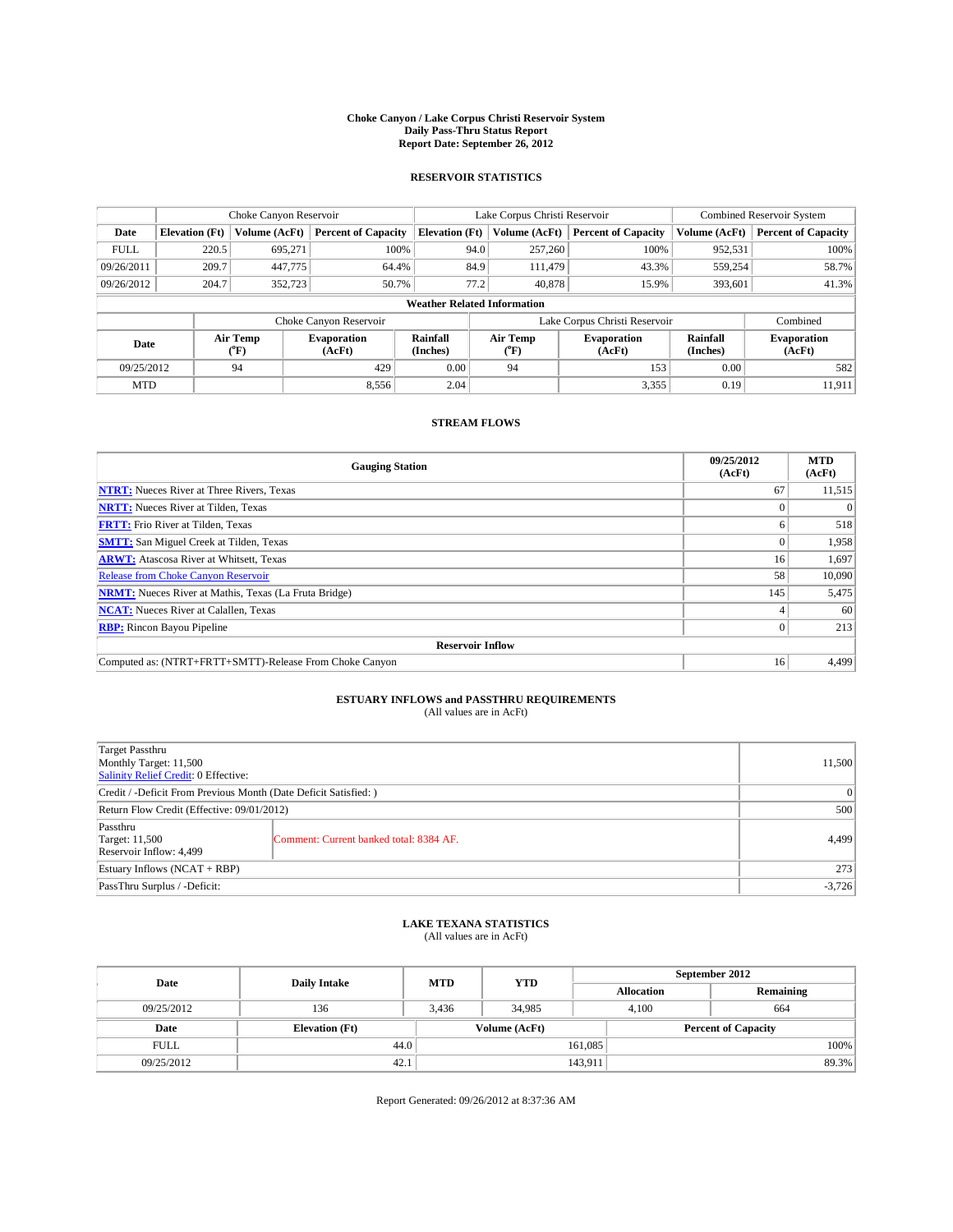#### **Choke Canyon / Lake Corpus Christi Reservoir System Daily Pass-Thru Status Report Report Date: September 27, 2012**

### **RESERVOIR STATISTICS**

|             |                                    | Choke Canyon Reservoir |                              |                       | Lake Corpus Christi Reservoir | <b>Combined Reservoir System</b> |                      |                              |  |
|-------------|------------------------------------|------------------------|------------------------------|-----------------------|-------------------------------|----------------------------------|----------------------|------------------------------|--|
| Date        | <b>Elevation</b> (Ft)              | Volume (AcFt)          | <b>Percent of Capacity</b>   | <b>Elevation (Ft)</b> | Volume (AcFt)                 | <b>Percent of Capacity</b>       | Volume (AcFt)        | <b>Percent of Capacity</b>   |  |
| <b>FULL</b> | 220.5                              | 695,271                | 100%                         | 94.0                  | 257,260                       | 100%                             | 952,531              | 100%                         |  |
| 09/27/2011  | 209.8                              | 449,376                | 64.6%                        | 84.9                  | 111.479                       | 43.3%                            | 560,855              | 58.9%                        |  |
| 09/27/2012  | 204.7                              | 352,193                | 50.7%                        | 77.2                  | 40.686                        | 15.8%                            | 392,879              | 41.2%                        |  |
|             | <b>Weather Related Information</b> |                        |                              |                       |                               |                                  |                      |                              |  |
|             |                                    |                        | Choke Canyon Reservoir       |                       |                               | Lake Corpus Christi Reservoir    |                      | Combined                     |  |
| Date        |                                    | Air Temp<br>(°F)       | <b>Evaporation</b><br>(AcFt) | Rainfall<br>(Inches)  | Air Temp<br>$(^{0}F)$         | <b>Evaporation</b><br>(AcFt)     | Rainfall<br>(Inches) | <b>Evaporation</b><br>(AcFt) |  |
| 09/26/2012  |                                    | 92                     | 286                          | 0.00                  | 93                            | 160                              | 0.00                 | 446                          |  |
|             | 8.842<br><b>MTD</b>                |                        | 2.04                         |                       | 3,515                         | 0.19                             | 12,357               |                              |  |

### **STREAM FLOWS**

| <b>Gauging Station</b>                                       | 09/26/2012<br>(AcFt) | <b>MTD</b><br>(AcFt) |  |  |  |
|--------------------------------------------------------------|----------------------|----------------------|--|--|--|
| <b>NTRT:</b> Nueces River at Three Rivers, Texas             | 66                   | 11,580               |  |  |  |
| <b>NRTT:</b> Nueces River at Tilden, Texas                   |                      |                      |  |  |  |
| <b>FRTT:</b> Frio River at Tilden, Texas                     |                      | 522                  |  |  |  |
| <b>SMTT:</b> San Miguel Creek at Tilden, Texas               |                      | 1,958                |  |  |  |
| <b>ARWT:</b> Atascosa River at Whitsett, Texas               | 14                   | 1,710                |  |  |  |
| Release from Choke Canyon Reservoir                          | 58                   | 10,147               |  |  |  |
| <b>NRMT:</b> Nueces River at Mathis, Texas (La Fruta Bridge) | 143                  | 5,618                |  |  |  |
| <b>NCAT:</b> Nueces River at Calallen, Texas                 |                      | 60                   |  |  |  |
| <b>RBP:</b> Rincon Bayou Pipeline                            | 0                    | 213                  |  |  |  |
| <b>Reservoir Inflow</b>                                      |                      |                      |  |  |  |
| Computed as: (NTRT+FRTT+SMTT)-Release From Choke Canyon      | 12                   | 4,511                |  |  |  |

# **ESTUARY INFLOWS and PASSTHRU REQUIREMENTS**<br>(All values are in AcFt)

| Target Passthru<br>Monthly Target: 11,500<br>Salinity Relief Credit: 0 Effective: |                                         |          |
|-----------------------------------------------------------------------------------|-----------------------------------------|----------|
| Credit / -Deficit From Previous Month (Date Deficit Satisfied: )                  |                                         |          |
| Return Flow Credit (Effective: 09/01/2012)                                        |                                         | 500      |
| Passthru<br><b>Target: 11,500</b><br>Reservoir Inflow: 4,511                      | Comment: Current banked total: 8384 AF. | 4,511    |
| Estuary Inflows (NCAT + RBP)                                                      |                                         | 273      |
| PassThru Surplus / -Deficit:                                                      |                                         | $-3,738$ |

# **LAKE TEXANA STATISTICS** (All values are in AcFt)

| Date        | <b>Daily Intake</b>   | <b>MTD</b> | <b>YTD</b>    | September 2012    |                            |  |
|-------------|-----------------------|------------|---------------|-------------------|----------------------------|--|
|             |                       |            |               | <b>Allocation</b> | Remaining                  |  |
| 09/26/2012  | 135                   | 3,572      | 35,120        | 4,100             | 528                        |  |
| Date        | <b>Elevation</b> (Ft) |            | Volume (AcFt) |                   | <b>Percent of Capacity</b> |  |
| <b>FULL</b> | 44.0                  |            |               | 161,085           | 100%                       |  |
| 09/26/2012  | 42.1                  |            |               | 143,911           | 89.3%                      |  |

Report Generated: 09/27/2012 at 8:30:54 AM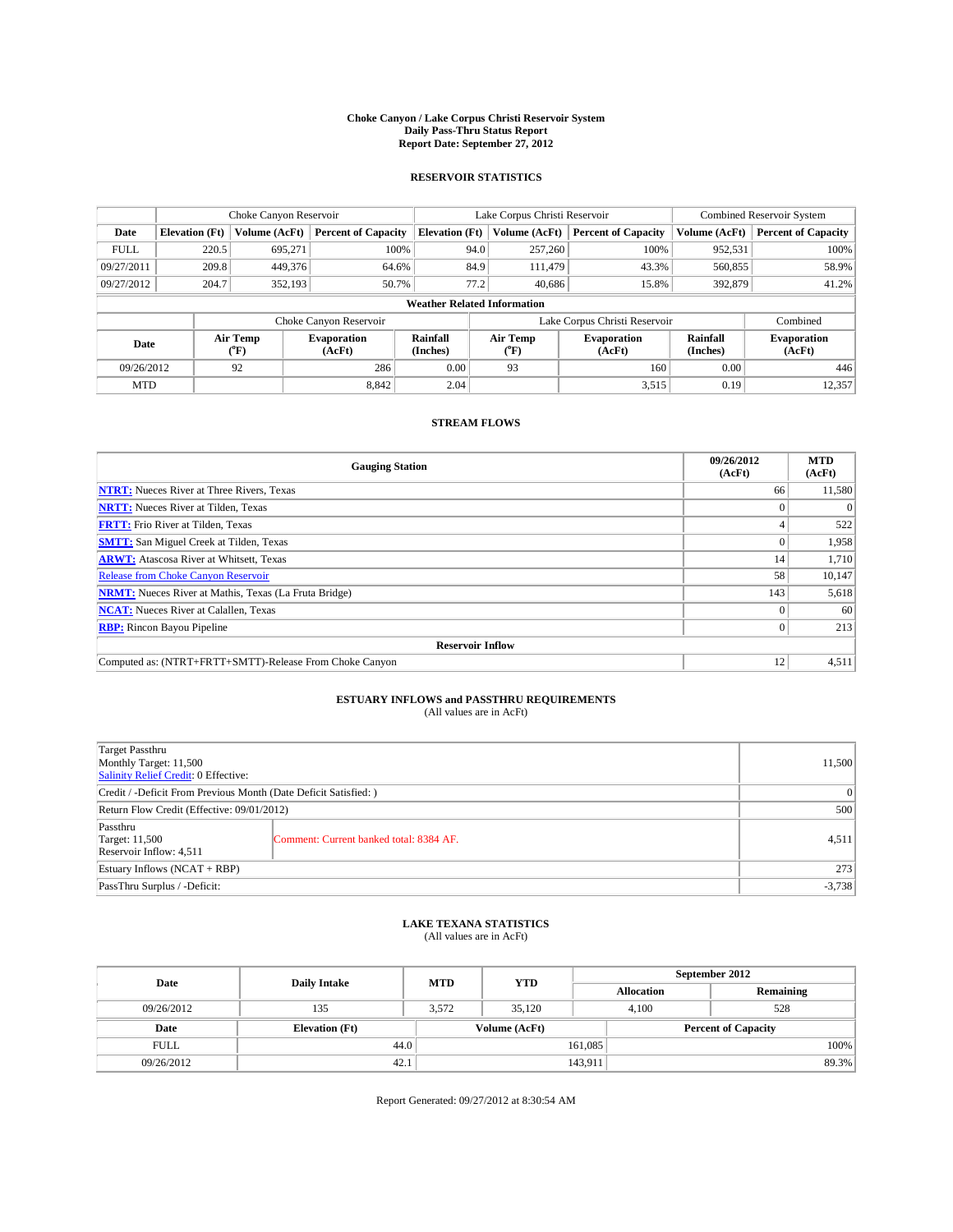#### **Choke Canyon / Lake Corpus Christi Reservoir System Daily Pass-Thru Status Report Report Date: September 28, 2012**

### **RESERVOIR STATISTICS**

|             | Choke Canyon Reservoir                                                                                              |               |                            |                       | Lake Corpus Christi Reservoir | <b>Combined Reservoir System</b> |               |                            |
|-------------|---------------------------------------------------------------------------------------------------------------------|---------------|----------------------------|-----------------------|-------------------------------|----------------------------------|---------------|----------------------------|
| Date        | <b>Elevation</b> (Ft)                                                                                               | Volume (AcFt) | <b>Percent of Capacity</b> | <b>Elevation (Ft)</b> | Volume (AcFt)                 | <b>Percent of Capacity</b>       | Volume (AcFt) | <b>Percent of Capacity</b> |
| <b>FULL</b> | 220.5                                                                                                               | 695,271       | 100%                       |                       | 257,260<br>94.0               | 100%                             | 952,531       | 100%                       |
| 09/28/2011  | 209.8                                                                                                               | 448,375       | 64.5%                      |                       | 84.8<br>110,982               | 43.1%                            | 559,357       | 58.7%                      |
| 09/28/2012  | 204.6                                                                                                               | 351.662       | 50.6%                      |                       | 77.2<br>40,430                | 15.7%                            | 392,092       | 41.2%                      |
|             | <b>Weather Related Information</b>                                                                                  |               |                            |                       |                               |                                  |               |                            |
|             |                                                                                                                     |               | Choke Canyon Reservoir     |                       |                               | Lake Corpus Christi Reservoir    |               | Combined                   |
|             | Rainfall<br>Air Temp<br>Air Temp<br><b>Evaporation</b><br>Date<br>(°F)<br>(AcFt)<br>(Inches)<br>(AcFt)<br>$(^{0}F)$ |               | <b>Evaporation</b>         | Rainfall<br>(Inches)  | <b>Evaporation</b><br>(AcFt)  |                                  |               |                            |
| 09/27/2012  |                                                                                                                     | 93            | 306                        | 0.00                  | 92                            | 126                              | 0.00          | 432                        |
| <b>MTD</b>  |                                                                                                                     |               | 9.148                      | 2.04                  |                               | 3,641                            | 0.19          | 12.789                     |

### **STREAM FLOWS**

| <b>Gauging Station</b>                                       | 09/27/2012<br>(AcFt) | <b>MTD</b><br>(AcFt) |  |  |  |  |
|--------------------------------------------------------------|----------------------|----------------------|--|--|--|--|
| <b>NTRT:</b> Nueces River at Three Rivers, Texas             | 77                   | 11,658               |  |  |  |  |
| <b>NRTT:</b> Nueces River at Tilden, Texas                   | $\theta$             | $\Omega$             |  |  |  |  |
| <b>FRTT:</b> Frio River at Tilden, Texas                     |                      | 524                  |  |  |  |  |
| <b>SMTT:</b> San Miguel Creek at Tilden, Texas               | $\Omega$             | 1,958                |  |  |  |  |
| <b>ARWT:</b> Atascosa River at Whitsett, Texas               | 11                   | 1,721                |  |  |  |  |
| <b>Release from Choke Canyon Reservoir</b>                   | 226                  | 10,374               |  |  |  |  |
| <b>NRMT:</b> Nueces River at Mathis, Texas (La Fruta Bridge) | 145                  | 5,762                |  |  |  |  |
| <b>NCAT:</b> Nueces River at Calallen, Texas                 | $\Omega$             | 60                   |  |  |  |  |
| <b>RBP:</b> Rincon Bayou Pipeline                            | $\mathbf{0}$         | 213                  |  |  |  |  |
| <b>Reservoir Inflow</b>                                      |                      |                      |  |  |  |  |
| Computed as: NRTT+FRTT+SMTT+ARWT                             | 13                   | 4,525                |  |  |  |  |

# **ESTUARY INFLOWS and PASSTHRU REQUIREMENTS**<br>(All values are in AcFt)

| Target Passthru<br>Monthly Target: 11,500<br>Salinity Relief Credit: 0 Effective: |                                         |       |
|-----------------------------------------------------------------------------------|-----------------------------------------|-------|
| Credit / -Deficit From Previous Month (Date Deficit Satisfied: )                  |                                         |       |
| Return Flow Credit (Effective: 09/01/2012)                                        |                                         | 500   |
| Passthru<br><b>Target: 11,500</b><br>Reservoir Inflow: 4,525                      | Comment: Current banked total: 8384 AF. | 4,525 |
| Estuary Inflows (NCAT + RBP)                                                      |                                         | 273   |
| PassThru Surplus / -Deficit:                                                      |                                         |       |

# **LAKE TEXANA STATISTICS** (All values are in AcFt)

| Date        | <b>Daily Intake</b>   | <b>MTD</b> | <b>YTD</b>    | September 2012    |                            |  |
|-------------|-----------------------|------------|---------------|-------------------|----------------------------|--|
|             |                       |            |               | <b>Allocation</b> | Remaining                  |  |
| 09/27/2012  | 135                   | 3,707      | 35.256        | 4,100             | 393                        |  |
| Date        | <b>Elevation</b> (Ft) |            | Volume (AcFt) |                   | <b>Percent of Capacity</b> |  |
| <b>FULL</b> | 44.0                  |            |               | 161,085           | 100%                       |  |
| 09/27/2012  | 42.0                  |            |               | 143,036           | 88.8%                      |  |

Report Generated: 09/28/2012 at 9:46:45 AM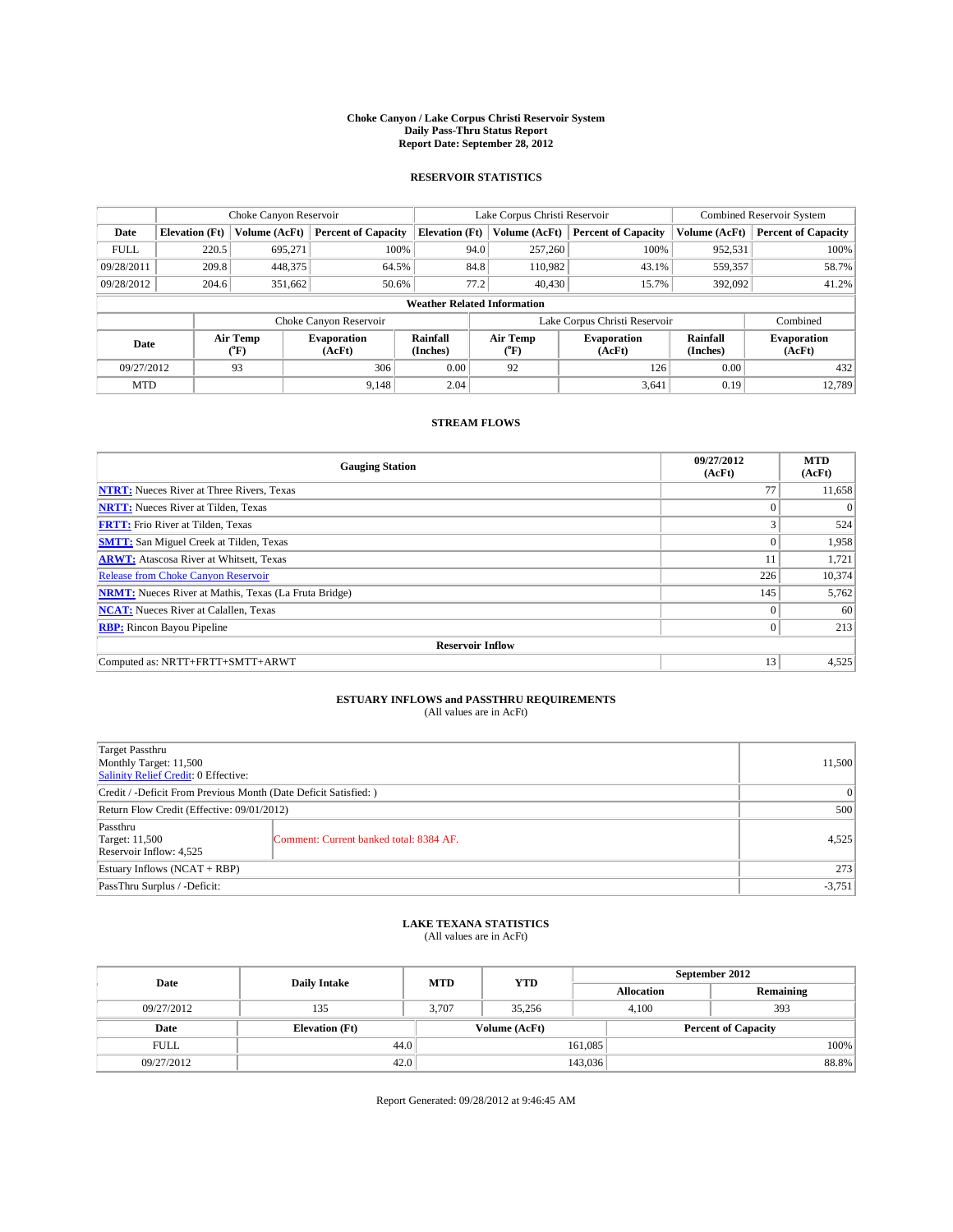#### **Choke Canyon / Lake Corpus Christi Reservoir System Daily Pass-Thru Status Report Report Date: September 29, 2012**

### **RESERVOIR STATISTICS**

|             |                                                                                                                                                            | Choke Canyon Reservoir |                            |                              | Lake Corpus Christi Reservoir | <b>Combined Reservoir System</b> |               |                            |
|-------------|------------------------------------------------------------------------------------------------------------------------------------------------------------|------------------------|----------------------------|------------------------------|-------------------------------|----------------------------------|---------------|----------------------------|
| Date        | <b>Elevation</b> (Ft)                                                                                                                                      | Volume (AcFt)          | <b>Percent of Capacity</b> | <b>Elevation (Ft)</b>        | Volume (AcFt)                 | <b>Percent of Capacity</b>       | Volume (AcFt) | <b>Percent of Capacity</b> |
| <b>FULL</b> | 220.5                                                                                                                                                      | 695,271                | 100%                       | 94.0                         | 257,260                       | 100%                             | 952,531       | 100%                       |
| 09/29/2011  | 209.8                                                                                                                                                      | 448,575                | 64.5%                      | 84.8                         | 110,363                       | 42.9%                            | 558,938       | 58.7%                      |
| 09/29/2012  | 204.8                                                                                                                                                      | 354,998                | 51.1%                      | 77.4                         | 41,976                        | 16.3%                            | 396,974       | 41.7%                      |
|             | <b>Weather Related Information</b>                                                                                                                         |                        |                            |                              |                               |                                  |               |                            |
|             |                                                                                                                                                            |                        | Choke Canyon Reservoir     |                              |                               | Lake Corpus Christi Reservoir    |               | Combined                   |
| Date        | Rainfall<br>Air Temp<br>Air Temp<br>Evaporation<br><b>Evaporation</b><br>(Inches)<br>$\rm ^{(^o}\!F)$<br>(AcFt)<br>(AcFt)<br>$({}^{\mathrm{o}}\mathrm{F})$ |                        | Rainfall<br>(Inches)       | <b>Evaporation</b><br>(AcFt) |                               |                                  |               |                            |
| 09/28/2012  |                                                                                                                                                            | 87                     | 215                        | 3.09                         | 92                            | Pan overflow                     | 2.86          | 215                        |
| <b>MTD</b>  |                                                                                                                                                            |                        | 9.363                      | 5.13                         |                               | 3,641                            | 3.05          | 13.004                     |

### **STREAM FLOWS**

| <b>Gauging Station</b>                                       | 09/28/2012<br>(AcFt) | <b>MTD</b><br>(AcFt) |  |  |  |  |
|--------------------------------------------------------------|----------------------|----------------------|--|--|--|--|
| <b>NTRT:</b> Nueces River at Three Rivers, Texas             | 326                  | 11,983               |  |  |  |  |
| <b>NRTT:</b> Nueces River at Tilden, Texas                   | $\theta$             | $\Omega$             |  |  |  |  |
| <b>FRTT:</b> Frio River at Tilden, Texas                     | $\overline{2}$       | 526                  |  |  |  |  |
| <b>SMTT:</b> San Miguel Creek at Tilden, Texas               | 11                   | 1,969                |  |  |  |  |
| <b>ARWT:</b> Atascosa River at Whitsett, Texas               | 9                    | 1,730                |  |  |  |  |
| <b>Release from Choke Canyon Reservoir</b>                   | 397                  | 10,771               |  |  |  |  |
| <b>NRMT:</b> Nueces River at Mathis, Texas (La Fruta Bridge) | 149                  | 5,911                |  |  |  |  |
| <b>NCAT:</b> Nueces River at Calallen, Texas                 | $\theta$             | 60                   |  |  |  |  |
| <b>RBP:</b> Rincon Bayou Pipeline                            | $\overline{0}$       | 213                  |  |  |  |  |
| <b>Reservoir Inflow</b>                                      |                      |                      |  |  |  |  |
| Computed as: NRTT+FRTT+SMTT+ARWT                             | 23                   | 4,547                |  |  |  |  |

# **ESTUARY INFLOWS and PASSTHRU REQUIREMENTS**<br>(All values are in AcFt)

| Target Passthru<br>Monthly Target: 11,500<br>Salinity Relief Credit: 0 Effective: |                                         |       |
|-----------------------------------------------------------------------------------|-----------------------------------------|-------|
| Credit / -Deficit From Previous Month (Date Deficit Satisfied: )                  |                                         |       |
| Return Flow Credit (Effective: 09/01/2012)                                        |                                         | 500   |
| Passthru<br><b>Target: 11,500</b><br>Reservoir Inflow: 4,547                      | Comment: Current banked total: 8384 AF. | 4,547 |
| Estuary Inflows (NCAT + RBP)                                                      |                                         | 273   |
| PassThru Surplus / -Deficit:                                                      |                                         |       |

# **LAKE TEXANA STATISTICS** (All values are in AcFt)

| Date        | <b>Daily Intake</b>   | <b>MTD</b> | <b>YTD</b>    | September 2012    |                            |           |
|-------------|-----------------------|------------|---------------|-------------------|----------------------------|-----------|
|             |                       |            |               | <b>Allocation</b> |                            | Remaining |
| 09/28/2012  | 135                   | 3,842      | 35,391        |                   | 258<br>4,100               |           |
| Date        | <b>Elevation</b> (Ft) |            | Volume (AcFt) |                   | <b>Percent of Capacity</b> |           |
| <b>FULL</b> | 44.0                  |            |               | 161,085           |                            | 100%      |
| 09/28/2012  | 42.1                  |            |               | 143,911           |                            | 89.3%     |

Report Generated: 09/29/2012 at 8:37:08 AM